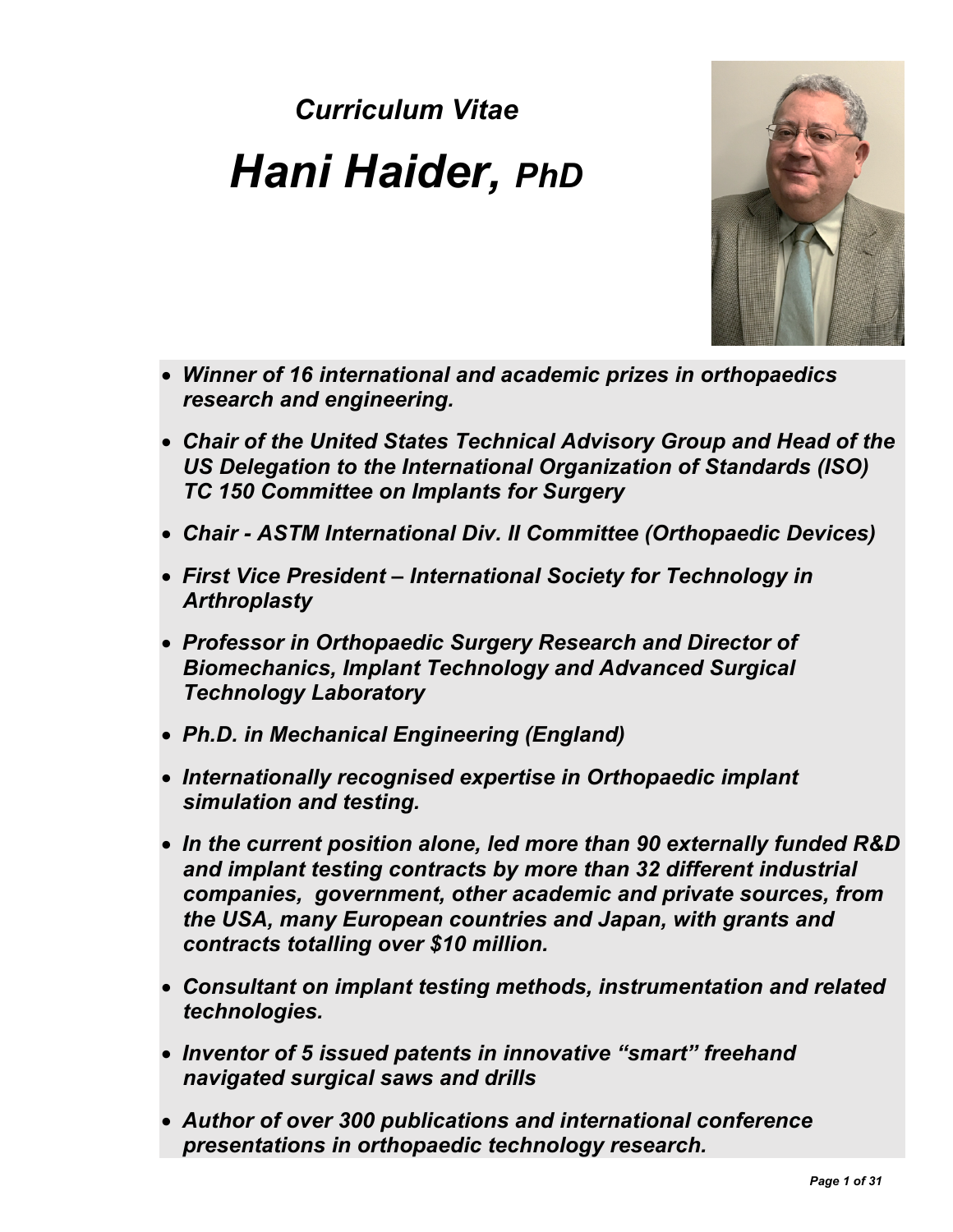# 0B**Honors & Awards**

- 2018 Received the **Biomechanics Award** by the International Society for Technology in Arthroplasty (held in Sept. 2018 in London, UK) for the best full biomechanics paper.
- 2018 Received the **AAOS Best Poster Prize** in the Adult Knee Category, where award papers were chosen (one in each of ten categories) from over 7000 papers submitted.
- 2017 Granted the **Award of Merit** and the honorary title of "**Fellow**" of ASTM International; its highest awards for "For outstanding leadership and high productivity in fostering the development and promulgation of surgical implant standards".
- 2015 Received the **"Leroy Wyman Award" by ASTM International** "to recognize the most honored engineer who has made outstanding contributions" to the work of the committee in testing standards for Orthopaedic devices.
- 2014 First recipient of the International Standards Organization ISO Committee **Chairman's Award** for "personal contributions to ISO TC 150 - Implants for Surgery - and International Standards Development". This prize was awarded in the ISO Annual meeting held in Seoul Korea in Sept 2014.
- 2013 Awarded an "**Honorary Lifetime Membership**" of the International Society for Technology in Arthroplasty (ISTA), for "outstanding contributions to technology in arthroplasty and to ISTA.
- 2010 Received the "**ASTM International Manny Horowitz Award"** which "recognizes the most honored committee member in the general interest category who has contributed to the standards development and/or related activities", ASTM Committee F04 is on Medical and Surgical Materials and Devices, May 2010.
- 2009 Recipient of the **Iraqi Academic Conference Award** given to four of the most distinguished academics of Iraqi origin in the United States, in recognition of accomplishments in Engineering. Presented at the Iraqi Academic Conference jointly hosted at the US National Academies and the Iraqi Cultural Office, Washington, DC. March 2009
- 2006 Received the *Outstanding Professional Achievement* award by the University of Nebraska Medical Center. (Only one of two faculty members in the year to be honored separately under both the "Special" and "Outstanding" categories.)
- 2006 Received the *Special Professional Achievement* award by the University of Nebraska Medical Center.
- 2005 Winner of the **"***Hap Paul Award***"** for the best research paper "… on new development in the field of orthopaedic arthroplasty", International Society for Technology in Arthroplasty, 18th Annual Symposium, Kyoto, Japan 2005.
- 2005 Received the **"***ASTM International Robert Fairer Award***"** bestowed by the American Society of Testing and Materials on Medical and Surgical Materials and Devices for "great contributions to the development of medical device and materials standards."
- 1987 Winner of *"KLINGER International Research Prize"* awarded for outstanding scientific work and contribution to related industries. International competition organised by the Klinger Group of companies and judged by the Austrian Research Centre, Siebersdorf.
- 1985 Winner of the *"G.P. Smedley Prize in Mechanical Engineering"* for best PhD research.
- 1983 Winner of the *"Baker Prize in Engineering"* for best university research project work.
- 1982 Winner of the *"Mechanical Engineers Prize"* awarded for best university results.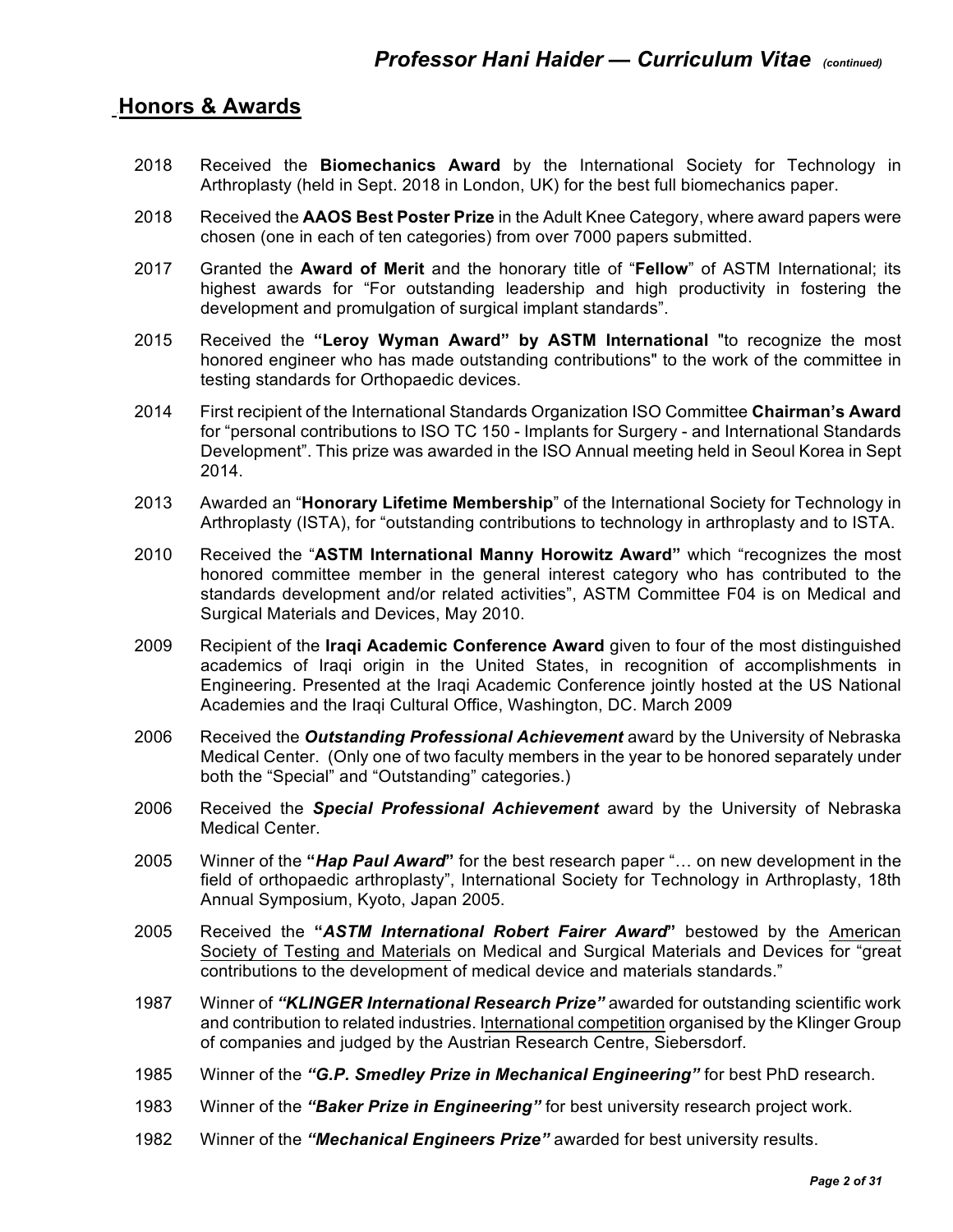# 1B**Offices and professional memberships held**

- Chair United States Technical Advisory Group (TAG) and Head of US Delegation for the International Standards Organization (ISO) Technical Committee (TC) 150 on Implants for Surgery – and Chair of ASTM International F04.93 US TAG ISO/TC 150 Committee (Nov 2018 – present)
- Chair ASTM International Division II Committee (Orthopaedic Devices) (F04.02) (May 2018 present)
- Reviews Editor, Journal of Engineering in Medicine, IMechE Part H. (March 2012 till present)
- First Vice President International Society for Technology in Arthroplasty (Oct. 2018 present)
- Director, Scientific Review and Information Technology, International Society of Technology in Arthroplasty (ISTA). (Sept. 2011 – present)
- Member of the Board of Directors, International Society of Technology in Arthroplasty (ISTA). (Sept. 2005 – present)
- Member ASTM International F04 Main (Medical Devices) Executive Committee Member at Large (Jan. 2018 – present)
- NIH Grants Review Panel Member, Bioengineering, Technology, and Surgical Sciences (BTSS) Study Section, Center for Scientific Review, National Institutes of Health, (June 2018 – present).
- Chair, USA Local Organizing Committee for the ISO TC 150 (Standards on Medical Devices) meeting held in 10-14 Sept. 2018 in San Diego, USA.
- Deputy Chair United States Technical Advisory Group (TAG) for the International Standards Organization (ISO) Technical Committee (TC) 150 on Medical Devices – and thus Deputy Chair of ASTM International F04.93 US TAG ISO/TC 150 - Implants for Surgery (2017 – Nov 2018)
- Fellow (highest ranking "Award of Merit" level), ASTM International (March 2017 present)
- Co-Chair, "Workshop on Coatings for the Medical Device Industry", ASTM International, 6<sup>th</sup> November 2018, Washington DC.
- Deputy Head, United States Delegation to the International Standards Organisation (ISO) annual meetings (Sept. 2015 – Sep. 2018)
- Biomedical Engineering Committee, The American Academy of Orthopaedic Surgeons (AAOS). Member, and Official Representative of the Orthopaedic Research Society. (Feb. 2011–2016)
- Basic Science Education Committee (BSEC), The Orthopaedic Research Society, Member (2011 2016)
- Coordinator/Liaison Officer, Working Group 2 (Implant Wear), International Standards Organisation (ISO) , TC150 US Tag, (Nov.. 2013 – present).
- Technical (expert/coordinator), Friction of Hips Standard Writing Committee, Working Group/Item WK 28778, ASTM International, (Nov.. 2010 – present).
- Consultant, Biomedical Engineering Committee, The American Academy of Orthopaedic Surgeons (AAOS). (Feb. 2010 – March 2012).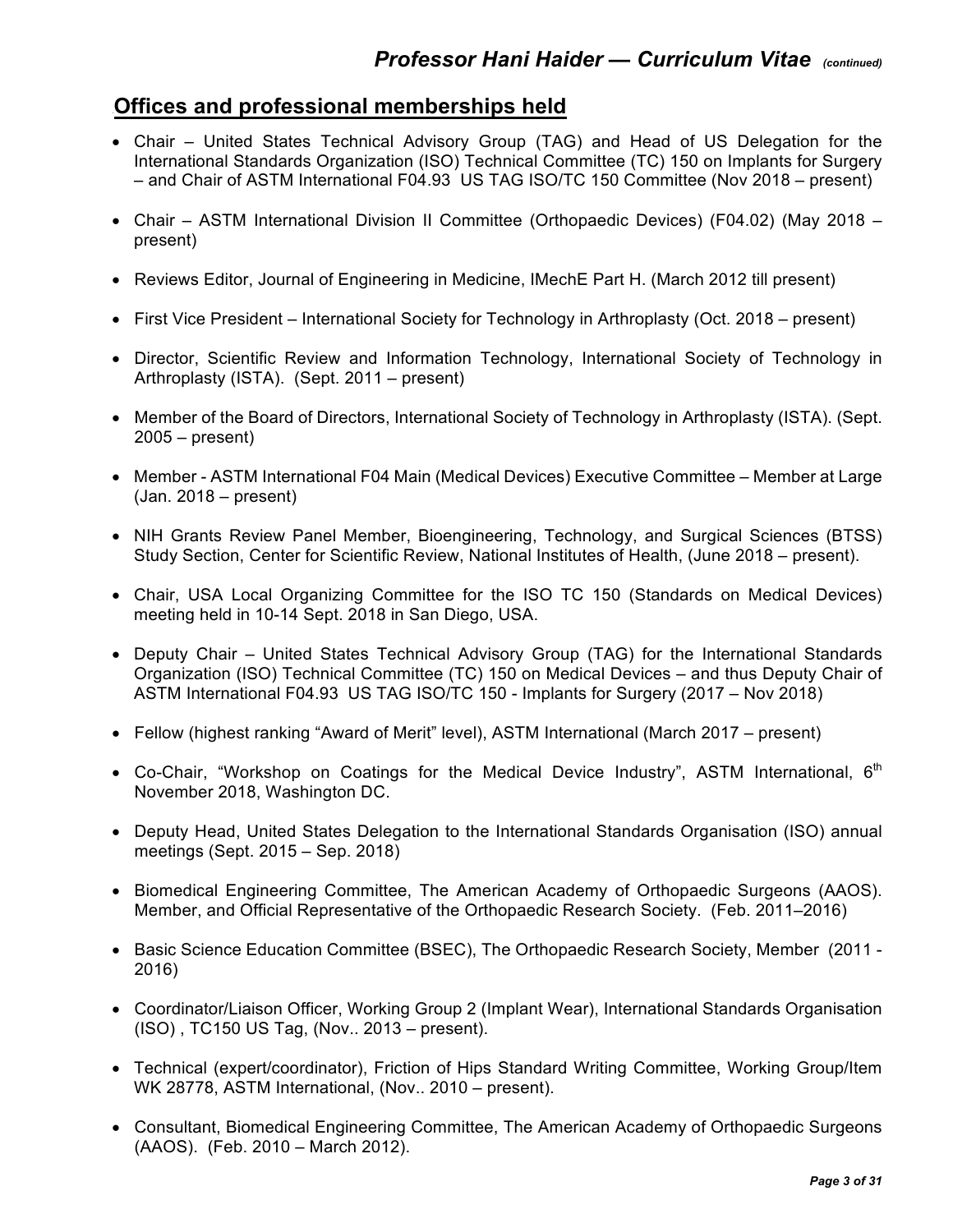- Program Director, International Society of Technology in Arthroplasty (ISTA). (March 2008 till Sept 2011)
- Chair, Ankle Replacement Testing Standards Committee, ASTM International (Nov. 2000 till present)
- Co-Chair, Knee Wear Testing Standards Committee, ASTM International. (Nov. 2002 till present)
- Co-Chair: Symposium on Mobile Bearing Total Knee Replacement Devices, Sponsored by ASTM Committee F04 Medical and Surgical Materials and Devices, St Louis, Mo. (May 2010)
- Editorial Board member, Journal of Engineering in Medicine, IMechE Part H. (Jan. 2009 till present)
- Editorial Board member, Journal, Advances in Orthopedics (June 2010 2018)
- Chair, Education Committee, 22 Annual Congress of (ISTA), Hawaii. (Oct. 2009)
- Chair, Expert Group revising knee wear testing standards, ISO (Oct. 2002 till 2010)
- Member of the United States delegation to committee SC 150 (Medical Devices) of the International Standards Organisation. (2002 till present)
- Reviewer, Journal of Orthopaedic Research (Oct. 2007 till present)
- Reviewer, Journal of Clinical Orthopaedics and Related Research, CORR. (July 2010 till present)
- Reviewer for the Journal of Engineering in Medicine (Nov. 2007 till present)
- Reviewer of abstracts for the Orthopaedic Research Society (ORS) (2009 till present)
- Chairman, Biotechnology & Biomedical Engineering Committee, Iraqi American Acad. & Professional Community Program, Iraqi Cultural Center, Washington, DC. (Aug. 2009 till 2012)
- Assoc. Member, American Academy of Orthopaedic Surgeons (AAOS) (2011 till present)
- Member of the Orthopaedic Research Society (ORS) (2000 till present)
- Chairman, Heartland Biomedical Engineering Symposium (April 2005).
- Member, organizing committee, Nebraska Biomedical Engineering Workshop. (2000 till present)
- Chartered Engineer Member of the Engineering Council (UK). (May 1994 till present)
- Member of the Institution of Mechanical Engineers (I.Mech.E) (UK). (May 1994 till present)
- Member of the American Society of Testing and Materials (ASTM). (2000 till present)
- Member of the International Society of Technology in Arthroplasty (ISTA). (2000 till present)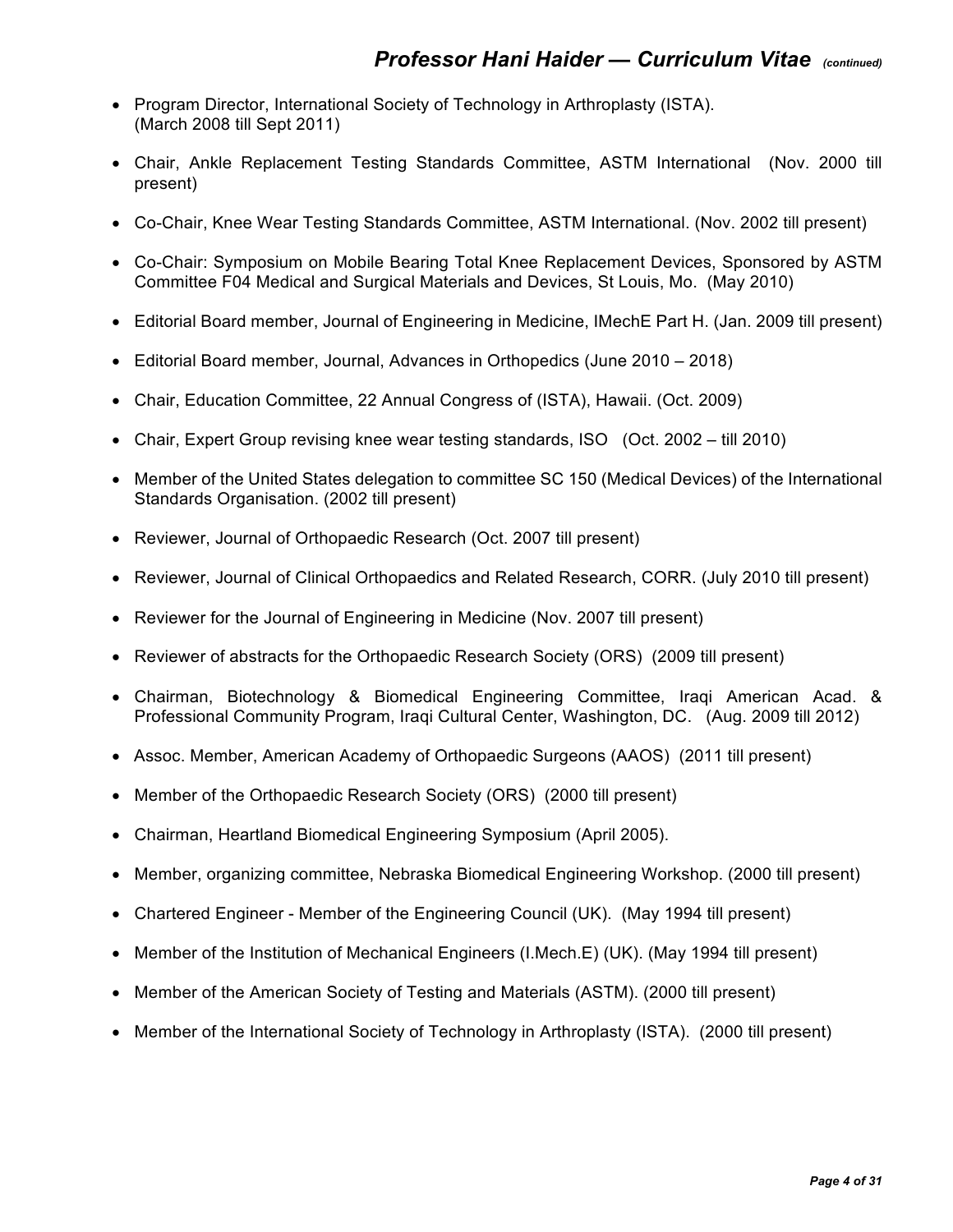| <b>Address</b> | Department of Orthopaedic Surgery<br>and Rehabilitation,                 | Tel: | +1-402-5595607<br>$(word - direct line)$ |
|----------------|--------------------------------------------------------------------------|------|------------------------------------------|
|                | University of Nebraska Medical Center,<br>985360 Nebraska Medical Center |      | <b>Email:</b> hhaider@unmc.edu           |
|                | Omaha NE 68198-5360, USA                                                 |      |                                          |

# 2B**Educational qualifications**

1990 Ph.D.—University of Sheffield — Dept. Mechanical & Process Engineering. Sponsored by the "Ruston and Hornsby Scholarship in Mechanical Engineering".

Thesis title: "Internal Static and Dynamic Phenomena in Vortex Amplifiers".

1983 B.Eng. Honours MECHANICAL ENGINEERING Class II:1

The University of Sheffield, Department of Mechanical Engineering.

1980 GCE 'A' levels (Cambridge Board): Mathematics, Further Mathematics and Physics. Cambridgeshire College of Arts and Technology, Cambridge, England.

# 3B**Employment History**

| July $2008$ - present  | Professor, Director of Orthopaedics Biomechanics and Advanced<br>Surgical Technologies Laboratory, Department of Orthopaedic Surgery &<br>Rehabilitation, University of Nebraska Medical Center. |
|------------------------|--------------------------------------------------------------------------------------------------------------------------------------------------------------------------------------------------|
| March 2000 - June 2008 | Associate Professor - Department of Orthopaedic Surgery &<br>Rehabilitation, University of Nebraska Medical Center.                                                                              |
| March $2002$ – present | Adjunct Associate Professor - Department of Mechanical Engineering -<br>University of Nebraska at Lincoln.                                                                                       |
| Feb. 1997- Feb 2000    | University Lecturer — Centre for Biomedical Engineering,<br>University<br>College London Medical School, Stanmore, England.                                                                      |
| Feb. 1995-Feb. 1997    | Company Director and Consultant - Prosort Ltd. as Management and IT<br>Consultants for Anglo-Swiss Maritime Co. Ltd., City -London.                                                              |
| Oct. 1990— Jan. 1995   | University Lecturer — Department of Mechanical & Process Engineering,<br>University of Sheffield                                                                                                 |
| and                    | Company Director and Consultant - Prosort Ltd. / Sheffield as<br>consultants for various companies                                                                                               |
| Oct. 1988-Sept. 1990   | Post-Doctoral Research Associate—Shell (Expro) & University of<br>Sheffield.                                                                                                                     |

## **Current University Committee Assignments**

- Faculty member Center for Advanced Surgical Technology (CAST) University of Nebraska. Sept 2006 till present.
- Member of the Departmental Research Committee which quarterly reviews research projects of all 24 residents - Nov. 2007 till present.
- UNMC Departmental UneMed Faculty Advocate representative to UneMed on intellectual property, patenting and licensing issues. Feb 2007 till present.
- Member of the MSIA Graduate Committee (Medical Sciences Interdepartmental Area) and Departmental coordinator for the (MSIA) PHD program – Jan. 2007 till present.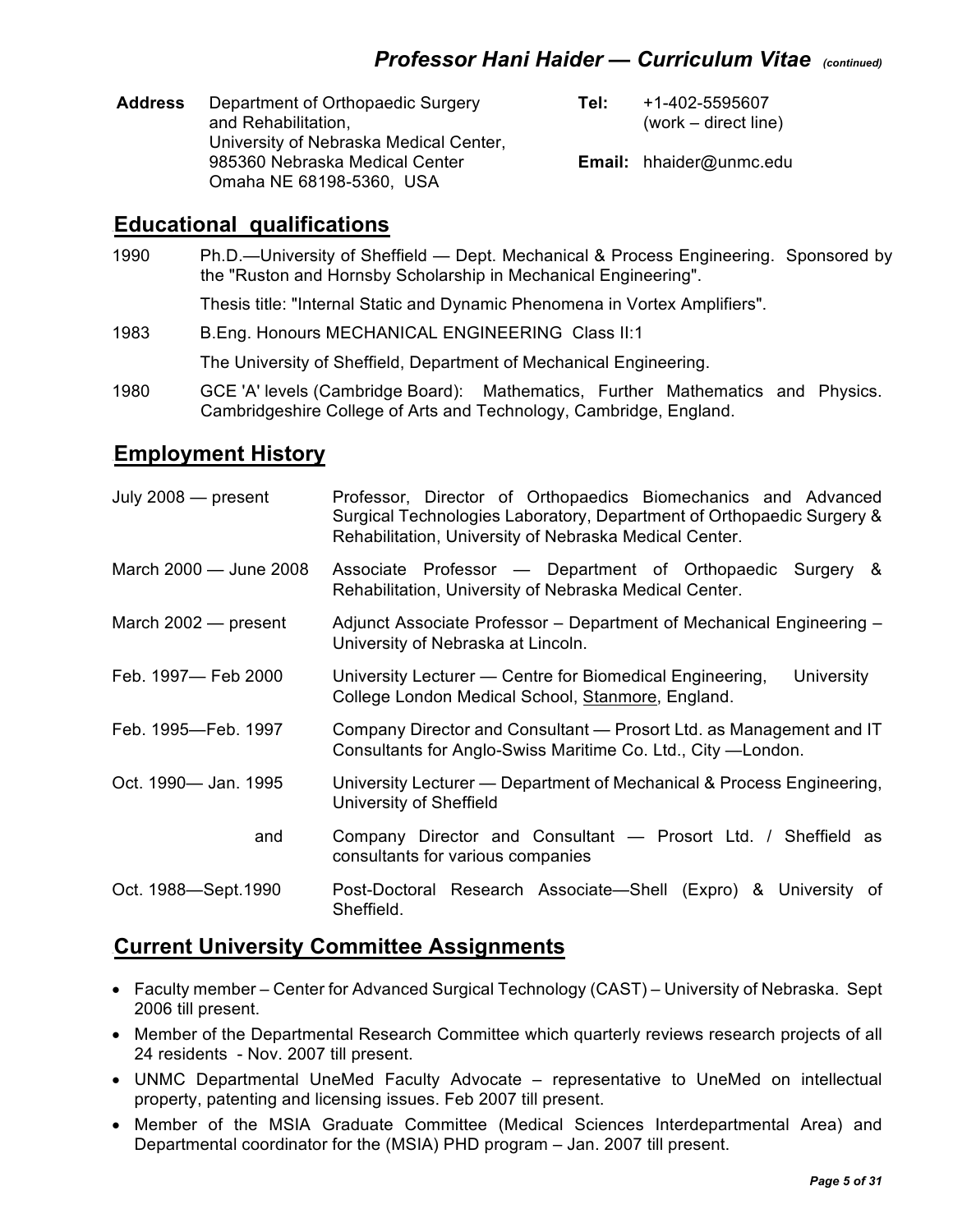# 5B**Research Interests**

#### **Prior to 1997 (Sheffield Univ., UK)**

Prior to Feb. 1997, my engineering specialty/research started with fluid technology and applications of Fluidics in the nuclear and oil industry. I successfully modelled and tested the statics and dynamics of Vortex Amplifiers for the United Kingdom Atomic Energy Authority (UKAEA) where we pioneered software developments for modelling, instrument control and automation. I then designed and built two large experimental test facilities for Shell/UK Exploration and Production and Shell KSEPL/Holland (budget >£300k). I became the Departmental Specialist on general computer interfacing and software development, and later moved to mechatronic applications for learning, medical, and manufacturing engineering. I consulted for a world-leading manufacturer of portable hole-drilling machines where I led a team to develop hardware and software for a micro-processor-driven feed system for their new hole drilling products, which featured expert-system automation & control. I also led a team to develop a software package for planning and simulation of orthopaedic surgery involving 2-D scanned x-rays and 3-D graphical bone models. This project sparked an interest in orthopaedic implant and surgical technology.

#### **Between 1997 and 2000 (UCL – London, UK)**

As a faculty member in University College London in (1997-2000), I headed a task force to design and produce the Stanmore Knee Simulator. We built 13 machines in our lab and sold them to leading labs in Europe and the USA. The Instron Corporation later licensed the design, and I trained all who purchased this machine. I was also the chief engineer for contract and government funded knee testing. One project involved a consortium of all the blue-chip companies to develop the International Standards Organisation (ISO) test method for knee wear testing. Another project was sponsored by the UK Department of Health and consortium of companies. This involved tens of short in-vitro simulator tests to investigate the performance of different TKR designs. Another major project was the "Lifetime prediction tests for the fatigue performance of knee tibial trays" with a grant from the UK Government and a consortium of over 10 orthopaedic manufacturing companies. I had also then started planning various research activities on minimally invasive surgery, computer-aided surgical planning and simulation and future robotic surgery. In the 3 years I spent at Stanmore/UCL, I have jointly with colleagues secured 6 different funding contracts and grants which exceeded £250,000 (> \$400,000) in value. Also, that work directly resulted in two new international standards for implant testing.

#### **2000-Present (UNMC – Nebraska, USA)**

My research in my current faculty position at UNMC in Nebraska spanned three main themes:

- Development of evaluation methods and standards for in-vitro testing of orthopaedic implants.
- Development of innovative computer-aided surgical technologies. My team and I invented and pioneered the award winning innovations of navigated freehand bone cutting for joint replacement which have commanded international attention.
- Innovative nano-technology surfaces for orthopaedic implant (collaboration with Dr. Namavar which ceased around 2015).

**In this Nebraska position alone, I received >90 research grants and contracts totalling >\$10 million as the Principal Investigator of at least 80 of them. Most were experimental projects which included two federal grants (>\$4M), and >85 contracts from >32 different industrial orthopaedic companies and other R&D labs (>\$5M) from the USA, Europe and Japan.**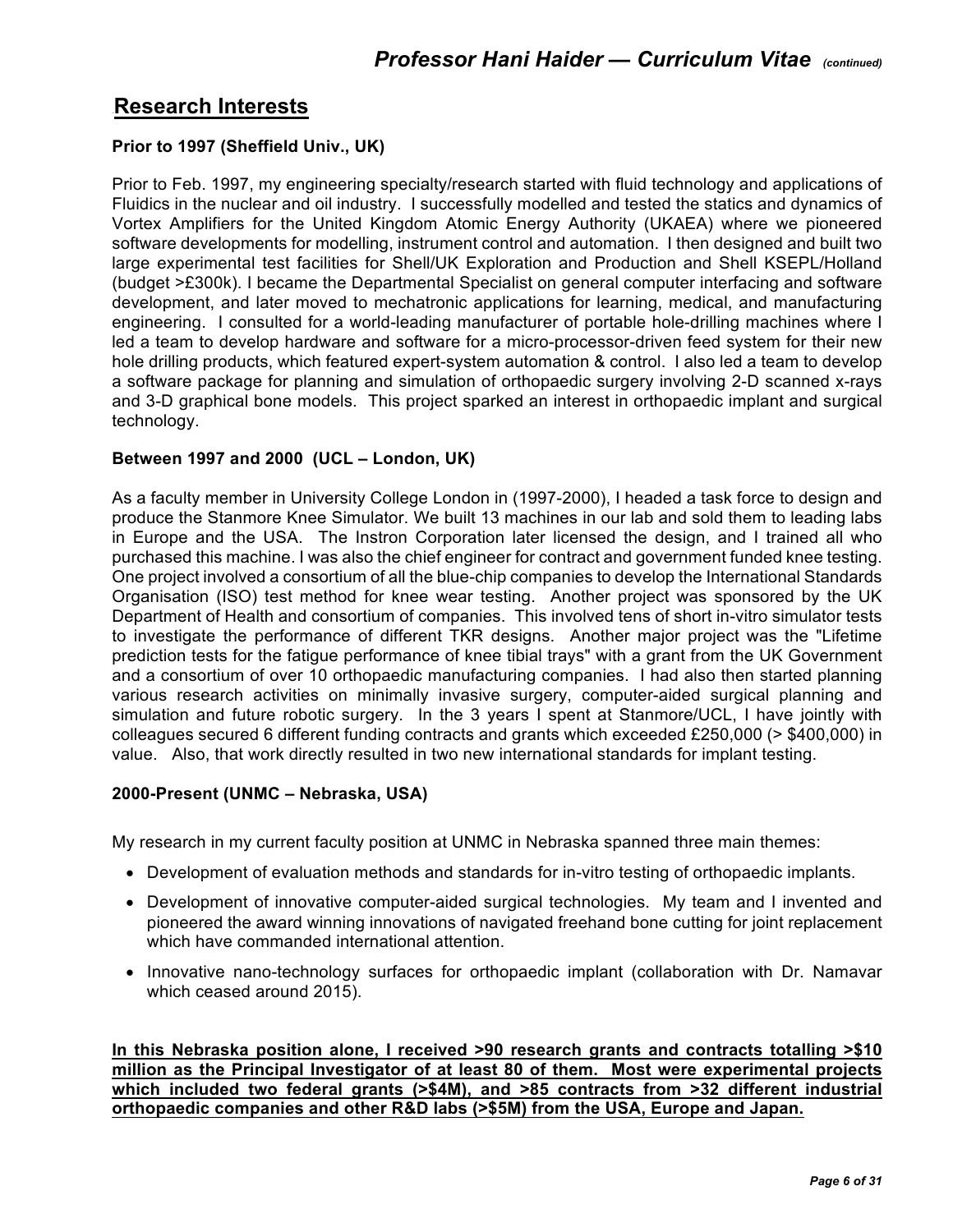# **Patents** (issued)

- 1. United States Patent # US8560047B2, "Method and apparatus for computer aided surgery", Priority date: 16 June 2006. Granted: 15 Oct. 2013. Inventor: to Hani Haider, Ph.D., O. Andres Barrera, M.Sc.
- 2. United States Patent #US 9498231 B2, "On-board tool tracking system and methods of computer assisted surgery", Priority date: 27 June 2011. Granted: 22 Nov. 2016. Inventor: Hani Haider, Ibrahim Al-Shawi, Osvaldo Andres Barrera.149B2
- 3. United States Patent # US 10080617 B2, "On-board Tool Tracking System and Methods of Computer Assisted Surgery". Priority date: 27 June 2011. Granted: 25 Sept. 2018. Inventor: Hani Haider, Ibrahim Al-Shawi, Osvaldo Andres Barrera.
- 4. United States Patent # US 10105149 B2, "On-board tool tracking system and methods of computer assisted surgery". Priority date: 15 March 2013, Granted: 23 Oct. 2018. Inventor: Hani Haider, Ibrahim Al-Shawi, Osvaldo Andres Barrera, David Scott Saunders.
- 5. United States Patent # US 10219811 B2, "On-board tool tracking system and methods of computer assisted surgery". Priority date: 17 April 2014, Granted: 5 March 2019. Inventor: Hani Haider, Ibrahim Al-Shawi, Osvaldo Andres Barrera.

# **Teaching and mentoring**

In the University of Sheffield (1990-1995) I had the heaviest teaching load among 30 or so engineering faculty of all levels within my dept., and came up top in student feedback ratings in various categories. In (1997-2000), I gave Biomechanics courses to the medical students of University College London, and supervised various researchers. In Nebraska, my didactic teaching role has been limited to 1-2 grand round lectures per year on biomechanics and implant technology to the orthopaedic surgery residents, invited lectures to the University's mechanical engineering department in Lincoln where I an adjunct faculty, and I also have been the mentor and supervisor of two MSc projects, and one PhD in my lab.

# **Interests and activities**

I play tennis twice a week on average, swim when I have time, and enjoy boating, jet skiing and wind surfing in the summer (my house has a dock on Carter Lake). I like watching good films, going to the theatre and listening to music especially classical, folk and traditional Arabic. I am an avid follower of international current affairs. I was a founding member and a participant in the 1983 British Expedition to the Sudan/Africa.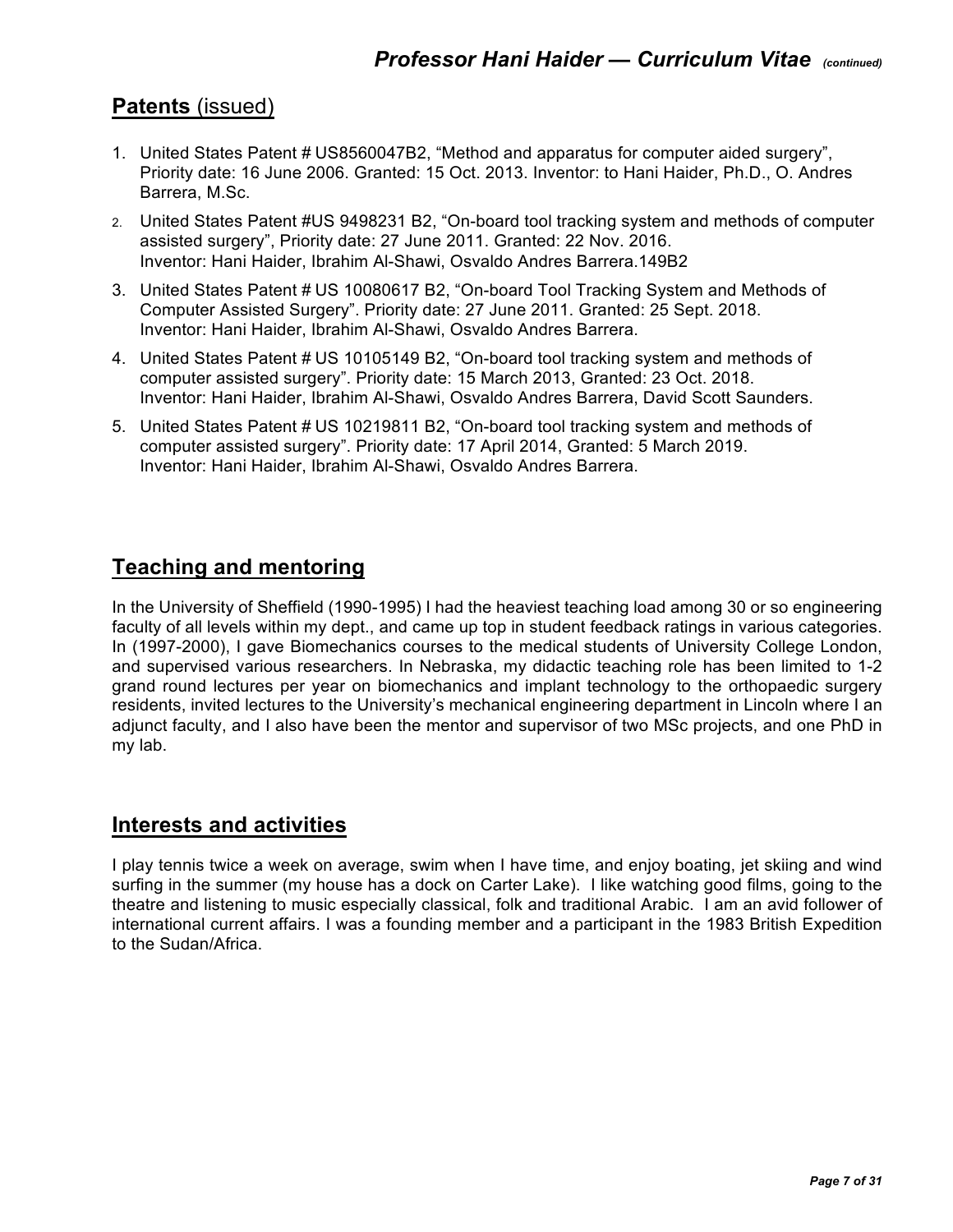# **7BAppendix**

# 8B**Dr. H. Haider** ¾ **List of Publications**

#### **Chapters in books**

- 1. Eames, I.W., A.R. Johnson, T. Hobbs, H. Haider and I.C. Howard, "Computer Based Learning Developments in Mechanical Engineering at Sheffield University", Software for Engineering Education, Pub. CTI Centre for Engineering, Queen Mary and Westfield College, London Autumn 1993.
- 2. Eames, I.W., Hobbs, T., Howard, I.C., Johnson, A.R. and Haider, H. "The Energy Game: An Interactive Computer Aided Learning Package". Chapter in book "Alternative Approaches to Teaching Engineering", Volume 1, Ivan Moore and Kate Exley (Eds.), Pub. by Engineering Professors' Council with UCoSDA, 1994.
- 3. Blunn, G.W., Bell, C.J., Walker, P.S. Chaterjee, S., Perry, J., Cambell, P., Haider, H., and Paul, J.P., "Simulator Testing of Total Knee Replacements", Chapter 9 in: Friction, Lubrication and Wear of Artificial Joints, edited by I.M. Hutchings. Professional Engineering Publishing - 2003. ISBN 1 86058 363 6.
- 4. Haider, H., Walker, P., DesJardins, J., Blunn, G. "Effects of Patient and Surgical Alignment Variables on Kinematics in TKR Simulation Under Force-Control", Chapter 1, in Wear of Articulating Surfaces: Understanding Joint Simulation, Eds. Brown, Gilbertson and Good, ISBN: 0-8031-3415-0, ASTM International, PA, USA, Feb 2007.
- 5. Haider, H., Tribological Assessment of UHMWPE in the Knee, Chapter 26 in: Steven M. Kurtz, Ph.D., Editor, "UHMWPE Biomaterials Handbook" (Second Edition), Academic Press, 2009, pp 381-408.
- 6. Haider, H., and Baykal, D., "Wear Assessment of UHMWPE with Pin-on-Disc Testing", Chapter 30 in: Steven M. Kurtz, Ph.D., Editor, "UHMWPE Biomaterials Handbook - Ultra-High Molecular Weight Polyethylene in Total Joint Replacement and medical Devices", Third Edition, pp. 553- 578, Elsevier Inc., 2016.
- 7. Haider, H., "Tribological Assessment of UHMWPE in the Knee", Chapter 32 in: Steven M. Kurtz, Ph.D., Editor, "UHMWPE Biomaterials Handbook - Ultra-High Molecular Weight Polyethylene in Total Joint Replacement and medical Devices", Third Edition, pp. 559-634, Elsevier Inc., 2016.
- 8. Barrera, O. A., and Haider, H. "Direct Navigation of Surgical Instrumentation", Chapter 9 in: Ritacco, Lucas E., Milano, Federico E., Chao, Edmund (Eds.), "Computer-Assisted Musculoskeletal Surgery - Thinking and Executing in 3D", Pub.: Springer, 2016. ISBN 978-3-319- 12943-3.
- 9. Haider, H. (2017), "Wear: Knee Joint Arthroplasty", Chapter 7.10, In: Ducheyne, P., Grainger, D.W., Healy, K.E., Hutmacher, D.W., and Kirkpatrick, C.J. (eds.), Comprehensive Biomaterials II, vol. 7, pp. 152–174. Oxford: Elsevier. http://dx.doi.org/10.1016/B978-0-12-803581-8.09359-0.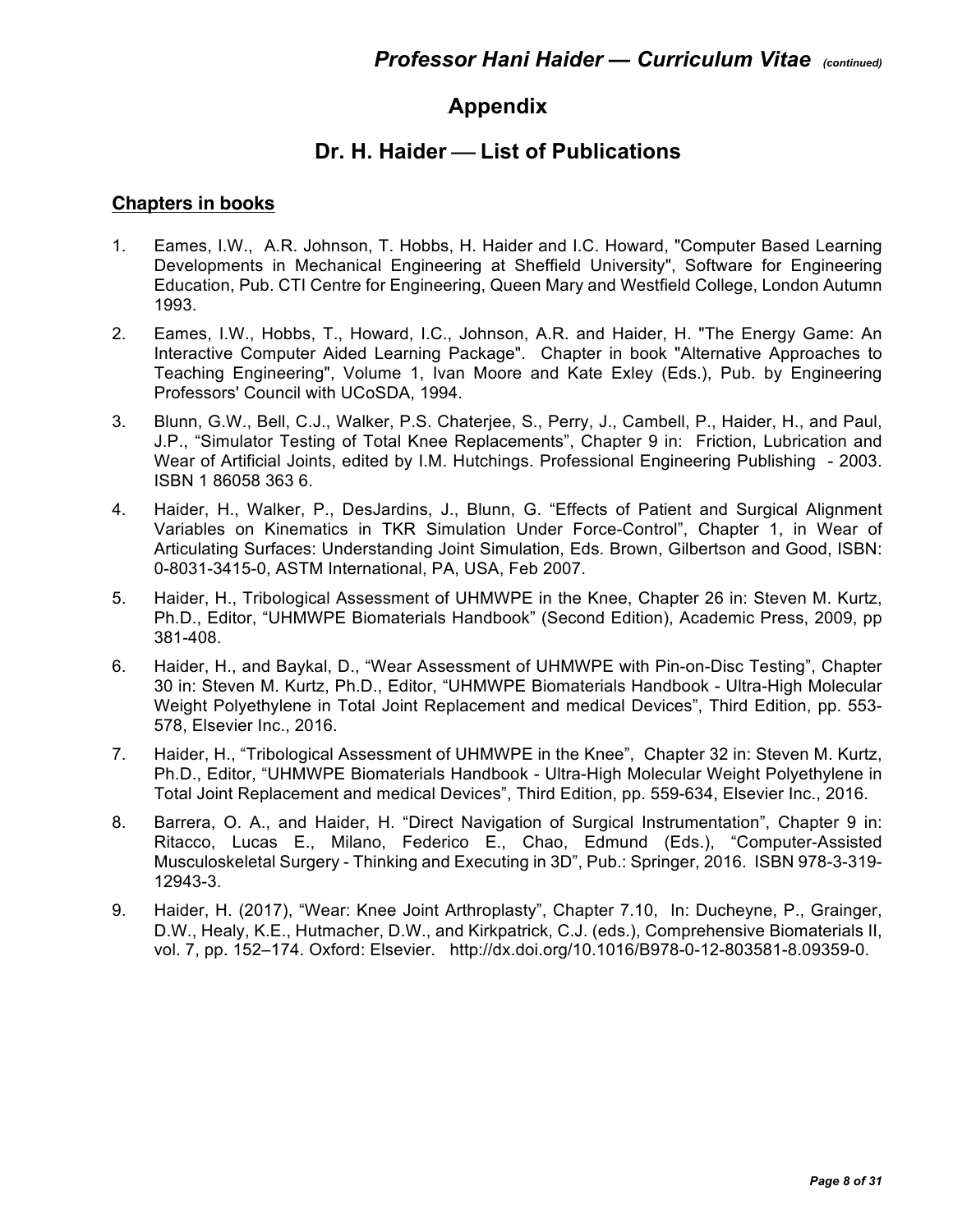#### **Articles published in peer reviewed scholarly journals**

- 10. Boysan, F., Savas, D., Cardew, G., Haider, H., and Bullough, B., "Computer Experiments in the Fluids Laboratory", International Journal of Mechanical Engineering Education. Vol. 23, No. 1, pp. 31-40, Jan. 1995, Manchester University Press.
- 11. Beck, S. M., Haider, H., and Boucher, R.F. "Transmission line modelling of simulated drill strings undergoing water-hammer." *Proceedings of the Institution of Mechanical Engineers, Part C: Journal of Mechanical Engineering Science* 209.6 (1995): 419-427.
- 12. Eames, I. W., Aphornratana, S., and Haider, H. "A theoretical and experimental study of a smallscale steam jet refrigerator." *International Journal of Refrigeration* 18.6 (1995): 378-386.
- 13. Kamala, M.A., Boucher, R.F,Haider, H.. "Integration of Autocad with Laser Doppler Anemometry (LDA)." American Society of Mechanical Engineers, Fluids Engineering Division (Publication) FED. 229 : 341-346. 1995
- 14. Ahir, S.P., Blunn, G.W., Haider, H., Walker, P.S., Browne, M. and Gregson, P.J. "In kneed of testing" *Materials World*, 6 (12), pp. 746-748, Dec. 1998.
- 15. Ahir, S.P., Blunn, G.W., Haider, H. and Walker, P.S. "Evaluation of testing method for the fatigue performance of total knee tibial trays." Journal of Biomechanics. Vol 32, 1999, 1049-1057.
- 16. Walker, P.S., Blunn, G.W., Perry, J. P., Bell, C. J., Sathasivam, S., Andriacchi, T. P., Paul, J.P., Haider, H., Campbell, P. "Methodology for long term wear testing of total knee replacements"*. Clinical Orthopaedics and Related Research, Number 372, pp. 290-301, March 2000*.
- 17. DesJardins, J.D., Walker, P.S., Haider, H. and Perry, J. "The use of a force-controlled dynamic knee simulator to quantify the mechanical performance of total knee replacement designs during functional activity". *Journal of Biomechanics*, Vol. 33, No. 10, 1231-1242, Oct. 2000.
- 18. Walker, P.S., Haider, H., "Characterizing the Motion of Total Knee Replacements in Laboratory Tests", Journal of Clinical Orthopaedics and Related Research, Vol. 410, pp. 54-68, May 2003.
- 19. Verner, L., Oleynikov, D., Holtmann, S., Haider, H., Zhukov, L., "Measurements of the level of surgical expertise using flight path analysis from da Vinci robotic surgical system", J. Studies in health technology and informatics", 2003; 94:373-8.
- 20. Haider, H. and Walker, P.S., "Measurements of Constraint of Total Knee Replacement", Journal of Biomechanics, Vol. 38, Iss. 2, pp341-348, Feb 2005.
- 21. Platt, S.R., Farritor, S, and Haider, H., "On Low Frequency Electric Power Generation with PZT", MT03-101R, IEEE/ASME, Journal of Transactions on Mechatronics, pp 240-252, Vol. 10, No. 2, April 2005.
- 22. Platt, S.R., Farritor, S., Garvin, K. and Haider, H., "The Use of Piezoelectric Ceramics for Electric Power Generation Within Orthopedic Implants"; IEEE/ASME Journal of Transactions on Mechatronics, vol. 10, no. 4, pp. 455-461, August 2005.
- 23. Haider H., Walker P., DesJardins J., Blunn G., "Effects of Patient and Surgical Alignment Variables on Kinematics in TKR Simulation Under Force-Control", Journal of ASTM International (JAI), Volume 3, Issue 10, pp. 3-14, Nov./Dec. 2006.
- 24. Namavar, F., Jackson, J.D. , Sharp, J.G., Varma, S., Haider, H., Feschuk, C. and Garvin, K.L., "Novel Engineered Nanocrystalline Ultra-Hydrophilic Hard Ceramic Coatings for Attachment and Growth of Bone Marrow Stromal Cells", J. Molecular & Cellular Biomechanics, Vol. 3, No. 4, p.p. 171-172, 2006.
- 25. Tarkin, I.S., Mormino, M.A., Clare, M.P., Haider, H., Walling, A.K., Sanders, R.W.: "Anterior Plate Supplementation Increases Ankle Arthrodesis Construct Rigidity", J. Foot Ankle Int., Vol. 28, No. 2, p.p. 219-23. 2007.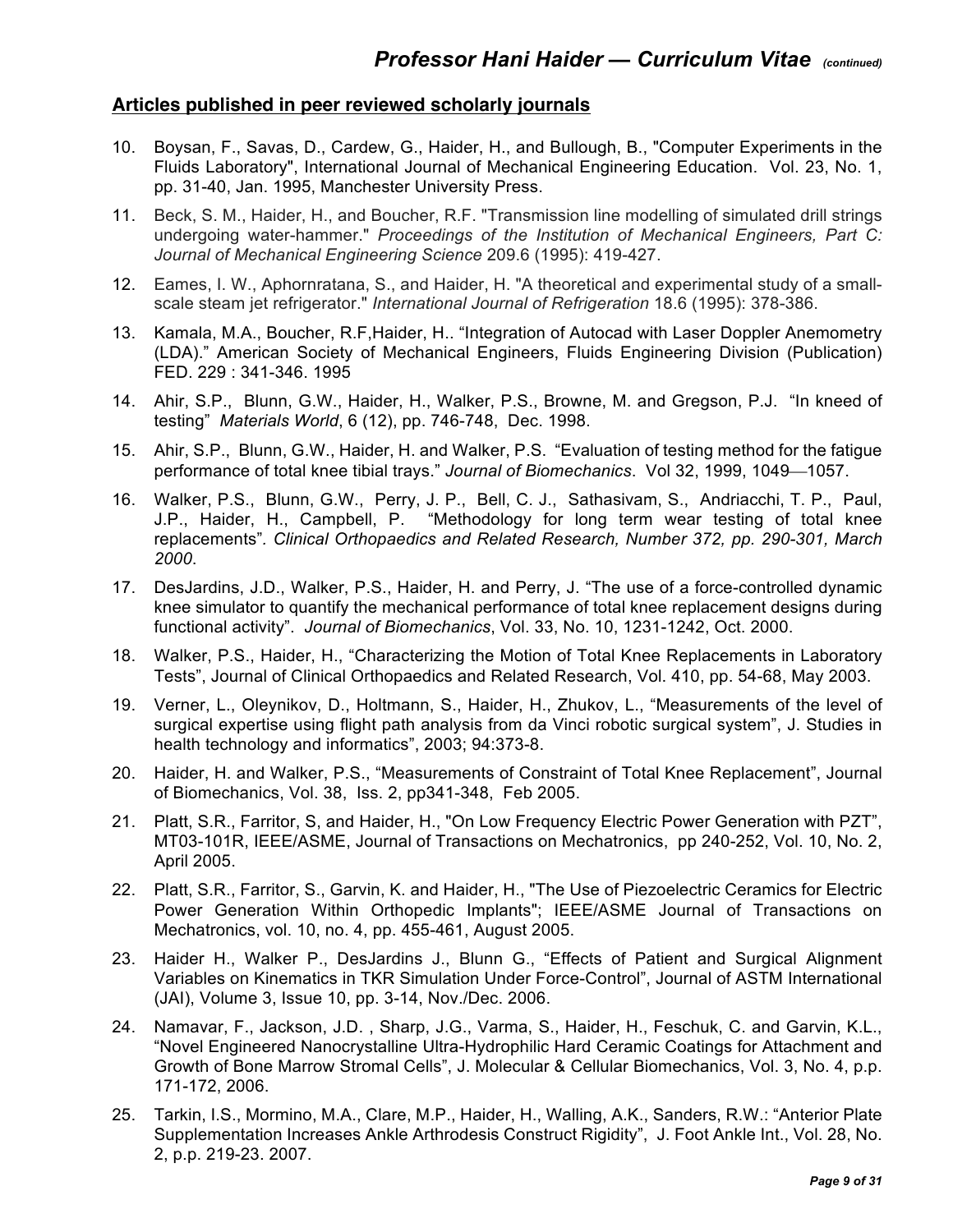- 26. Namavar, F.; Jackson, J.D.; Sharp, J.G.; Mann, E.E.; Bayles, K.; Cheung, C.L.; Feschuk, C.; Varma, S.; Haider, H.; Garvin, K.L., "Searching for Smart Durable Coatings to Promote Bone Marrow Stromal Cell Growth While Preventing Biofilm Formation", Published proceedings of Mater. Res. Soc. Symp., Paper 0954-H04-04, Vol. 954, 2007.
- 27. Knight, L.A., Pal, S., Coleman, J.C., Bronson, F., Haider, H., Levine, D.L., Taylor, M., Rullkoetter, P.J., "Comparison of long-term numerical and experimental total knee replacement wear during simulated gait loading", Journal of Biomechanics, Vol. 40, No. 7, pp. 1550-1558, 2007.
- 28. Haider, H., Barrera, O.A., Garvin, K.L., "Minimally invasive TKR surgery through navigated freehand bone cutting: Winner of the 2005 "HAP" PAUL AWARD", Journal of Arthroplasty, Vol. 22, Issue 4, pp. 535-542, June 2007.
- 29. Namavar, F., Wang, G., Cheung, C.L., Sabirianov, R.F., Zeng, X.C., Mei, W.N. Bai, J., Brewer, J.R., Haider, H. and Garvin, K.L., "Thermal stability of nanostructurally stabilized zirconium oxide", J. Nanotechnology, Volume 18, Number 41, 415702 (6pp), Oct. 2007.
- 30. Pal, S., Haider, H., Laz, P., Knight, L.A., Rullkoetter, P.J., "Probabilistic Computational Modeling of Total Knee Replacement Wear", J. Wear, Vol. 264, 2008, pp. 701–707.
- 31. Barrera, O.A., Haider, H. and Garvin, K.L., "Towards a standard in assessment of bone cutting for Total Knee Replacement", Proc. IMechE, Part H: J. Engineering Medicine, 2008, 222(H1), 63-74.
- 32. Wang, G.; Brewer, J. R.; Namavar, F.; Sabirianov, R. F.; Haider, H.; Garvin, K. L.; Cheung, C. L., "Structural study of titanium oxide films synthesized by ion beam assisted deposition", J. Scanning, Vol.. 30, pp. 59–64, 2008.
- 33. Namavar,F., Cheung, C.L., Sabirianov, R.F., Mei, W.N., Zeng, X.C., Wang, G., Haider, H., and Garvin, K.L., "Lotus Effect in Engineered Zirconia", J. Nano Letters, 2008, Vol. 8, No. 4, pp. 988- 996.
- 34. Haider, H., Garvin, K. Rotating Platform versus Fixed-bearing Total Knees An in Vitro Study of Wear. J. Clinical Orthop. Relat. Res., 2008; Vol. 466, pp. 2677-2685.
- 35. Soo, Y.L., Chen, P.J., Huang, S.H., Shiu, T.J., Tsai, T.Y., Chow, Y.H., Lin, Y.C., Weng, S.C., Chang, S.L., Wang, G., Cheung, C.L., Sabirianov, R.F., Mei, W.N., Namavar, F. Haider, H., Garvin, K.L. Lee, J.F., Lee, H.Y., and Chu, P.P., "Local structures surrounding Zr in nanostructurally stabilized cubic zirconia: Structural origin of phase stability", J. Appl. Phys. 104(11), (2008).
- 36. Lian J., Zhang J., Namavar F., Zhang Y., Lu F., Haider H., Garvin K., Weber W.J., Ewing R.C., "Ion beam-induced amorphous-to-tetragonal phase transformation and grain growth of nanocrystalline zirconia", Nanotechnology. 2009 Jun 17;20(24):245303.
- 37. Sutton, L.G., Werner, F.W., Haider, H., Hamblin, T., and Clabeaux, J.J., "In vitro response of the natural cadaver knee to the loading profiles specified in a standard for knee implant wear testing", Journal of Biomechanics, Vol. 43, Issue 11, Aug. 2010, pp. 2203–2207.
- 38. Armwood, C. K., Erdogmus, E., & Haider, H. (2011). "Effect of fibers on the flexural strength of masonry mortars", Mason. Soc. J, 29, 19-32.
- 39. Haider, H., Weisenburger, J., Kurtz, S.M.,, Rimnac, C.M., Freedman, J., Schroeder, D.W., Garvin, K.L., "Does Vitamin E-Stabilized Ultrahigh-Molecular-Weight Polyethylene Address Concerns of Cross-Linked Polyethylene in total Knee Arthroplasty?", Journal of Arthroplasty, Volume 27, No 3, Mar 2012, pp. 461-469.
- 40. Zhang, J., Lian, J., Namavar, F., Wang, J., Haider, H., Garvin, K., and Ewing, R. C.: Nanosized rutile (TiO2) thin film upon ion irradiation and thermal annealing. Journal of Physical Chemistry C, 115(46): 22755-22760, DOI: 10.1021/jp2056283, October 2011.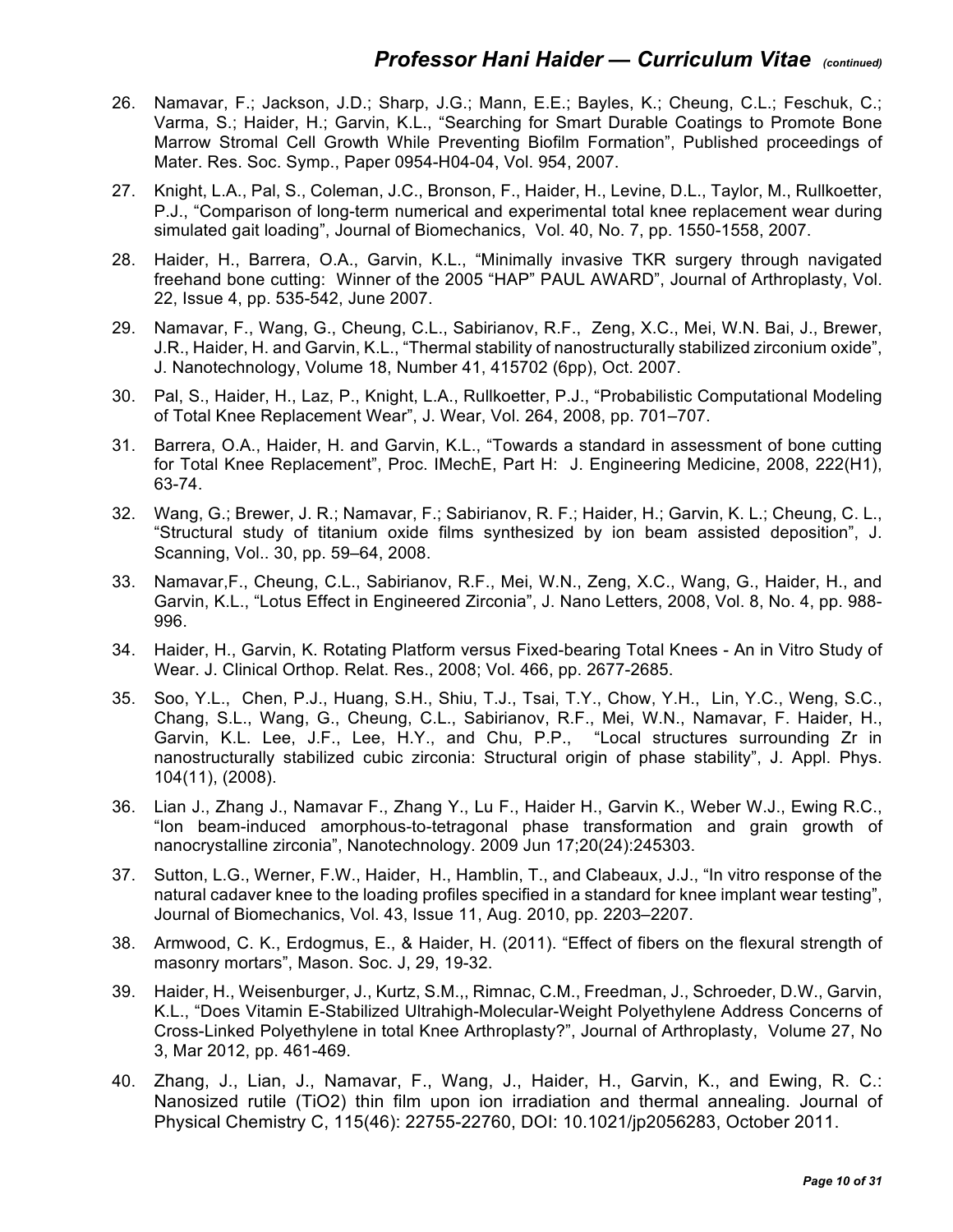- 41. Walker, P.S., Haider, H., "Standard Testing Methods for Mobile Bearing Knees", Journal of ASTM International (JAI), Volume 9, No. 2, February, 2012.
- 42. Haider H., Kaddick, C., "Wear of Mobile Bearing Knees: Is It Necessarily Less?", Journal of ASTM International (JAI). Volume 9, No. 2, Feb. 2012.
- 43. Garvin, K.; Barrera, O. A.; Mahoney, C.; Hartman, C.; and Haider, H.: "Total Knee Arthroplasty with a Computer-navigated Saw - A Pilot Study". Clinical Orthopaedics and Related Research, Volume 471, Issue 1, January 2013, Pages 155-161.
- 44. Dusad, A., Chakkalakal, D.A., Namavar, F., Haider, H., Hanisch, H, Duryee, M.J., Diaz, A., Rensch, A., Zhang, Y., Hess, R., Thiele, G.M., Fehringer. E.V., "Titanium implant with nanostructured zirconia surface promotes maturation of peri-implant bone in osseointegration", Proceedings of the Institution of Mechanical Engineers, Part H: Journal of Engineering in Medicine. 227 : 510-22. 2013. Winner of Sage (publisher) best paper award for 2013.
- 45. Urish, K.L., DeMuth, P.W., Craft, D.W., Haider, H., Davis III, C.M. Pulse Lavage is Inadequate at Removal of Biofilm from the Surface of Total Knee Arthroplasty Materials. Journal of Arthroplasty, 29(6):1128-32, June 2014.
- 46. Baykal, D., Siskey, R.S., Haider, H., Saikko, V., Ahlroos, T. and Kurtz, S.M. "Advances in tribological testing of artificial joint biomaterials using multidirectional pin-on-disk testers", Journal of the Mechanical Behavior of biomedical materials; Vol. 31C, pp. 117–134, March 2014.
- 47. Sanders, A.P., Lockard, C.A., Weisenburger, J.N., Haider, H., Raeymaekers, B. "Using a surrogate contact pair to evaluate polyethylene wear in prosthetic knee joints", Journal of Biomedical Materials Research B: Applied Biomaterials, 2015 Vol. 00b, DOI: 10.1002/jbm.b.33360.
- 48. Urish, K. L., DeMuth, P. W., Kwan, B. W., Craft, D. W., Ma, D., Haider, H., Tuan, R. S., Wood, T. K., & Davis III, C. M. "Antibiotic-tolerant Staphylococcus aureus Biofilm Persists on Arthroplasty Materials." *Clinical Orthopaedics and Related Research*, 2016.
- 49. Haider, H., Weisenburger, J., Garvin, K., "Simultaneous measurement of friction and wear in hip simulators.", Proceedings of the Institution of Mechanical Engineers, Part H: Journal of Engineering in Medicine, 230(5), 373-388, 2016.
- 50. Chen Y., Li, Y., Koizumi, Y., Haider, H., Chiba, H., "Effects of carbon addition on wear mechanisms of CoCrMo metal-on-metal hip joint bearings", J. Materials Science and Engineering, C, 76 (2017) 997–1004.
- 51. Haider, H., Weisenburger, J.N., Namavar, F., Garvin, K.L., "Why Coating Technologies for Hip Replacement Systems, and the Importance of Testing Them In Vitro", Journal of Operative Techniques in Orthopaedics, 2017, ISSN 1048-6666, http://dx.doi.org/10.1053/j.oto.2017.05.003.

#### **Invited articles in Professional Journals or Circulars**

- 52. Haider, H., Ponnusamy, K.E., Giori, N.J, Anderson, P.A., Nassr, A., "One Layer at a Time: Rapid Prototyping in Orthopaedics What's the state of the art in orthopaedic 3D printing?", AAOS Now, April, 2015 Issue, http://www.aaos.org/ news/aaosnow/apr15/ research1.asp.
- 53. Ponnusamy, K.E., Haider, H., Anderson, P.A., Nassr, A., Giori, N.J, "Customizing Patient Care with Rapid Prototyping. Instruments, implants, and more from 3D printing", AAOS Now, June, 2015 Issue, http://www.aaos.org/ news/aaosnow/jun15/research11.asp.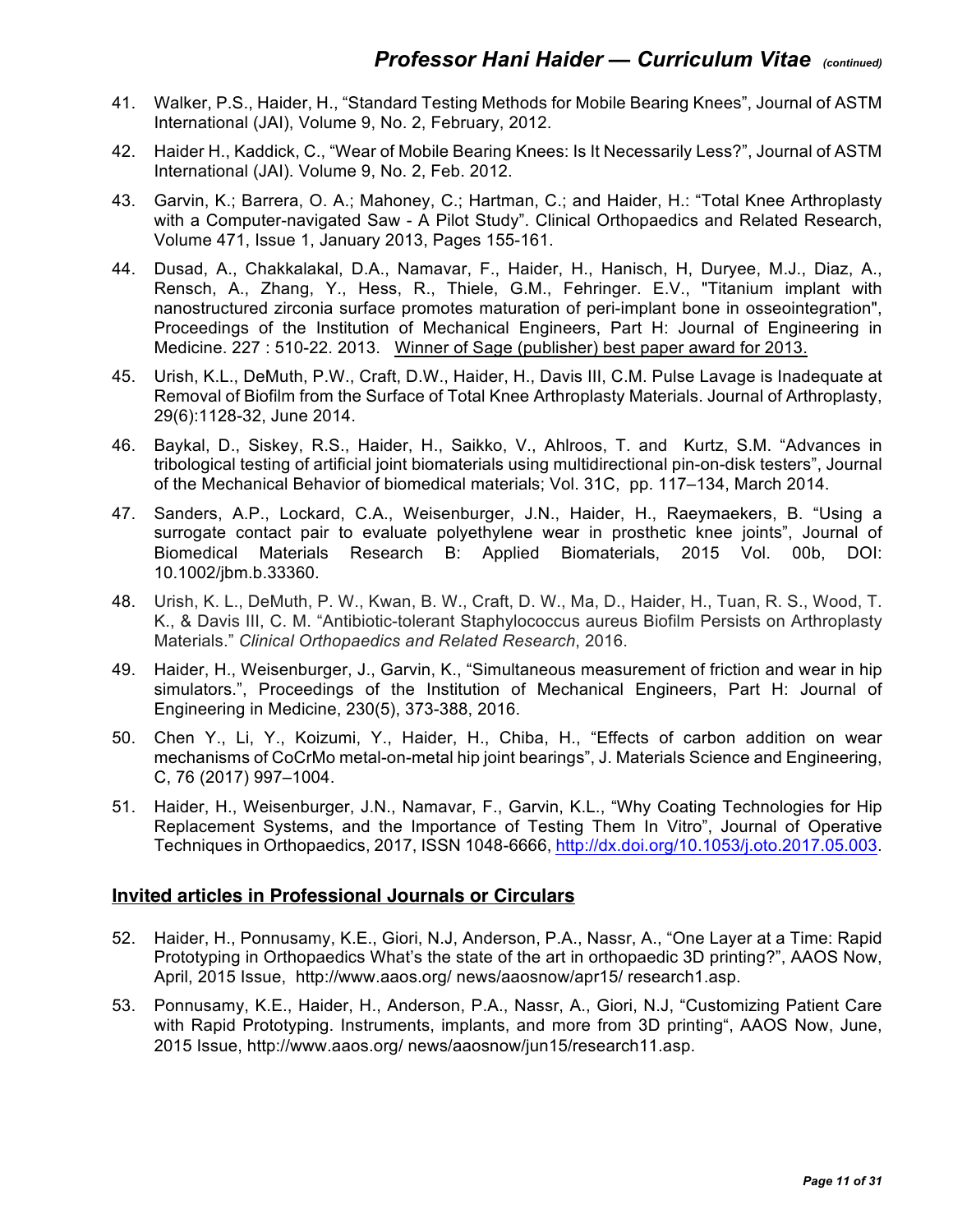#### **Research papers and abstracts in peer-reviewed international conferences & proceedings**

- 54. Boucher, R.F., Boysan, F. and Haider, M.H.S., "Theoretical Computer Simulations of Swirling Flow in a Vortex Amplifier Chamber", Paper N:2, pp. 370-374, Volume of papers presented at the 2nd. International Symposium on Fluid Control, Measurement, Mechanics and Flow Visualisation (Flucome '88), Sheffield, U.K., September, 1988.
- 55. Haider, M.H.S. and Boucher, R.F., "Towards a steady-state model for the Vortex Amplifier', Volume of papers presented at the American Society of Mechanical Engineers (ASME), 3rd. International Symposium on Fluid Control, Measurement, Mechanics and Flow Visualisation (Flucome '91), San Francisco, USA, Aug. 1991.
- 56. Haider, M.H.S. and Boucher, R.F., "Structures for algorithms for automating LDA measurements", Proceedings of the Fifth International Conference, Laser Anemometry - Advances and Applications, Koningshof, Veldhoven, The Netherlands, Aug. 1993.
- 57. Beck, S.B.M., Boucher, R.F. and Haider, H., "Modelling Water Hammer with Transmission Line Techniques", Proc. 1994 IChemE Research Event, Vol. 2, Jan. 1994, London.
- 58. Haider, H., Johnson, A.R., Hobbs, T.S. and Eames, I.W., "A Computer Aided Learning Tool to Teach Gyroscopic Motion", pp 161-168, Proceedings of *Hypermedia in Vaasa '94*, Conference on Computers and Hypermedia in Engineering Education, ISBN 951-96789-1-3, June 1994, Vaasa, Finland.
- 59. Eames, I.W., Hobbs, T.S., Johnson, A.R., and Haider, H., "The Development of an Innovative CAL Package: 'The Energy Game' ", pp 123-127, Proceedings of *Hypermedia in Vaasa '94*, Conference on Computers and Hypermedia in Engineering Education, ISBN 951-96789-1-3, June 1994, Vaasa, Finland.
- 60. Tippetts, J.R. and Haider, H., "Analysis and Optimisation of a Fluidic Hydraulic Ram", Proceedings of the Fourth International Symposium on Fluid Control, Measurement and Visualisation, Toulouse, France, Aug. 1994.
- 61. Kamala, M.A., Boucher, R.F. and Haider, H., "Integration of AutoCad with Laser Doppler Anemometry (LDA)", Proceedings of EALA/ASME International Conference, Laser Anemometry - Advances and Applications, South Carolina, USA Aug. 1995.
- 62. Ahir, S.P., Blunn, G.W., Haider, H. and Walker, P.S. "Validation of the proposed ISO test for tibial trays", Proceedings of the *11th Annual Symposium, International Society for Technology in Arthroplasty [ISTA], Marseille*, France, p.76, October 1998.
- 63. Des Jardins, J.D., Haider, H., Perry, J. and Walker, P.S. "The Kinematic testing of multiple TKR designs using a force controlled walking cycle", Proceedings of the *11th Annual Symposium, International Society for Technology in Arthroplasty [ISTA], Marseille*, France, pp. 86-87, October 1998.
- 64. Haider, H., Walker, P.S., Blunn, G.W., Perry, J. and Des Jardins, J. "A four channel force control knee simulator: from concept to production." Proceedings of the *11th Annual Symposium, International Society for Technology in Arthroplasty [ISTA], Marseille*, France, pp 213-14, October 1998.
- 65. Ahir, S.P., Blunn, G.W., Haider, H. and Walker, P.S. "Evaluating a testing method for the fatigue failure of tibial baseplates." *Transactions of the Orthopaedics Research Society.* 24**:** 963, Anaheim, Feb. 1999.
- 66. Blunn, G.W., Walker, P.S., Perry, J., Bell, C., Haider, H. and Campbell, P. "Performance of a knee simulating machine." Transactions of the *International Conference on Knee Replacement 1974-* 2024, pp. 112-116, IMechE, London, 22-24 April 1999.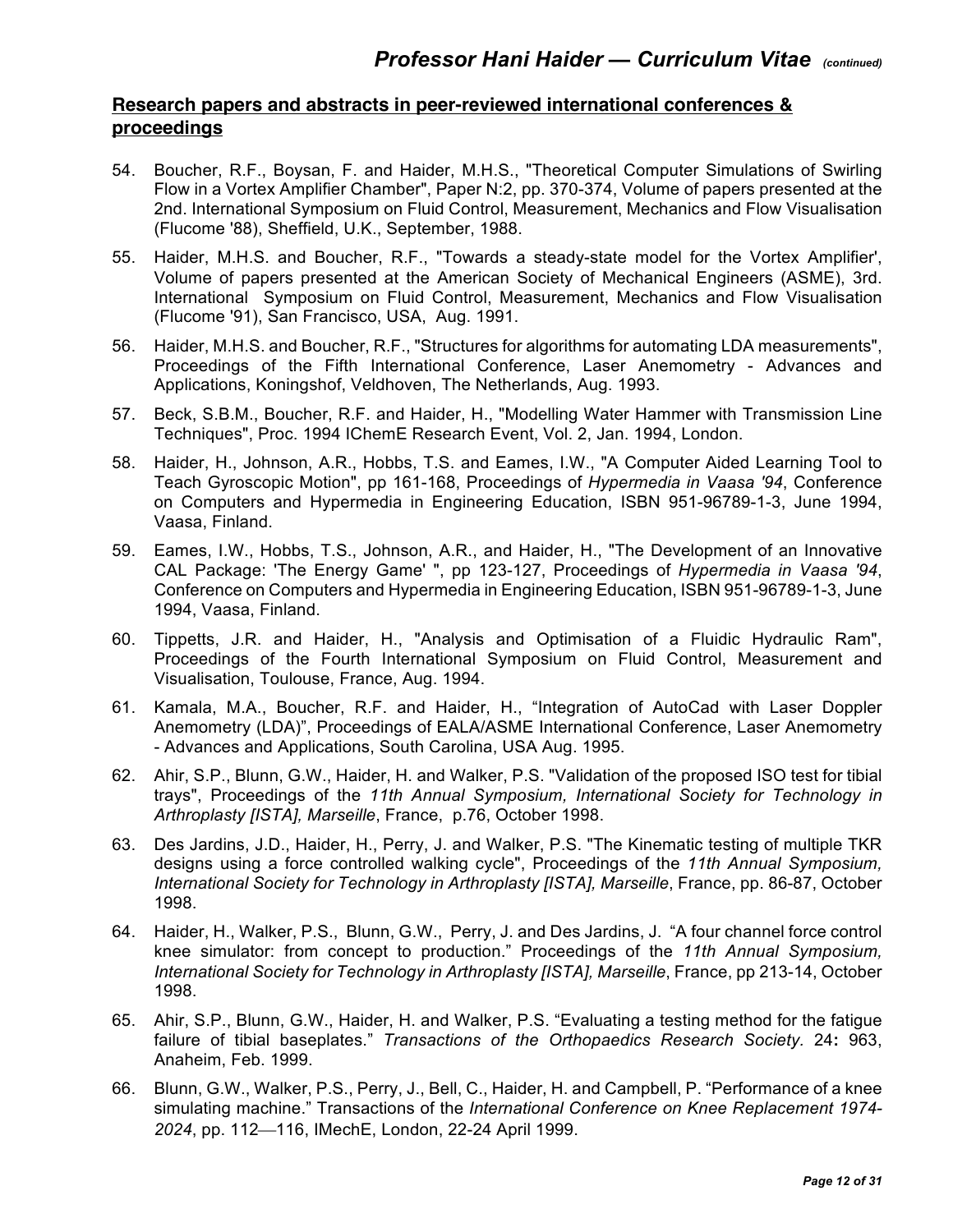- 67. Ahir, S.P., Walker, P.S., Browne, M., Gregson, P.J., Haider, H. and Blunn, G.W. "Standardised testing for the fatigue strength of tibial trays." Transactions of the *International Conference on Knee Replacement 1974-2024, pp. 108*—111, IMechE, London, 22-24 April 1999.
- 68. Ahir, S.P., Blunn, G.W., Haider, H. and Walker, P.S. "Standardised testing for the fatigue strength of tibial trays." Transactions of the *9th Conference of the European Orthopaedic Research Society (EORS),* P27. Brussels, 1999.
- 69. DesJardins, J.D., Walker, P.S, Haider, H. and Perry, J. "An analysis of tibial component and soft tissue shear loads during a force controlled walking cycle for multiple TKR designs." Transactions of the *9th Conference of the European Orthopaedic Research Society (EORS)*, O22, Brussels, 1999.
- 70. DesJardins, J.D., Walker, P.S, Haider, H. and Perry, J. "The influence of soft tissue constraint on the mechanical performance of different TKR designs." Transactions of the *9th Conference of the European Orthopaedic Research Society (EORS)*, O25, Brussels, 1999.
- 71. DesJardins, J.D., Walker, P.S, Haider, H. and Perry, J. "A comparison between the uni-axial and dynamic walking cycle laxities of multiple TKR designs." Transactions of the *9th Conference of the European Orthopaedic Research Society (EORS)*, P32, Brussels, 1999.
- 72. DesJardins, J.D., Walker, P.S, Haider, H. and Perry, J. "The evaluation of TKR designs using a simulated walking cycle." Transactions of the *4th Congress of EFORT*, Brussels, 1999.
- 73. DesJardins, J.D., Walker, P.S, Haider, H. and Perry, J. "The in-vitro measurement of walking cycle kinematics for multiple TKR Designs." Transactions of the *46th Annual meeting, Orthopaedics Research Society*, March 12-15, 2000, Orlando, Florida.
- 74. Haider, H., Walker, P.S., Bell, C.J. and Blunn, G.W. "On the 'real' input of prescribed force-control conditions in TKR simulation and wear testing", Transactions of the Sixth World Biomaterials Congress, Hawaii, May 2000.
- 75. Bell, C.J., Haider, H., Walker, P.S., and Blunn, G.W. "Wear of Fixed versus Mobile Bearing Knees Under Normal and 'Enhanced' Walking Cycles", Transactions of the Sixth World Biomaterials Congress, Hawaii, May 2000.
- 76. Haider, H., Walker, P.S., Blunn, G.W. and Bell, C.J. "The sensitivity of total knee replacement kinematics to misaligned installation". *Transactions of the Orthopedics Research Society*, 47th Annual Meeting, Feb. 2001.
- 77. Ahir, S. P., Blunn, G., Harrison, M., and Haider, H. and Walker, P., "Pre-clinical testing of tibial tray designs for their fatigue performance." Paper 154, Proceedings of the Combined Orthopaedic Research Societies Meeting, June, 2001, Rhodes, Greece.
- 78. Ahir, S.P., Walker, P., Rayner, K., Haider, H. and Blunn, G. "Is the ISO test for knees clinically relevant?" Paper 155, Proceedings of the Combined Orthopaedic Research Societies Meeting, June, 2001, Rhodes, Greece.
- 79. Walker, P.S., McPherson, A. and Haider, H., "Rationale for a New Compartmental Knee Design for Minimally-Invasive Surgery", Proceedings of the 5th Annual Conference on Computer Aided Orthopedic Surgery, Pittsburgh, July 2001.
- 80. Haider, H. and Walker P.S., "Matching Spring Stiffnesses to Soft Tissue Restraint in Knee Simulator Testing of Total Knee Replacement Under Force Control", Proceedings of the International Society for Technology in Arthroplasty (ISTA), September 2001, Hawaii.
- 81. Haider, H. and Walker, P.S., "An In-Vitro Study to Test if Different TKR's Designed for the Same Indications Have the Same Kinematics", Paper No. 238, Proceedings of the International Society for Technology in Arthroplasty (ISTA), September 2001, Hawaii.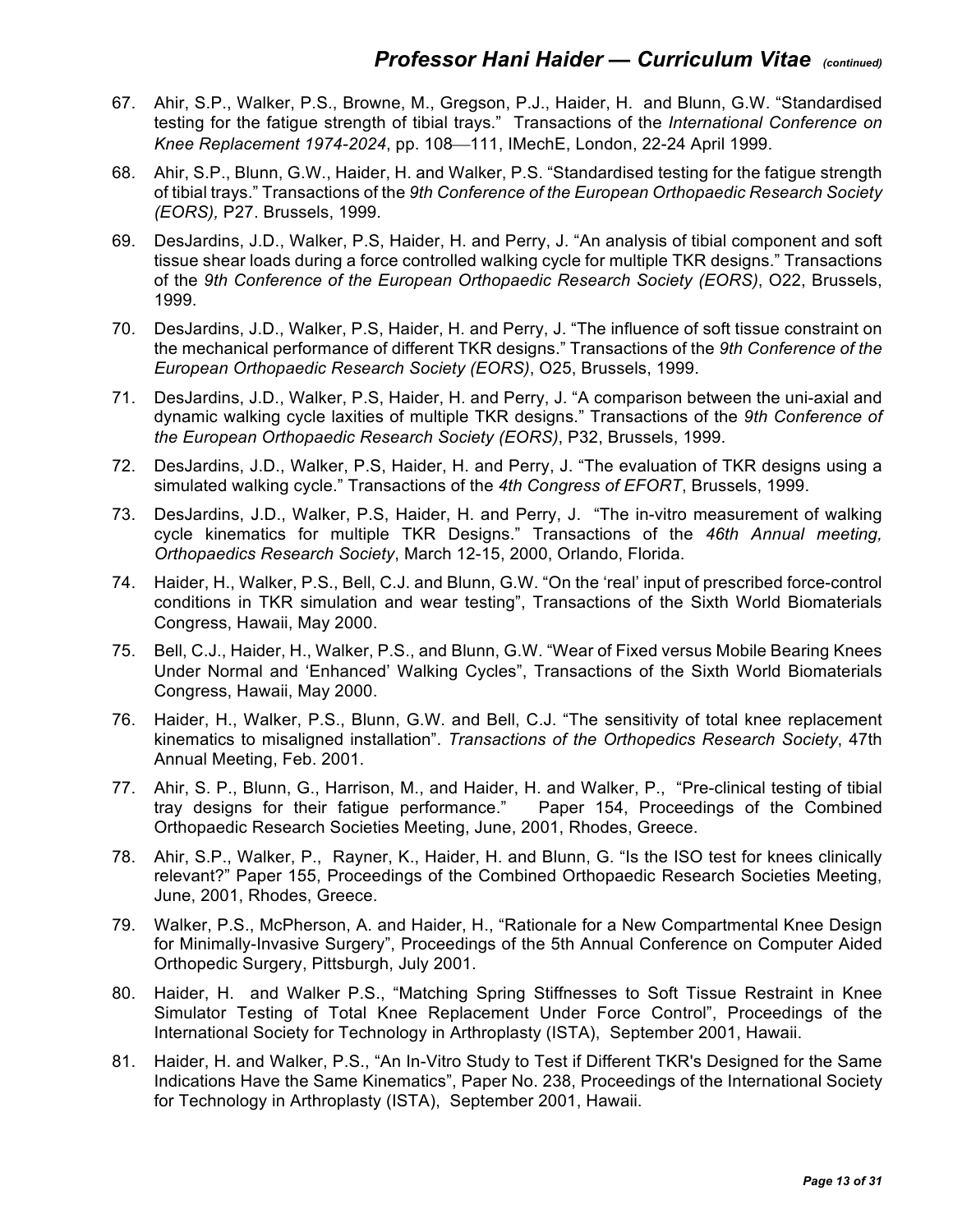- 82. Haider, H., Alberts, L.R., Laurent, M.P., Johnson, T.S., Yao, J., Gilbertson, L.N., Walker, P.S., Neff, J.R., Garvin, K.L., "Comparison between force-controlled and displacement-controlled invitro wear testing on a widely used TKR implant", Transactions of the Orthopedics Research Society, 48th Annual Meeting, Feb. 2002, Dallas, Texas.
- 83. Haider, H., Walker, P.S. and Blunn, G.W., "Are the kinematics of different TKR designs targeted for the same patient the same?", Transactions of the Orthopedics Research Society, 48th Annual Meeting, Feb. 2002, Dallas, Texas.
- 84. Tarkin, I., Bridgeman, J.,Haider, H.,Garvin, K., and Jordan, M. "Long Term Follow-up for Cementless LCS Mobile Bearing Knees", Proceedings of the American Academy of Orthopaedic Surgeons, AAOS, 69th Annual Meeting, Feb. 2002, Dallas, Texas.
- 85. Haider, H. and Walker, P.S. "Analysis and recommendations for the optimum spring configurations for soft tissue restraint in force-control knee simulator testing", Transactions of the Orthopedics Research Society, 48th Annual Meeting, Feb. 2002, Dallas, Texas.
- 86. Walker, P.S. and Haider, H., "The effect of patient and surgical variables on kinematics of fixed bearing and mobile bearing knees in a force-input knee simulator", Transactions of the  $27<sup>th</sup>$  Annual Meeting of the Japan Knee Society, Feb. 2002, Japan.
- 87. Buscemi, P.J., Alberts, R., Felt, J., Horstmann, B., and Haider, H., "Mechanical Test System for a Knee Prosthesis", Proceedings of the 28th Annual Meeting, Society for Biomaterials, Tampa, Florida, 2002.
- 88. Haider, H., Alberts, L.R., Laurent, M.P., Johnson, T.S., Yao, J., Gilbertson, L.N., Walker, P.S., Neff, J.R., Garvin, K.L., "Comparison between force-controlled and displacement-controlled invitro wear testing on a widely used TKR implant", Paper 295, Proceedings of the 28th Annual Meeting, Society for Biomaterials, Tampa, Florida, 2002.
- 89. Tarkin, I.S., Haider, H., Bridgeman, J., Jordan, O.M. and Garvin, KL., "Long Term Follow-Up Results for Cementless LCS Mobile Bearing Knees", Fifty-Fourth Annual Meeting of the Association of Bone and Joint Surgeons, May 2002, Vancouver, Canada.
- 90. Haider, H., Walker, P.S., Werner, F, and Garvin, K.L., "The importance of provision of degrees of freedom when measuring the constraint of total knees", Transactions of the Orthopedics Research Society, 49th Annual Meeting, Feb. 2003, New Orleans, LA.
- 91. Haider, H., Farritor, S., Platt, S.R., and Garvin, K.L., "The feasibility of using piezoelectric ceramics to generate electrical power in total joint replacement implants", Transactions of the Orthopedics Research Society, 49th Annual Meeting, Feb. 2003, New Orleans, LA.
- 92. Haider, H., Walker, P.S. and Garvin, K.L., "Is the Selection of Which CR Total Knee Replacement Design Critical for Kinematics and Sensitivity to Misalignment?", Scientific Exhibit No. SE300, Proceedings of the American Academy of Orthopaedic Surgeons (AAOS), 70<sup>th</sup> Annual Meeting, New Orleans, 2003.
- 93. Haider, H., Walker, P.S., "Constraint Characteristics of Conventional and Innovative Total Knee Replacements for Achieving High Ranges of Flexion", Podium paper 1410, Proceedings of the International Society for Technology in Arthroplasty (ISTA), San Francisco, CA, September 2003.
- 94. Haider, H., Garvin, K.L., Farritor, S.M., and Platt, S.R, "Can Piezoelectric Elements Generate Sufficient Electrical Power within Smart Arthroplasty Implants?", Podium paper 1508, Proceedings of the International Society for Technology in Arthroplasty (ISTA), San Francisco, CA, September 2003.
- 95. Haider, H., Walker, P.S., Hess, D.J., Werner, F.W., Garvin, K.L., "In vitro TKR laxity measurements: Effects of implant design and allowed degrees of freedom", Podium paper 1665, Proceedings of the International Society for Technology in Arthroplasty (ISTA), San Francisco, CA, September 2003.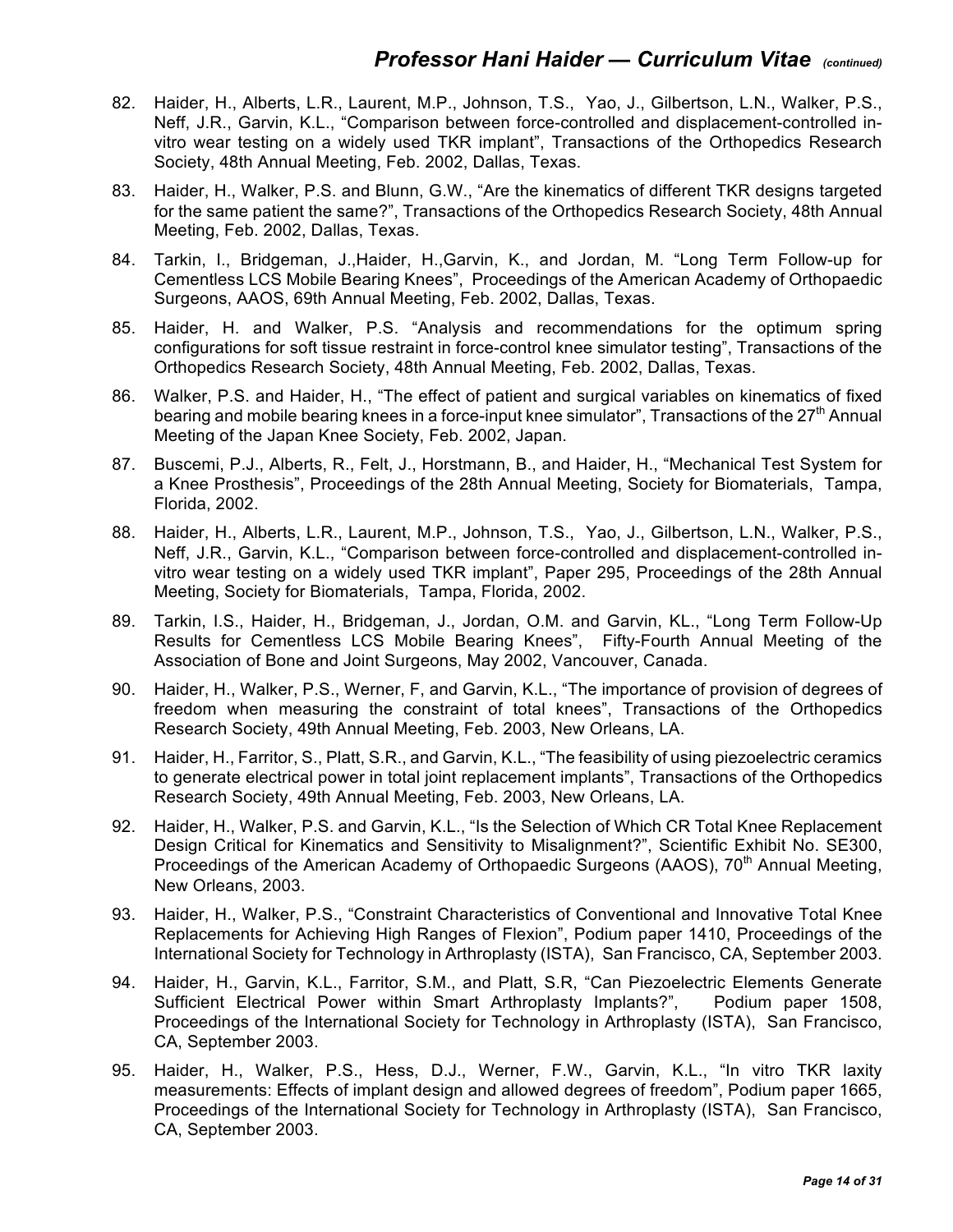- 96. Haider, H., Barrera, O.A., Walker, P.S., Ali, H.H., Sekundiak, T.D., and Garvin, K.L. "Real-Time Simulation of Bone Cutting for Minimally Invasive Knee Replacement Surgery", Podium paper no. 1618, Proceedings of the International Society for Technology in Arthroplasty (ISTA), San Francisco, CA, September 2003.
- 97. Verner, L., Oleynikov, D., Holtmann, S., Haider, H., Zhukov, L. Measurements of the Level of Surgical Expertise Using Flight Path Analysis from da VinciTM Robotic Surgical System. Proceedings of the Medicine Meets Virtual Reality conference, 11, pp. 373-78, 2003.
- 98. Haider, H., Platt, S.R., Farritor, S.M. and Garvin, K.L., "Self-powered computers within prosthetic joints – would time degradation of piezoelectrics performance be an obstacle?", Poster no. 1411, Proceedings of the  $50<sup>th</sup>$  Annual Meeting, Orthopaedic Research Society, San Francisco, CA, March, 2004.
- 99. Haider, H., Barrera, O.A. Walker, P.S., Ali, H.H,. Sekundiak, T.S. and Garvin, K.L. "Computer Simulation of Bone Cutting for Knee Replacement Surgery With Freehand Navigation", SE042, Proceedings of the 71<sup>st</sup> Annual Meeting, American Academy of Orthopaedic Surgeons (AAOS), 2004, San Francisco, CA.
- 100. Swanson, S.A., Lauder, A.J., Sekundiak, T., Haider, H., Garvin, K.L., "Metal Augments in Revision Knee Arthroplasty: a Hindrance or a Helper?", P103, Proceedings of the  $71<sup>st</sup>$  Annual Meeting, American Academy of Orthopaedic Surgeons (AAOS), 2004, San Francisco, CA.
- 101. Haider, H., Platt, S.R.; Farritor, S.M.; Garvin, K.L. "Self-powered computers within prosthetic joints – is it time?", P169, 71<sup>st</sup> Annual Meeting, Proceedings of the American Academy of Orthopaedic Surgeons (AAOS), 2004, San Francisco, CA.
- 102. Forman, R.E., Walker, P.S., Wei, C.S., Haider, H., Balicki, M.A., Aggarwal, G. "An experimental system for computer-assisted freehand navigation for knee replacement surgery", Proceedings of the Fourth Annual Conference of the International Society for Computer Assisted Orthopaedic Surgery, CAOS-International, 2004, Chicago, IL.
- 103. Barrera, O.A., Haider, H., Walker, P.S., Sekundiak, T.D. and Garvin, K.L. "Comparison of distal femoral TKR bone cuts by Freehand Navigation vs. Conventional Cutting Jigs", Proceedings of the Fourth Annual Conference of the International Society for Computer Assisted Orthopaedic Surgery, CAOS-International, 2004, Chicago, IL.
- 104. Haider, H., Barrera, O.A., Walker, P.S., Sekundiak, T.D. and Garvin, K.L. "Freehand Navigation Cutting for TKR Surgery Without Jigs: Simulation of Bone Saw Cutting", Proceedings of the Fourth Annual Conference of the International Society for Computer Assisted Orthopaedic Surgery, CAOS-International, 2004, Chicago, IL.
- 105. Barrera, O.A., Haider, H., Walker, P.S., Sekundiak, T.D. and Garvin, K.L., "Freehand Navigation Cutting for Distal femoral TKR bone for MIS", Proceedings of the International Society for Technology in Arthroplasty (ISTA), Rome, Italy, 2004.
- 106. Haider, H., Barrera, O. A., Walker, P.S., Sekundiak, T.D. and Garvin, K.L. "Freehand Navigated Bone Cutting for TKR Without Jigs - Assessment of First Cuts", Poster 246, Proceedings of the 5th Combined Meeting of the Orthopaedic Research Societies of Canada, U.S.A., Japan and Europe, Banff, Alberta, Canada, 2004.
- 107. Barrera, O.A., Haider, H., Walker, P.S., Sekundiak, T.D. and Garvin, K.L., "Intra Operative Graphical Interface for Freehand Navigated Bone Cutting for Knee Replacement Surgery Without Jigs", Poster 246, Proceedings of the 5th Combined Meeting of the Orthopaedic Research Societies of Canada, U.S.A., Japan and Europe, Banff, Alberta, Canada, 2004.
- 108. Sekundiak, T.D. Garvin, K.L.; Barrera, O.A. and Haider, H., "Freehand Navigated Bone Cutting in Total Knee Arthroplasty", Symposium and Surgical Academy, Proceedings of MIS Meets CAOS conference, Less and Minimally Surgery for Joint Arthroplasty: Fact & Fiction, Naples, FL, Oct. 2004.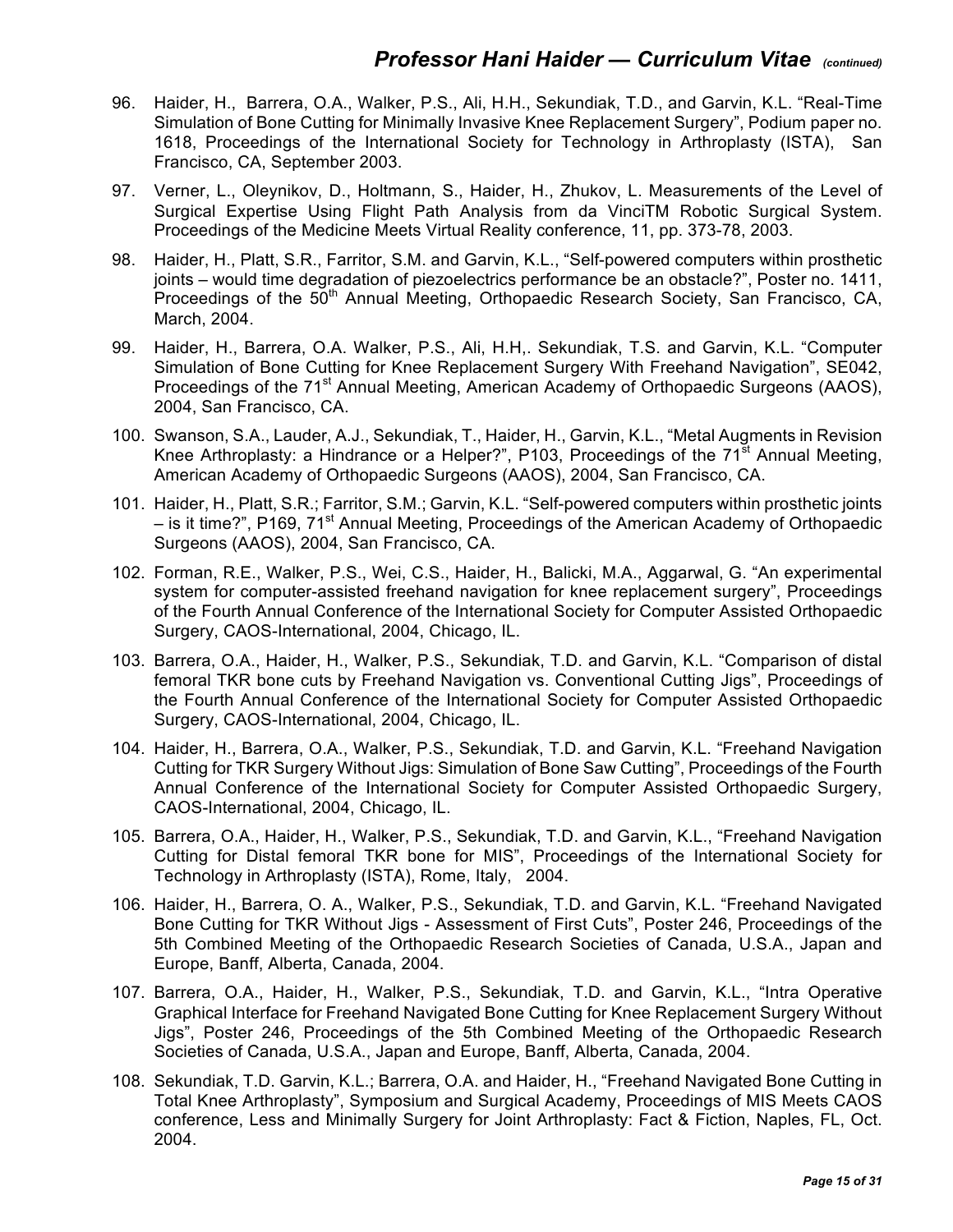- 109. Tarkin, I.S., Mormino, M.A., Clare, M.P., Haider, H.; Walling, A.K. Sanders, R.W. "The Biomechanical Effect of Anterior Plate Supplementation in Ankle Arthrodesis Constructs.", P400, Proceedings of the 72nd Annual Meeting of the American Academy of Orthopaedic Surgeons AAOS, Washington, DC, 2005.
- 110. Haider, H.; Barrera, O.A., Sekundiak, T., Garvin, K.L. "Total Knee Replacement Bone Cutting Without Jigs: Is it Time?", Podium Paper 64, Proceedings of the 72nd Annual Meeting of the American Academy of Orthopaedic Surgeons AAOS, Washington, DC, 2005.
- 111. Knight, L.A., Bronson, F., Pal, S., Haider, H., Coleman, J., Levine, D., Taylor, M., Rullkoetter, P. "Comparison of Numerical and Experimental Total Knee Replacement Wear Simulation", Podium Paper, Proceedings of "Knee Arthroplasty: Engineering Functionality" event, The Royal College of Surgeons, London, 2005.
- 112. Pal, S., Laz, P., Haider, H., Coleman, J., Levine, D., and Rullkoetter, P. "Validation of Probabilistic Finite Element Model-Predicted Knee Wear Simulator Mechanics", Podium Paper, Proceedings of "Knee Arthroplasty: Engineering Functionality" event, The Royal College of Surgeons, London, April 2005.
- 113. Barrera, O.A., Sekundiak, T.D., Garvin, K.L., O'Brien, B., Haider, H., "Navigated freehand bone cutting for TKR – more experiments with more detailed 3-d quantitative surface comparison to conventional cuts", p. 18-21 in Langlotz F, Davis BL, Schenzka D, (Eds.): Computer Assisted Orthopaedic Surgery, 5th Annual Meeting of CAOS-International Proceedings. Pro Business GmbH, Berlin, June 2005. ISBN 3-938262-69-9.
- 114. Haider, H. and Barrera, O.A., "A framework and parameters for quantitative assessment of bone cutting for TKR" , p. 143-146 in Langlotz F, Davis BL, Schenzka D, (Eds.): Computer Assisted Orthopaedic Surgery, International Proceedings, 5th Annual Meeting of CAOS. Pro Business GmbH, ISBN 3-938262-69-9. Berlin, June 2005.
- 115. Barrera, O.A., Sekundiak, T.D., Garvin, K.L., O'Brien, B.W., Walker, C.W.**,** Haider, H. Navigated freehand cutting of bone, a feasible fundamentally less-invasive technique for TKR. Orthopaedics Research Society; 2005 Aug.
- 116. Haider, H., Mupparapu, S., and Barrera, O.A., "The effect of distributed bone material properties in bone-implant combinations – A 3D finite element study", Proceedings of the 18th Annual Symposium of the International Society for Technology in Arthroplasty, Kyoto, Japan, Sept. 2005.
- 117. Mupparapu, S., Barrera, O.A., and Haider, H., "Development of a 3d finite element model to study the effect of tibial component misalignment of a uni-compartmental knee replacement on an orthotropic tibia", The 18th Annual Symposium of the International Society for Technology in Arthroplasty, Kyoto, Japan, Sept. 2005.
- 118. Mupparapu, S., Barrera, O.A., and Haider, H. "The effect of various published relationships mapping Hounsfield values to young's modulus on 3D finite element analysis in arthroplasty", Proceedings of the 18th Annual Symposium of the International Society for Technology in Arthroplasty, Kyoto, Japan, Sept. 2005.
- 119. Haider, H., Barrera, O.A., O'Brien, B., Sekundiak, T.D. and Garvin, K.L. "Minimally invasive TKR surgery through navigated freehand bone cutting – assessed by 3D analysis of surface finish and alignment", HAP Paul Award winning paper, Proceedings of the 18th Annual Symposium of the International Society for Technology and Arthroplasty (ISTA), Kyoto, Japan, Sept. 2005.
- 120. Haider, H. and Barrera, O.A. "Towards a standard in assessment of bone cutting for TKR", Proceedings of the 18th Annual Symposium of the International Society for Technology in Arthroplasty (ISTA), Kyoto, Japan, Sept. 2005.
- 121. Barrera, O.A., Sekundiak, T.D., Garvin, K.L., O'Brien, B., Haider, H. "Minimally invasive TKR surgery through navigated freehand bone cutting – assessed by 3D analysis of surface finish and alignment", Proceedings of the 18th Annual Symposium of the International Society for Technology and Arthroplasty (ISTA), Kyoto, Japan, Sept. 2005.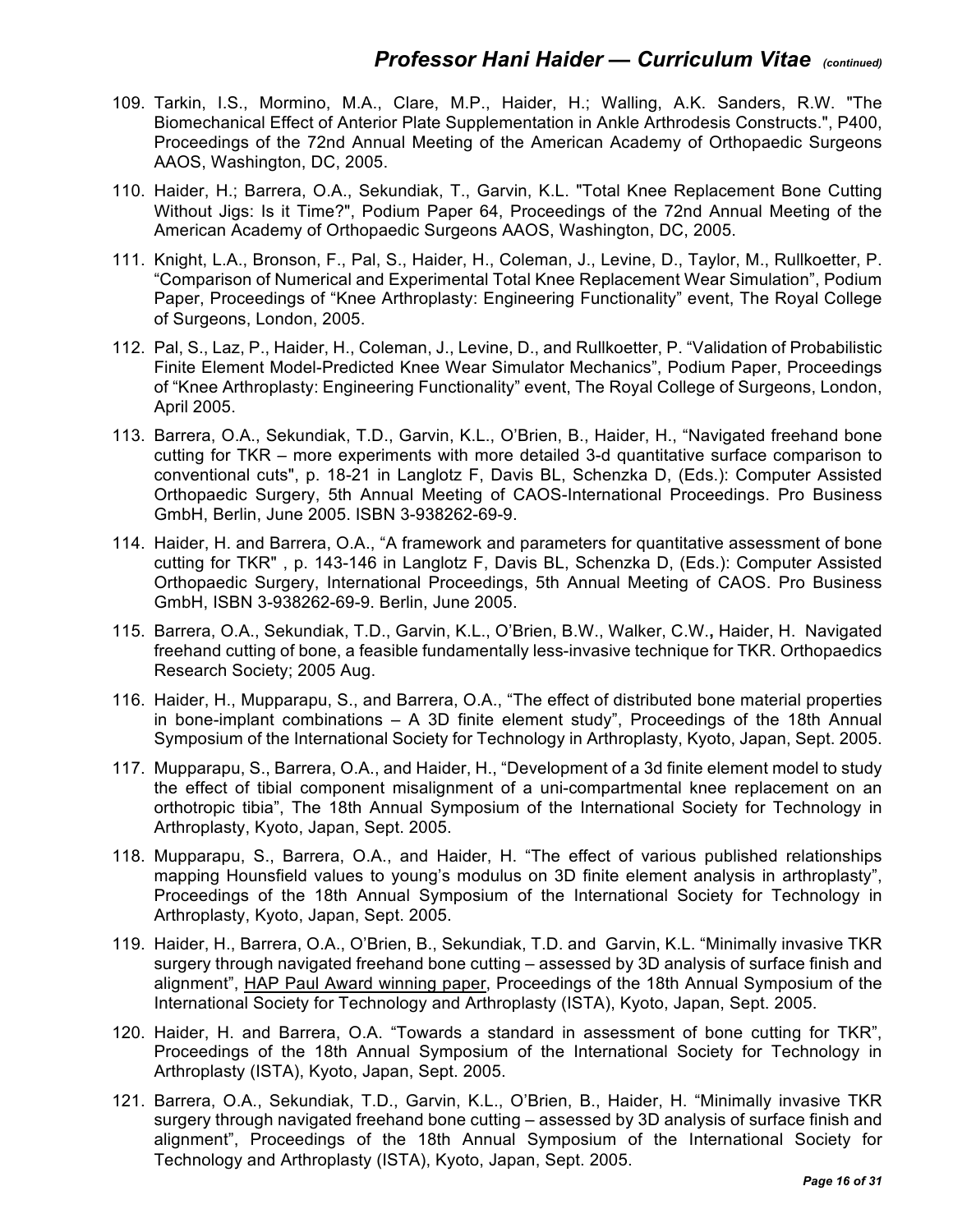- 122. Haider, H., and Barrera, O.A. "Quantifying the quality of bone cutting for TKR a proposed assessment method", Proceedings of the "MIS meets CAOS Symposium: Less and Minimally Invasive Surgery for Joint Arthroplasty: Facts and Fiction", (Symposium and Surgical Academy), San Diego, Oct. 2005.
- 123. Haider, H., "COAS: Basic Science", Invited Lecture, "Computer Aided Orthopaedic Surgery Symposium (CAOS), Proceedings of the  $57<sup>th</sup>$  Annual International Congress of The Egyptian Orthopaedic Association, Cairo, Egypt, Nov. 2005.
- 124. Haider, H., "An introduction to Robotics in Orthopaedic Surgery", Invited lecture, "Computer Aided Orthopaedic Surgery Symposium (CAOS), Proceedings of the 57<sup>th</sup> Annual Meeting EOA, Cairo, Egypt, Nov. 2005.
- 125. Haider, H., Schroeder, D., Metzger, R. and Garvin, K. "Wear measurements by force control successfully discriminate between small geometrical differences in TKR design", Invited Keynote Lecture, ASTM symposium on Wear of Articulating Surfaces: Understanding Joint Simulation, Dallas, Texas, Nov., 2005.
- 126. Haider, H. and Walker, P.S., "Effects of patient and surgical alignment variables on kinematics in TKR simulation under force-control", ASTM symposium on Wear of Articulating Surfaces: Understanding Joint Simulation, Dallas, Texas, Nov., 2005.
- 127. Haider, H., Webb, J.D., Greenberg, L., Mauldin, G. and Reiley, M., "A proposed simulation test method for Total Ankle Replacement systems", ASTM symposium on Wear of Articulating Surfaces: Understanding Joint Simulation, Dallas, Texas, Nov., 2005.
- 128. Haider, H., Mupparapu, S., and Barrera, O.A., "Effect of distribution of bone material properties in finite element analysis of bone-implant combinations", Proceedings of the First International Conference on Mechanics of Biomaterials & Tissues, Hawai'i, USA, Dec 2005.
- 129. Haider, H., Sekundiak, T.D. and Garvin, K.L., "Simulation of the spring-based soft tissue restraint in testing knee wear under force control", Proceedings of the First International Conference on Mechanics of Biomaterials & Tissues, Hawai'i, USA, Dec 2005.
- 130. Haider, H., Johnson, T.S., Yao, J. and Neff, J.R., "Force vs. displacement-control methods to measure knee replacement wear – same?", Proceedings of the First International Conference on Mechanics of Biomaterials & Tissues, Hawai'i, USA, Dec 2005.
- 131. Mupparapu, S., Barrera, O.A. Garvin, K.L. and Haider, H. "Comparative finite element study of five different published relations for mapping CT imaging data to bone material properties", Poster 548, Transactions of the 52nd Annual Meeting of the Orthopaedic Research Society, Chicago, March 2006.
- 132. Haider, H., Schroeder, D., Metzger, R., Garvin, K.L. "Force control simulation discriminates wear due to small differences in TKR design", Poster 561, Transactions of the 52nd Annual Meeting of the Orthopaedic Research Society, Chicago, March 2006.
- 133. Haider, H., Mupparapu, S, Barrera, O.A. and Garvin, K.L. "3D finite element analysis of the bone stress distribution of aligned and misaligned tibial components in unicondylar knee arthroplasty", Poster 607, Transactions of the 52nd Annual Meeting of the Orthopaedic Research Society, Chicago, March 2006.
- 134. Barrera, O.A., Sekundiak, T., Garvin, K., O'Brien, B., Walker, C. and Haider, H. "Navigated freehand cutting (NFC) of bone, a feasible fundamentally less-invasive technique for TKR", Poster 614, Transactions of the 52nd Annual Meeting of the Orthopaedic Research Society, Chicago, March 2006.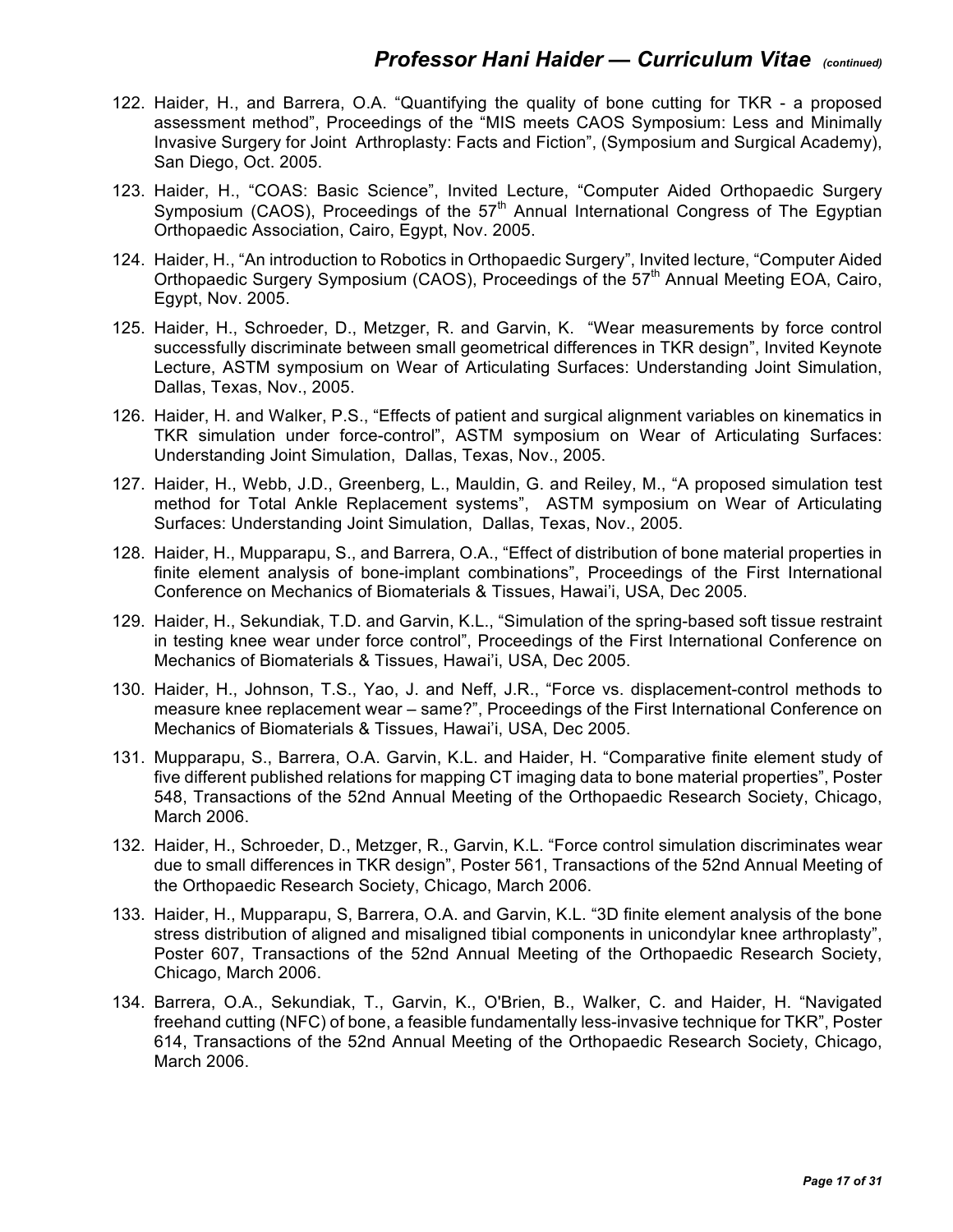- 135. Namavar, F., Haider, H., Varma, S., Amirani, I., Feschuk, C. and Garvin, K.L. "The Future of Ceramic Nanotechnology Engineered Nano-Crystalline Ceramics for Orthopaedic Implant Applications", Invited paper F. Proceedings of the Ceramics, Cells and Tissues,  $10<sup>th</sup>$  Seminar and Meeting on Materials for Scaffolding of Biologically Engineered Systems Interfaces and Interactions on a Nanoscale, Faenza Italy, May 2006.
- 136. Jackson, J.D., Sharp, J.G., Namavar, F., Haider, H. and Garvin, K.L., "Preliminary analysis of attachment, survival and growth of bone marrow stromal cells on nanocrystalline hard ceramic coatings", Podium paper, Proceedings of the Ceramics, Cells and Tissues, 10<sup>th</sup> Seminar and Meeting on Materials for Scaffolding of Biologically Engineered Systems Interfaces and Interactions on a Nanoscale, Faenza Italy, May 2006.
- 137. Garvin, K.L., Mahoney, C.R., Namavar, F., Haider, H., "Good Longevity, Good Function, What Will the Technologists Do About THR Infection?", Proceedings of the 19th Annual Symposium of the International Society for Technology in Arthroplasty (ISTA), New York City, October 2006.
- 138. Namavar, F., Jackson, J.D., Sharp, J.G., Varma, S., Garvin, K.L., Haider, H., "Preliminary Studies of Attachment Survival and Growth of Bone Marrow Stromal Cells on Nanocrystalline Ultra-Hydrophilic Hard Adherent Ceramic", Proceedings of the 19th Annual Symposium of the International Society for Technology in Arthroplasty (ISTA), New York City, October 2006.
- 139. Barrera, O.A., Garvin, K.L., Kibuule, L., Haider, H., "Documentation and Post-Operative Analysis of Surgical Skills through Real-Time Motion Recording of Navigated Arthroplasty Instruments", Proceedings of the 19th Annual Symposium of the International Society for Technology in Arthroplasty (ISTA), New York City, October 2006.
- 140. Varma, S., Namavar, F., Salehi, A., Garvin, K.L., Haider, H., "Analysis of Wettability and Surface Roughness of Orthopaedics Implant Components", Proceedings of the 19th Annual Symposium of the International Society for Technology in Arthroplasty (ISTA), New York City, October 2006.
- 141. Varma, S., Namavar, F., Naylor, M., Schroeder, D., Garvin, K.L., Haider, H., "Influence of Different Manufacturing Methods on Contact Angle Wettability Characteristics of Joint Replacement Co-Cr-Mo Alloys", Proceedings of the 19th Annual Symposium of the International Society for Technology in Arthroplasty (ISTA), New York City, October 2006.
- 142. Haider, H., Mupparapu, S., Lyden, E.R., Stoner, J.A. and Garvin, K.L., "Our Estimate for Accuracy and Precision of Radiostereometric Analysis in a Total Hip Replacement Using a Phantom Model", Poster at the 19th Annual Symposium of the International Society for Technology in Arthroplasty (ISTA), New York City, October 2006.
- 143. Namavar, F., Varma, V., Haider, H., and Garvin, K.L. "Application of Ion Beam Technology for Alternative Bearing Surfaces in Total Joint Arthroplasty", Invited paper, Materials Science and Technology 2006 (The American Ceramic Society, Association for Iron & Steel Technology, ASM International, and The Minerals, Metals & Materials Society), Cincinnati, OH, Oct. 2006.
- 144. Namavar, F., Jackson, J., Sharp, J.G., Varma, S., Haider, H., Feschuk, C. and Garvin, K.L., "Studies of Attachment, Survival and Growth of Bone Marrow Stromal Cells on Nanocrystalline Ultra-Hydrophilic Hard Ceramic Coatings", Podium paper, Proceedings of the 2nd International Congress on Bio-Nanointerface (ICBN) and, the Second International Congress on Regenerative Biology, (BioStar), Stuttgart, Germany, Oct. 2006.
- 145. Namavar, F., Jackson, J., Sharp, J.G., Varma, S., Haider, H., Feschuk, C. and Garvin, K., "Preliminary Studies of Attachment, Survival and Growth of Bone Marrow Stromal Cells on Nanocrystalline Ultra-Hydrophilic Hard Adherent Ceramic Coatings", Oral presentation, Material Research Society, MRS Fall Meeting, Boston, Nov., 2006.
- 146. Cheung, C., Wang, G., Varma, S., Haider, H., Garvin, K.L., Namavar, F. "Growth of Stabilizer Free Zirconium Oxide Coatings by Ion Beam Assisted Deposition", Proceedings of the Materials Research Society, San Francisco, April 2007.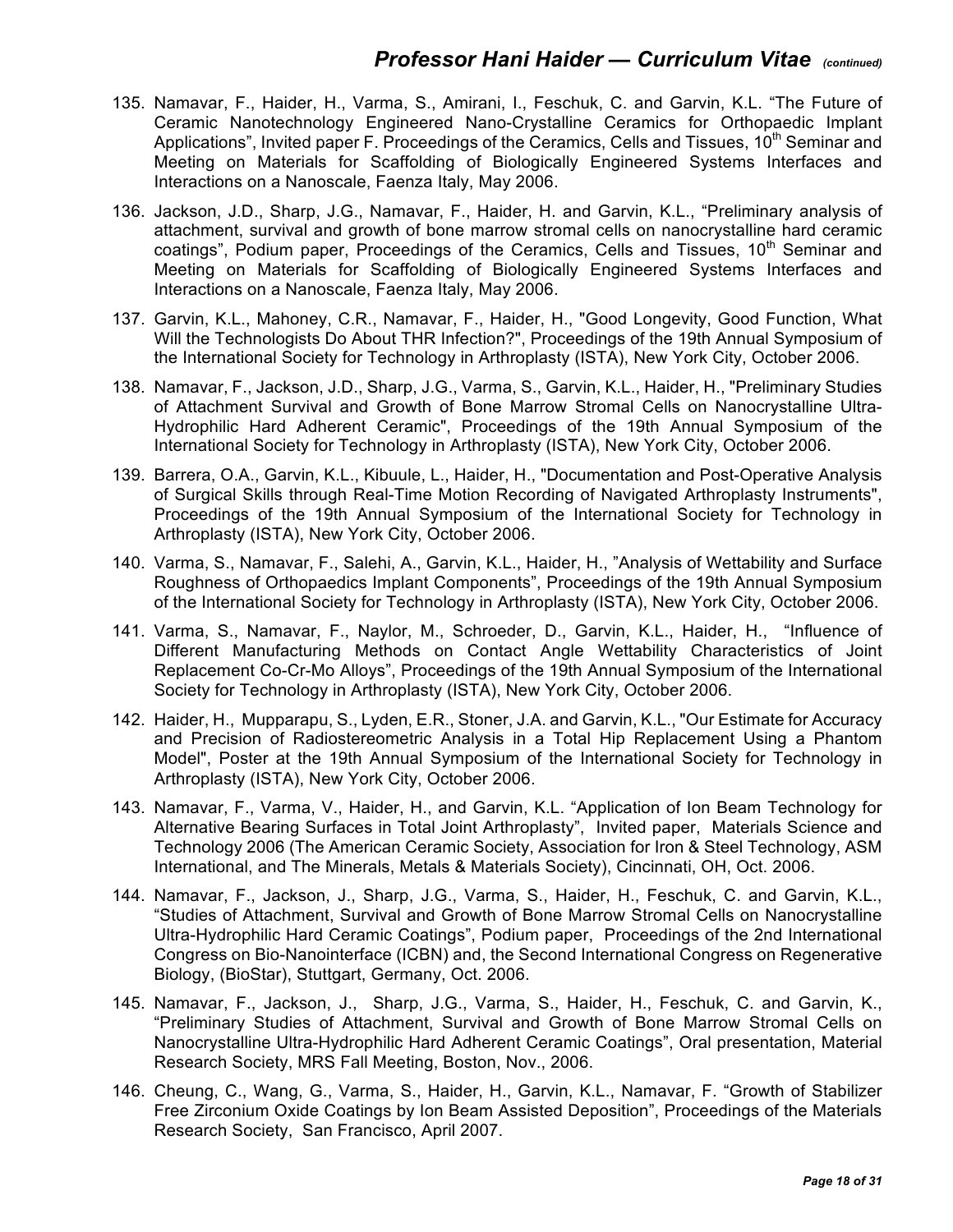- 147. Namavar, F., Jackson, J., Sharp, J., Varma, S., Haider, H., Feschuk, C., Garvin, K. "Novel Engineered Nanocrystalline Ultra-Hydrophilic Hard Ceramic Coatings for Attachment and Growth of Bone Marrow Stromal Cells.", Podium paper, 25<sup>th</sup> Scientific Conference for Society for Physical Regulation in Biology and Medicine, Honolulu, Hawaii, January 10-13, 2007.
- 148. Bach, J.M., Barrera, O.A., Kazanzides, P., Haider, H., "Evaluation of the draft ASTM CAOS standard". Proceedings of the 7th Annual Meeting of the International Society for Computer Assisted Orthopaedic Surgery, Heidelberg, Germany, June 20-23, 2007.
- 149. Garvin, K.L., Haider, H., "A Comparison of the Rotating Platform and Fixed Bearing PFC Σ Total Knees, An in vitro Study of Kinematics and Wear", The Knee Society closed meeting, Sienna, Italy September 6-9, 2007.
- 150. Namavar, F., Jackson, J., Sharp, J., Varma, S., Haider, H., Feschuk, C., and Garvin, K.: "Studies of Attachment, Survival and Growth of Bone Marrow Stromal Cells on Nanocrystalline Ultra-Hydrophilic Hard Ceramic Coatings", Proceedings of the International Congress on Bio-Nanointerface (ICBN) and the Second International Congress on Regenerative Biology published in the Journal of Tissue Engineering, Mary Ann Liebert, Inc. publishers, New York, NY, 2007.
- 151. Namavar, F., Jackson, J.D., Sharp, J.G., Mann, E., Bales, K., Haider, H, Garvin, K.L., "Triple smart surfaces for implant devices", Invited lecture, The 11th Meeting-Seminar of CERAMICS, CELLS AND TISSUES topic, "Nanotechnology for Functional Repair and Regenerative Medicine the Role of Ceramics as In Bulk and As Coating" October 2-5, 2007, Faenza – Italy.
- 152. Haider, H., Weisenburger, J.N., Naylor, M.G., Schroeder, D.W., Croson, R.E., O'Brien, B.W., Garvin, K.L., "Effect of bearing diameter and radial clearance on wear of ceramic-on-metal Total Hip Replacements.", Podium paper A2-2, Proceedings of the  $20<sup>th</sup>$  Annual Congress of the International Society for Technology in Arthroplasty, Paris, France, October, 2007.
- 153. Weisenburger, J.N., Naylor, M.G., Schroeder, D.W., White, B.F., Unsworth, A., Garvin, K.L., Haider, H., "A novel way to measure friction of Total Hip Replacement systems during a walking cycle on a multi-station hip simulator", Podium paper A2-5, Proceedings of the  $20<sup>th</sup>$  Annual Congress of the International Society for Technology in Arthroplasty, Paris, France, October, 2007.
- 154. Haider, H., Barrera, O.A., Mahoney, C.R., Ranawat, A.S., Ranawat, C.S., Garvin, K.L. "Freehand navigated bone cutting for total knee replacement surgery: Experiments with seven independent surgeons", Podium paper B4-7, Proceedings of the 20<sup>th</sup> Annual Congress of the International Society for Technology in Arthroplasty, Paris, France, October, 2007.
- 155. Barrera, O.A., Garvin, K.L.., Gilmore, A.N., Haider, H., "Validation with robotics of documentation and analysis of surgical skills through real-time motion recording of navigated arthroplasty instruments", Podium paper A7-2, Proceedings of the  $20<sup>th</sup>$  Annual Congress of the International Society for Technology in Arthroplasty, Paris, France, October, 2007.
- 156. Garvin, K.L., O'Brien, B.W., Croson, R.E. and Haider, H., "Is lower wear the main benefit of rotating platform mobile bearing total knees?", Podium paper B6-2, Proceedings of the  $20<sup>th</sup>$  Annual Congress of the International Society for Technology in Arthroplasty, Paris, France, October, 2007.
- 157. Weisenburger, J.N., Croson, R.E., Namavar, F., Garvin, K.L., Haider, H., "Wear of titanium niobium nitride coated total knee replacements", Podium paper B10-2, Proceedings of the  $20<sup>th</sup>$ Annual Congress of the International Society for Technology in Arthroplasty, Paris, France, October, 2007.
- 158. Namavar, F., Garvin, K.L., Jackson, J.D., Sharp, J.G., Mann, E., Bayles, KW., Haider, H. "On the development of smart durable coatings to promote biointegration while preventing biofilm formation", Podium paper B10-5, Proceedings of the  $20<sup>th</sup>$  Annual Congress of the International Society for Technology in Arthroplasty, Paris, France, October, 2007.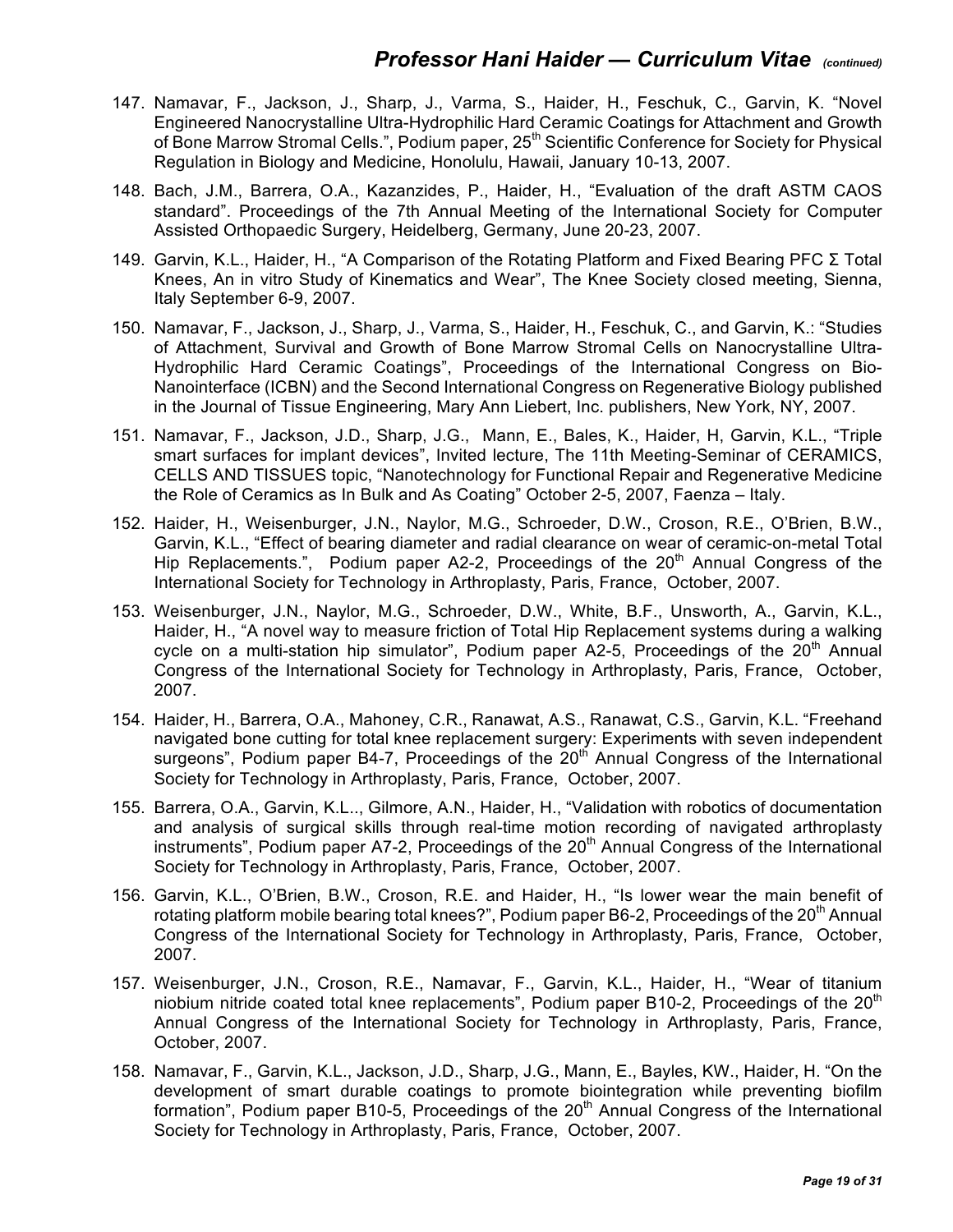- 159. Haider, H., Reed, L.K., O'Brien, B.W., Garvin, KL, "Fixed or mobile bearing Total Ankle Replacement designs: What really matters?", Podium paper B14-4, Proceedings of the  $20<sup>th</sup>$ Annual Congress of the International Society for Technology in Arthroplasty, Paris, France, October, 2007.
- 160. Jackson, J.; Sharp, J., Namavar, F., Haider, H., and Garvin, K. "Preliminary Analysis of Attachment, Survival and Growth of Bone Marrow Stromal Cells on Nanocrystalline Hard Ceramic Coatings. Editor: Roberta Ravaglioli. Published proceedings of the Ceramics, Cells and Tissues 10th Seminar & Meeting on Materials for Scaffolding of Biologically Engineered Systems: Interfaces and Interactions on a Nanoscale, 2007.
- 161. Barrera, O.A., Bach, J.M., Kazanzides, P., Haider, H., "Validation of an ASTM standard proposed to assess localizer functionality of CAOS systems: A joint effort by three laboratories", Poster paper P2, Proceedings of the 20<sup>th</sup> Annual Congress of the International Society for Technology in Arthroplasty, Paris, France, October, 2007.
- 162. Cobos II, F.V., Haider, H., Barrera, O.A., Tinker, J., "Computerized Tracking and Comparative Cost Analysis of Sevoflurane and Desflurane", Paper A1108, Proceedings of the 2007 Annual Meeting American Society of Anesthesiologists, San Francisco, Oct. 2007.
- 163. Barrera, O.A., Garvin, K.L., Croson, R.E., Haider, H., "Validation with robotics of documentation and analysis of surgical skills through real-time motion recording of navigated arthroplasty instruments", Poster 1999, Transactions of the 54th Annual Meeting of the Orthopaedic Research Society, San Francisco, March 2008.
- 164. Haider, H., Croson, R., Garvin, K., "Is wear truly lower and is it the main benefit of rotating platform mobile bearing total knees?", Poster 2000, Transactions of the 54th Annual Meeting of the Orthopaedic Research Society, San Francisco, March 2008.
- 165. Weisenburger, J.N., Naylor, M.G., Schroeder, D.W., White, B.F., Unsworth, A., Garvin, K.L. and Haider, H., "On-line measurement of friction of Total Hip Replacement systems during multistation hip wear testing", Poster 1791, Transactions of the 54th Annual Meeting of the Orthopaedic Research Society, San Francisco, March 2008.
- 166. Haider, H., Weisenburger, J.N., Naylor, M.G., Schroeder, D.W., Croson, R.E., Garvin, K.L., "Bearing diameter, radial clearance and their effect on wear in ceramic-on-metal total hip replacements", Poster 1792, Transactions of the 54th Annual Meeting of the Orthopaedic Research Society, San Francisco, March 2008.
- 167. Haider, H., Barrera, O.A., Mahoney, C.R., Ranawat, C.S., Ranawat, A.S., Croson, R.E., Garvin, K.L., "Experience with navigated freehand bone cutting for total knee replacement surgery", Poster 1997, Transactions of the 54th Annual Meeting of the Orthopaedic Research Society, San Francisco, March 2008.
- 168. Weisenburger, J.N., Croson, R.E., Namavar, F., Garvin, K.L., Haider, H., "Concern with adhesion and wear of a Titanium Niobium Nitride coating on Total Knee Replacements for metal sensitive patients", Poster 2007, Transactions of the 54th Annual Meeting of the Orthopaedic Research Society, San Francisco, March 2008.
- 169. Namavar, F., Jackson, J.D., Sharp, J.G., Haider, H., Garvin, K.L., "Nanostructurally Stabilized Zirconia versus Hydroxyapatite", Poster 1700, Transactions of the 54th Annual Meeting of the Orthopaedic Research Society, San Francisco, March 2008.
- 170. Haider, H., Barrera, O.A, Mahoney, C.R., Ranawat, A.S., Ranawat, C.S., Garvin, K.L. "Navigated freehand bone cutting for TKR surgery: Experiments with seven Independent surgeons", P196, Proceedings of the 75th Annual Meeting of the American Academy of Orthopaedic Surgeons AAOS, San Francisco, March 2008.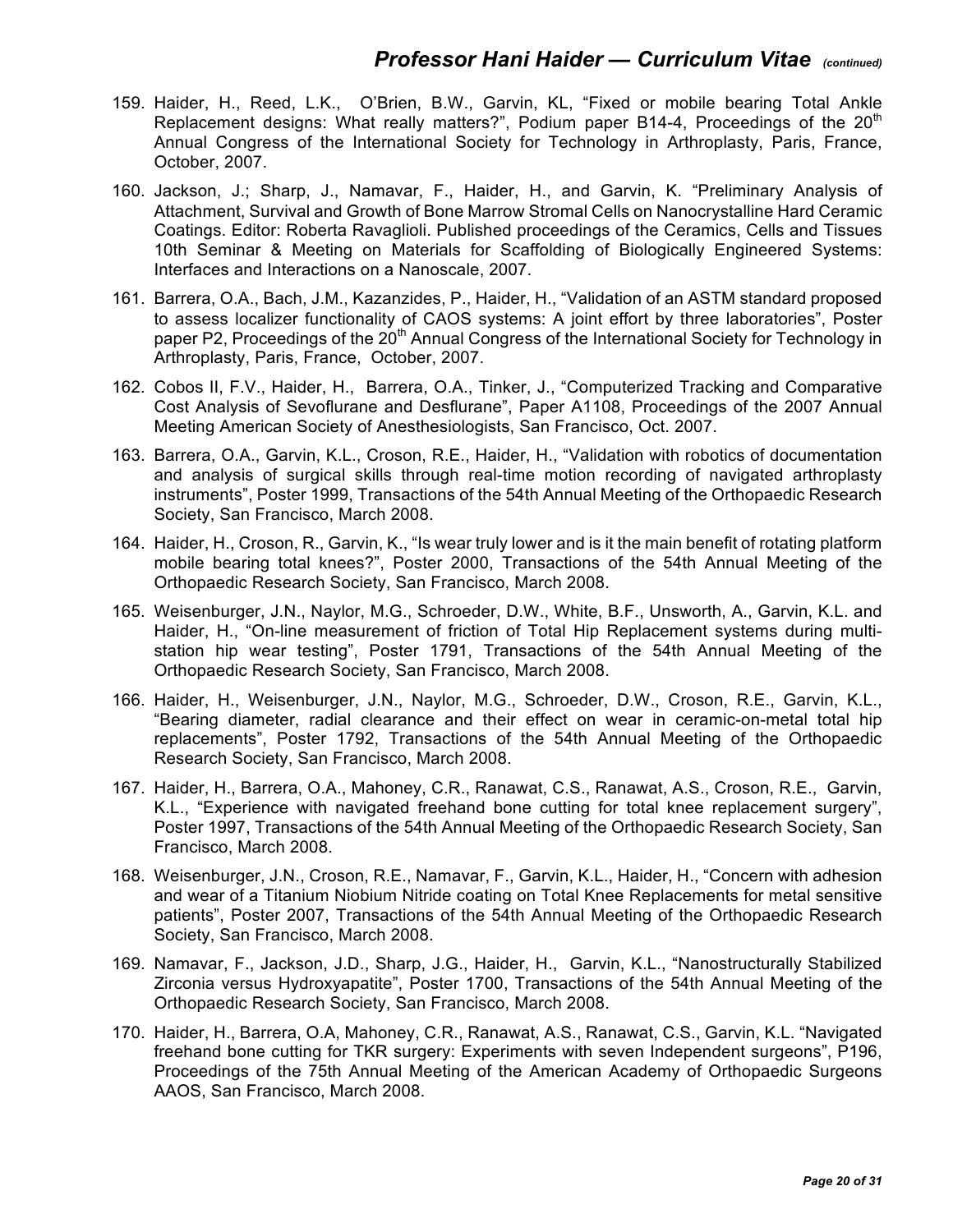- 171. Haider, H., Weisenburger, J.N., Naylor, M.G., Schroeder, D.W., Croson, R.E., O'Brien B.W., Garvin, K.L., "Effect of bearing diameter and radial clearance on wear of ceramic-on-metal total hip replacements", P109, Proceedings of the 75th Annual Meeting of the American Academy of Orthopaedic Surgeons AAOS, San Francisco, March 2008.
- 172. Garvin, K.L., Haider, H., "A Comparison of the Rotating Platform and Fixed Bearing PFC Σ Total Knees: An in vitro Study of Kinematics and Wear", The Knee Society, Proceedings of the  $24<sup>th</sup>$ Annual Interim Meeting, Italy, 2007.
- 173. Haider, H., Weisenburger, J.N., Kurtz, S.M., Freedman, J., Schroeder, D.W., Garvin, K.L., "Can Vitamin E Impregnation address concerns of Highly-Cross-Linked UHMWPE in TKR?", Invited podium paper, Proceedings of the 21<sup>st</sup> Annual Congress of the International Society for Technology in Arthroplasty, Seoul, Korea, October, 2008.
- 174. Haider, H., Weisenburger, J.N., Kurtz, S.M., Rimnac, C.M., Freedman, J., Schroeder, D.W., Garvin, K.L. "Does Vitamin E Stabilized UHMWPE Address Concerns of Cross Linked Polyethylene in TKA?", The Knee Society, Proceedings of the  $25<sup>th</sup>$  Annual Interim Meeting, Denver, 2008.
- 175. Xia, R., Haider, H., "Quantitative relationship between bradykinesia and rigidity in Parkinson's disease.", Society for Neuroscience, paper 272.7/II6, Washington, DC, Nov. 2008.
- 176. Hartman, C., Haider, H., Branting, N., Mormino, M., Fehringer, E., "Unicortical locking screws provide comparable rigidity to standard screws in clavicle fixation", Poster 1536, 55th Annual Meeting of the Orthopaedic Research Society, February 2009, Las Vegas.
- 177. Angibaud, L., Steffens, J., Rundell, S., Hayes, A., Weisenburger, J.N., Haider, H., "Effects of Tibial Insert Slope on Polyethylene Wear and Stress", Poster 2391, 55th Annual Meeting of the Orthopaedic Research Society, February 2009, Las Vegas.
- 178. Haider, H., Weisenburger, J.N., Kurtz, S.M., Rimnac, C.M., Freedman, J., Schroeder, D.W., Garvin, K.L., "Highly crosslinked UHMWPE in TKA - Does Vitamin-E-stabilized polyethylene address our concerns?", Poster 2328, 55th Annual Meeting of the Orthopaedic Research Society, February 2009, Las Vegas.
- 179. Lian, J., Zhang, J., Namavar, J., Haider, H., Garvin, K., Ewing, R., "Phase Stability of Nanostructurally-Stabilized Pure Cubic ZrO2 under Ion Beam Irradiation", Proceedings of the Symposium Microstructural Processes in Irradiated Materials, The Minerals, Metals and Materials Society (TMS) Annual Meeting and Exhibition, San Francisco, Feb. 2009.
- 180. Hartman, C., Haider, H., Branting, N., Mormino, M., Fehringer, E., "Unicortical locking screws provide comparable rigidity to standard screws in clavicle fixation", Mid-America Orthopaedic Association Annual Meeting, Amelia Island, FL, April 2009.
- 181. Haider, H., Invited Lecture, "Biomechanische Zusammenhänge bei Hüftimplantaten (Biomechanical considerations of Total Hip Replacement)", Interdisziplinäres symposium, Das Hüftimpingement Ursache, Diagnose und Therapie (Interdisciplinary Symposium of causes, diagnoses and therapies of Hip Impingement), Orthopädie und Sportmedizin Linz / Rhein, Königswinter, Germany, 9 May 2009.
- 182. Haider, H., Invited guest speaker, "Topical engineering considerations of modern Total Hip Replacement systems", Symposium on Cobalt-based Alloys for Biomedical Applications, organized by the Iwate Industry Promotion Center and MEXT (Ministry of Education, Culture, Sports, Science and Technology) of Japan, 4 Sep. 2009, Marioka, Japan.
- 183. Haider, H., "Hard-on-hard bearing couples for Total Hip Replacement systems", Invited Lecture given at Japanese Medical Materials, Osaka, Japan. 11 Sept. 2009.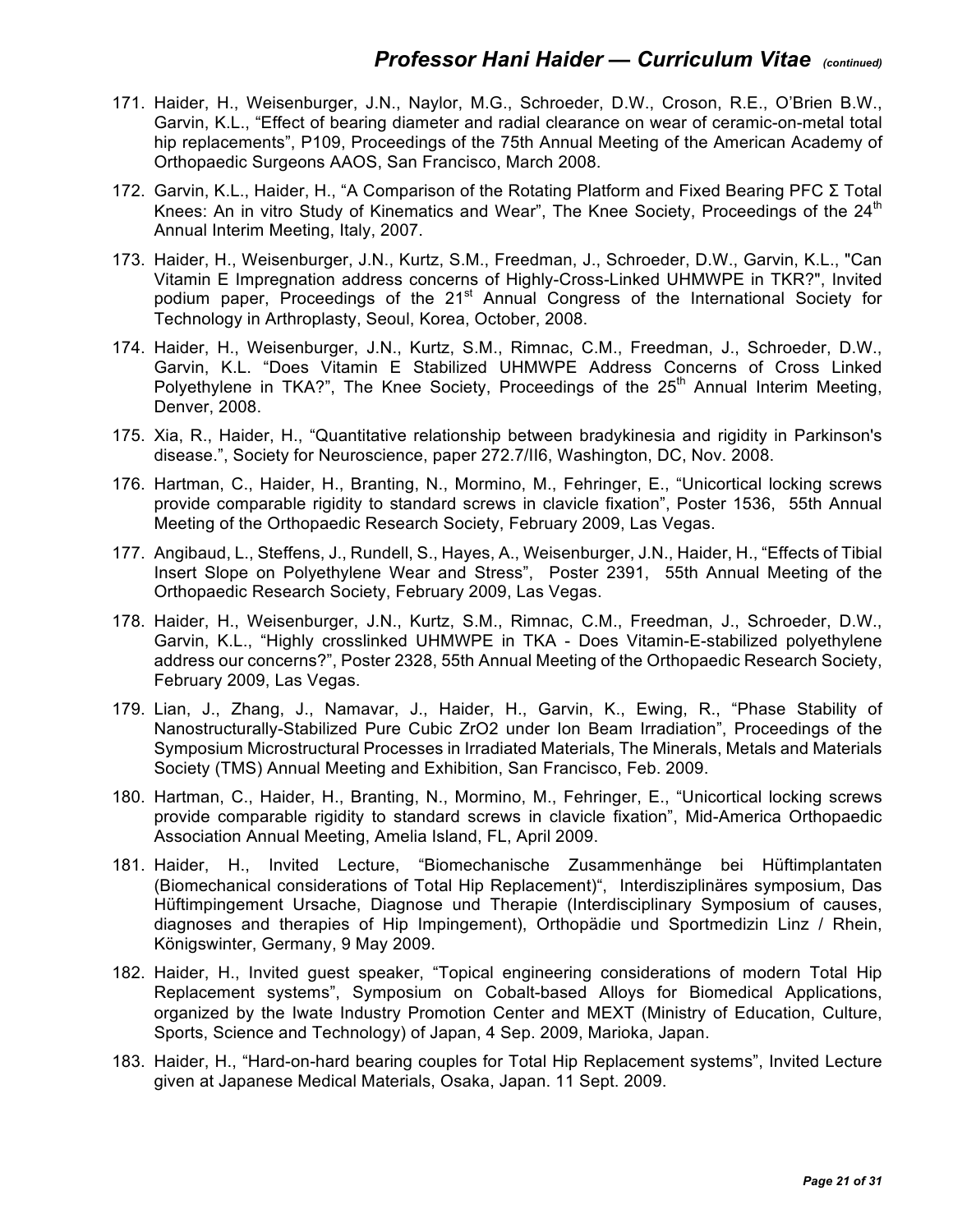- 184. Namavar, F., Sabirianov, R., Jackson, J., Sharp, J., Gustafson, T., Namavar, R., Haider, H., Fehringer, E., and Garvin, K.: "Biocompatibility of Engineered Nanostructures: Does Electrostatic and Steric Complementarity Between Designer Surface and Cells Enhance Adhesion and Growth?", 12th Seminar and Meeting on: Surface-Reactive Biomaterials with Cells and Tissues, Faenza, Italy, May 2009.
- 185. Haider, H., Barrera, O. A. and Garvin, K. L., "Smart-saw for navigated freehand bone cutting for TKR: Putting full control of the CAOS system in the hands of the surgeon", Podium paper, Proceedings of the 22nd Annual Congress of the International Society for Technology in Arthroplasty (ISTA). Hawaii, USA, October 22-14, 2009.
- 186. Barrera, O. A., Garvin, K. L. and Haider, H., "Comparing manual dexterity between different ortho residents", Podium paper, Proceedings of the 22nd Annual Congress of the International Society for Technology in Arthroplasty (ISTA). Hawaii, USA, October 22-14, 2009.
- 187. Barrera, O. A., Menghini, M. J., Garvin, K. L. and Haider, H., "Introduction of a navigated bone ink-jet marker to improve surgical plan transfer and cutting speed", Poster, Proceedings of the 22nd Annual Congress of the International Society for Technology in Arthroplasty (ISTA). Hawaii, USA, October 22-14, 2009.
- 188. Haider, H., Weisenburger, J.N., and Garvin, K.L., "Effect of bearing material and size on total hip replacements: Comparison of 14 different designs under the same testing conditions", Podium paper, Proceedings of the 22nd Annual Congress of the International Society for Technology in Arthroplasty (ISTA). Hawaii, USA, October 22-14, 2009.
- 189. Garvin, K. L., Barrera, O.A. and Haider, H., "Navigation in TKA: Arguments (not) for the use of navigation", Podium paper, Proceedings of the 22nd Annual Congress of the International Society for Technology in Arthroplasty (ISTA). Hawaii, USA, October 22-14, 2009.
- 190. Weisenburger, J.N., Hovendick, S.M., Garvin, K.L. and Haider, H., "How durable are titanium nitride coatings on total hip replacements?", Podium paper, Proceedings of the 22nd Annual Congress of the International Society for Technology in Arthroplasty (ISTA). Hawaii, USA, October 22-14, 2009.
- 191. Weisenburger, J.N., Naylor, M.G., Schroeder, D.W., White, B.F., Unsworth, A., Garvin, K.L., Haider, H. "Correlation of friction measurements with wear characteristics during multi-station hip simulator wear tests", Podium paper, Proceedings of the 22nd Annual Congress of the International Society for Technology in Arthroplasty (ISTA). Hawaii, USA, October 22-14, 2009.
- 192. Haider, H., Weisenburger, J.N., Sherman, S., Karnes, J., Garvin, K.L. "Fatigue and wear evaluation of partial femoral and tibial unicompartmental cartilage replacement knee components", Poster, Proceedings of the 22nd Annual Congress of the International Society for Technology in Arthroplasty (ISTA). Hawaii, USA, October 22-14, 2009.
- 193. Weisenburger, J.N., Hovendick, S.M., Garvin, K.L. and Haider, H., "Could the metallic head as well as the uhmwpe bearing liner wear in total hip replacements?", Poster, Proceedings of the 22nd Annual Congress of the International Society for Technology in Arthroplasty (ISTA). Hawaii, USA, October 22-14, 2009.
- 194. Namavar, F., Sabirianov, R., Jackson, J.D., Namavar, R., Sharp, J.G., Garvin, K.L. and Haider, H., "Designing biocompatibility of nanostructures for joint replacement implants", Podium paper, Proceedings of the 22nd Annual Congress of the International Society for Technology in Arthroplasty (ISTA). Hawaii, USA, October 22-14, 2009.
- 195. Jacobberger, R.M., Namavar, F., Garvin, K.L., and Haider, H. "Long-term hydrophilic properties of engineered zirconia surfaces for orthopaedic implants", Podium paper, Proceedings of the 22nd Annual Congress of the International Society for Technology in Arthroplasty (ISTA). Hawaii, USA, October 22-14, 2009.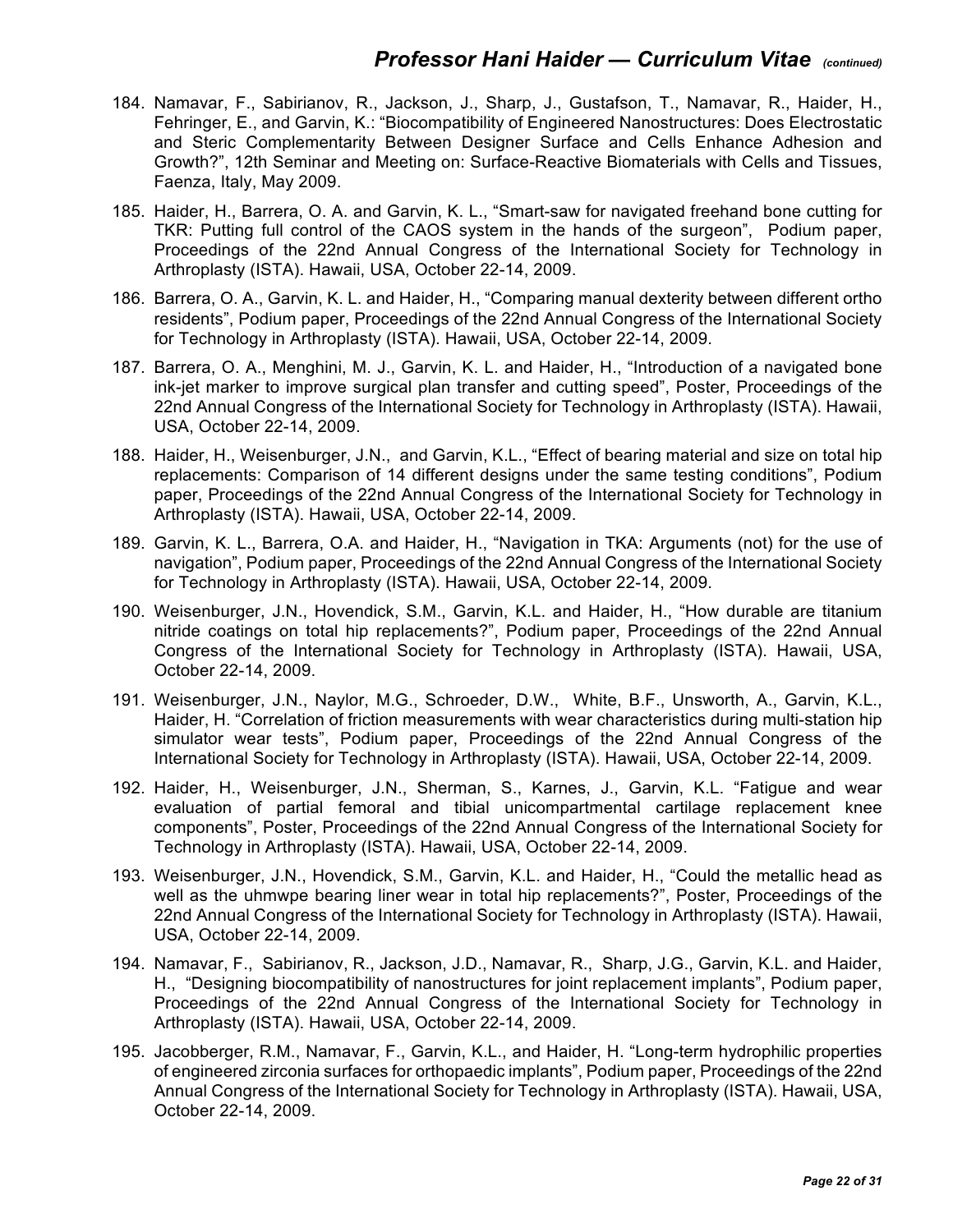- 196. Angibaud, L.D., Stulberg, B., Mabrey, J., Covall, D., Steffens, J., Hayes, A., Weisenburger, J.N., Haider, H. "Effects of tibial insert slope on polyethylene wear", Proceedings of the 22nd Annual Congress of the International Society for Technology in Arthroplasty (ISTA). Hawaii, USA, October 22-14, 2009.
- 197. Weisenburger, J.N., Haider, H., Garvin, K., "Coating Dissociation Risks with Titanium Nitride Coated Total Hip Replacement Systems", Poster 2210, 56th Annual Meeting of the Orthopaedic Research Society (ORS), New Orleans, March 2010.
- 198. Haider, H., Weisenburger, J.N., Garvin, K., "Anatomical Hip Simulator Wear Results of 14 Different Contemporary THR Designs and Materials", Poster 2323, 56th Annual Meeting of the Orthopaedic Research Society (ORS), New Orleans, March 2010.
- 199. Haider, H., Barrera, O.A., Garvin, K., "Novel Method for Quantitative Assessment and Quality Management of Bone Preparation for Total Knee Replacement", Poster 2066, 56th Annual Meeting of the Orthopaedic Research Society (ORS), New Orleans, March 2010.
- 200. Haider, H., Weisenburger, J.N., Garvin, K., "Metal-on-Plastic Total Hip Replacements: Does the Femoral Head Wear?", P109, Proceedings of the 77th Annual Meeting of the American Academy of Orthopaedic Surgeons (AAOS), New Orleans, March 2010.
- 201. Haider, H., Weisenburger, J.N., Garvin, K., "Concern with Titanium Nitride Coated Total Joint Replacement Components", P110, Proceedings of the 77th Annual Meeting of the American Academy of Orthopaedic Surgeons (AAOS), New Orleans, March 2010.
- 202. Haider, H. and Kaddick, C., "Wear of mobile bearing knees: Is it necessarily less?", Symposium on Mobile Bearing Total Knee Replacement Devices, Proceedings of the Symposium on Mobile Bearing Total Knee Replacement Devices, Sponsored by ASTM Committee F04 Medical and Surgical Materials and Devices, St Louis, Mo., May 2010.
- 203. Haider, H., Weisenburger, J.N., Naylor, M.G., Schroeder, D.W., White, B.F. and Garvin, K.L., "Friction of Various Hip Replacement Materials and Designs Captured During Testing on Hip Simulators", Proceedings of the 23<sup>rd</sup> Annual Congress of the International Society for Technology in Arthroplasty (ISTA). Dubai, UAE, October 6-9, 2010.
- 204. Haider, H. and Kaddick, C., "Should a Mobile Bearing Wear Less than a Fixed-Bearing TKR? The Answer from in Vitro Wear Testing", Proceedings of the 23<sup>rd</sup> Annual Congress of the International Society for Technology in Arthroplasty (ISTA). Dubai, UAE, October 6-9, 2010.
- 205. Haider, H., Weisenburger, J.N., Sherman, S., Karnes, J., and Garvin, K.L., "Fatigue and Wear Evaluation of Partial Femoral and Tibial Unicompartmental Cartilage Replacement Knee Components", Proceedings of the 23<sup>rd</sup> Annual Congress of the International Society for Technology in Arthroplasty (ISTA). Dubai, UAE, October 6-9, 2010.
- 206. Grimes, J.B., Haider, H., Weisenburger, J.N., Langton, D.J., Joyce, T.J., "Negative Net Clearance of Large Diameter Metal-Metal Bearings is Associated with Clinical Failures", Poster 1210, 57th Annual Meeting of the Orthopaedic Research Society (ORS), Long Beach, CA, Jan. 2011.
- 207. Samuelson, E.M., Haider, H., Carlson, T., Hatzidakis, A.M., Ratron, Y.A., Fehringer, E.V., "Angular Stable Intramedullary Nail Versus Locking Plate Fixation of Osteoporotic Surgical Neck Proximal Humerus Fractures: A Biomechanical Comparison", Poster 1519, 57th Annual Meeting of the Orthopaedic Research Society (ORS), Long Beach, CA, Jan. 2011.
- 208. Muthumani, A., Powell, D., Haider, H., Threlkeld, A., Xia, R., "Relationship Between Movement Speed and Regularity of Movement in Parkinson's Disease", Paper 303, 35th Annual Meeting, American Society of Biomechanics, Long Beach, CA, August, 2011.
- 209. Garvin, K.L., Al Shawi, I., Barrera, O.A., Mahoney, C., Hartman, C.W., Haider, H. "Could a smart navigated arthroplasty bone cutting instrument improve navigation?" Annual closed meeting of the Knee Society; 2011 Sep 15-17. London, Ontario, Canada.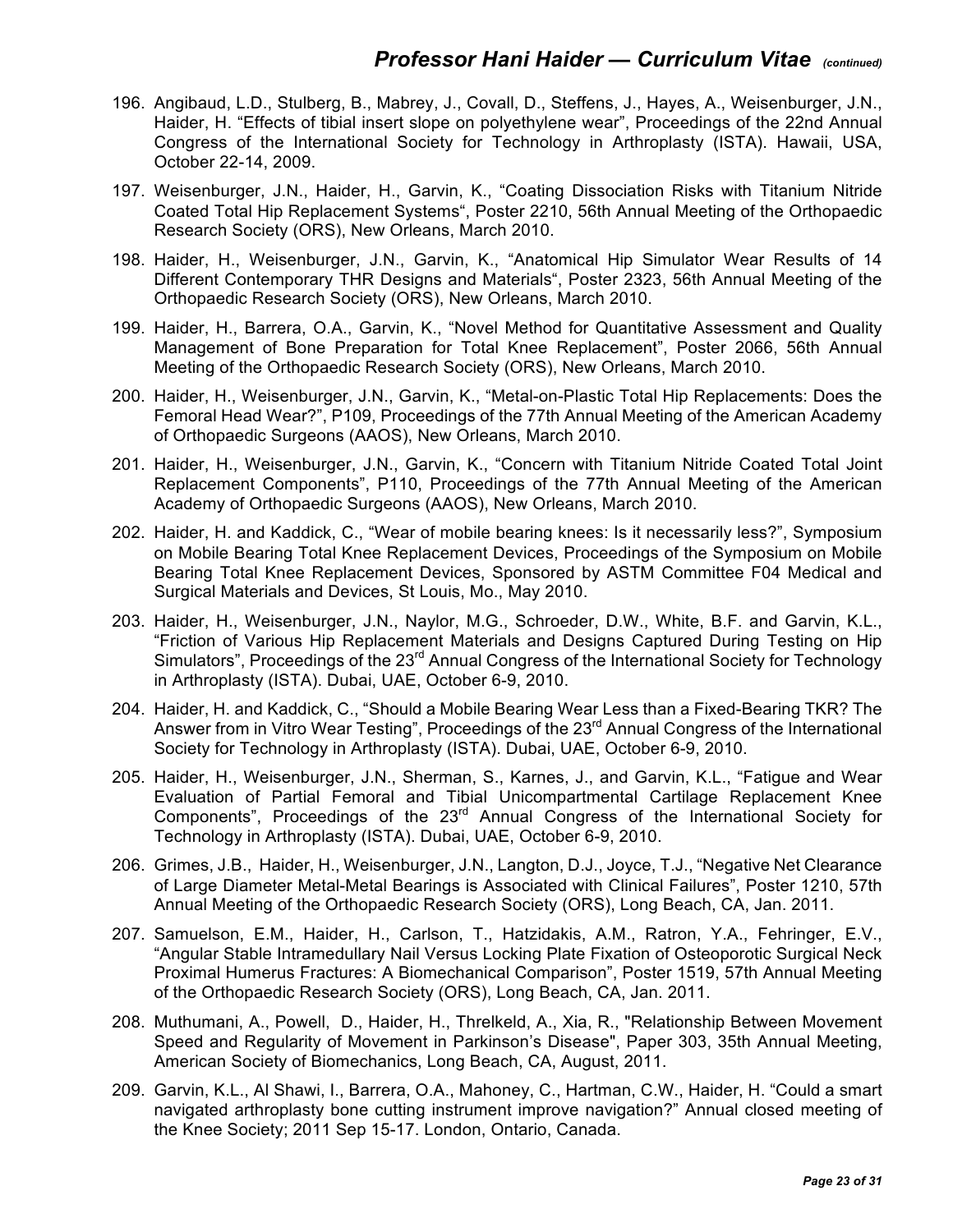- 210. Weisenburger, J.N., Garvin, K.L., Haider, H., "Femoral Head Wear in Metal-on-Plastic Total Hip Replacements of Several Designs",  $24<sup>th</sup>$  Annual Congress of the International Society for Technology in Arthroplasty (ISTA). Bruges, Belgium, September 20-23, 2011.
- 211. Weisenburger, J.N., Garvin, K.L., Haider, H., "More Than One Type of Vitamin E Stabilized Highly Crosslinked UHMWPE Greatly Reduces Wear in TKA", 24<sup>th</sup> Annual Congress of the International Society for Technology in Arthroplasty (ISTA). Bruges, Belgium, September 20-23, 2011.
- 212. Barrera, O.A., Al-Shawi, I., Garvin, K.L., Haider, H., "Smart-instruments for Navigated Freehand Bone Cutting – Hands Free Automatic Laser Bone Marking: On-tool Marker (OTM) ", 24<sup>th</sup> Annual Congress of the International Society for Technology in Arthroplasty (ISTA). Bruges, Belgium, September 20-23, 2011.
- 213. Haider, H., Barrera, O.A., Hartman, C.W., Garvin, K.L. "Can the Future Bring TKR Without Implant Specific Instruments?",  $24<sup>th</sup>$  Annual Congress of the International Society for Technology in Arthroplasty (ISTA). Bruges, Belgium, September 20-23, 2011.
- 214. Garvin, K.L., Haider, H. "Using Highly Cross-linked Polyethylene in Total Joint Arthroplasty: The Argument Against", 2012 AAOS Annual Meeting. San Francisco, CA, February 7-11, 2012.
- 215. Dusad, A., Chakkalakal, D., Namavar, F., Haider, H., Thiele, G., Hanisch, M., Duryee, A., Diaz, A., Rensch, A., Zhang, Y., Hess, R., Fehringer, E. "Nanomaterial – Coated Implants for Joint Replacements in Elderly Patients", Poster 1967, 2012 AAOS Annual Meeting, San Francisco, CA, February 7-11, 2012.
- 216. Weisenburger, J.N., Haider, H., Naylor, M., Schroeder, D., White, B., Unsworth, A., Garvin, K., "Friction of a Variety of Total Hip Replacements", Poster 2074, 2012 AAOS Annual Meeting, San Francisco, CA, February 7-11, 2012.
- 217. Namavar, F., Sabirianov, R.F., Rubinstein, A., Thiele, G.M., Koepsell, L.A., Sharp. J.G., Namavar, R.M., Haider, H., Garvin. K.L. "Nanoengineering of implant surfaces for enhanced biointegration", TMS Annual Meeting and Exhibition; March 11-15 ; Orlando, FL. 2012.
- 218. Garvin, K., Barrera, O.A., Mahoney, C., Hartman, C., Haider, H. Total Knee Arthoplasty with a Computer-navigated Saw - A Pilot Study. Annual Meetings of the Knee Society; Sept. 2012.
- 219. Barrera, O.A., Hartman, C.W., Garvin, K.L., Growney, T.M. and Haider, H., "Complete TKR Surgery Experiments on Cadavers Confirm Feasibility of Navigated Freehand Cutting (NFC)", 25<sup>th</sup> Annual Congress of the International Society for Technology in Arthroplasty (ISTA), Sydney, Australia, Oct. 3-6, 2012.
- 220. Urish, K.L., Demuth, P., Bent, M., Haider, H., Craft, D.W., Davis, C.M. "Pulse Lavage is Inadequate at Removal of Biofilm from the Surface in TKA Components", American Association of Hip and Knee Surgeons (AAHKS), Proc. 22nd Annual Meeting, Dallas, Nov. 2-4, 2012.
- 221. Haider, H. "Are Current Knee Test Methods Effective for the "Typical" Patient, and are they Applicable to the Highly Active or Obese Patient?", Invited Talk, Workshop 4 Obesity and Biomechanics, 2013 Annual Meeting of the Orthopaedic Research Society (ORS), San Antonio, Texas.
- 222. Siskey, R., Kurtz, S.M., Kyomoto, M., Ueno, M., Weisenburger, J.N. and Haider, H., "In Vitro Wear Performance of MPC-grafted UHWMPE for Total Hip Replacement", Paper 1785, Vol. 38, Transactions of the Orthopaedic Research Society (ORS), San Antonio, Texas, March 2013.
- 223. Mihalko, W. M., Haider, H., Potty, A.G., Saleh, K.J. "Risks and Benefits of Alternate Bearing Use in Total Knee Arthroplasty", Scientific Exhibit Paper, Proceedings of the 80th Annual Meeting of the American Academy of Orthopaedic Surgeons (AAOS), Chicago, IL, March 2013.
- 224. Urish, K., Demuth, P., Haider, H., Craft, D.W., Davis, C.M., "Pulse Lavage is Inadequate at Removal of Biofilm from the Surface of TKA Components", Poster P171, Proceedings of the 80th Annual Meeting of the American Academy of Orthopaedic Surgeons (AAOS), Chicago, IL, March 2013.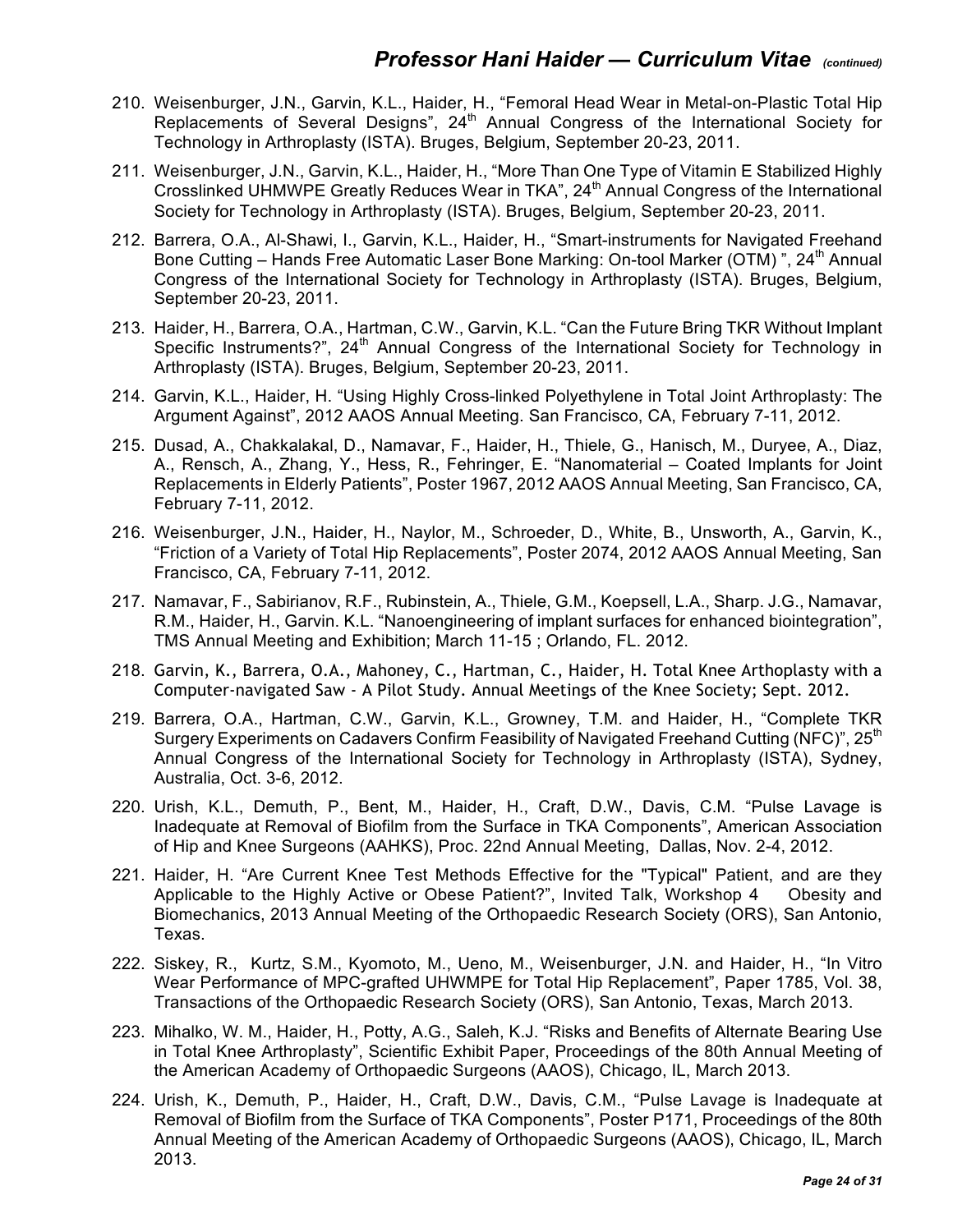- 225. Haider, H. and Weisenburger, J.N., "A method for wear testing of reverse shoulder arthroplasty systems", 26th International Society for Technology in Arthroplasty (ISTA) Annual Congress 2013; Palm Beach, FL. Oct. 2013.
- 226. Weisenburger, J.N., Garvin, K., Haider, H. "A novel method to produce scratches on metallic orthopaedic implants similar to those seen on retrievals", 26th International Society for Technology in Arthroplasty (ISTA) Annual Congress 2013; Palm Beach, FL. Oct . 2013.
- 227. Weisenburger, J.N., Garvin, K.L. and Haider, H. "Friction factors of various metal on plastic hip replacement designs with scratched femoral heads captured during testing on a multi-station hip simulator", 26th International Society for Technology in Arthroplasty (ISTA) Annual Congress 2013; Palm Beach, FL. Oct. 2013.
- 228. Haider, H., "Ushering the era of non-implant specific instruments for knee arthroplasty", Invited Speaker, 26th International Society for Technology in Arthroplasty (ISTA) Annual Congress 2013; Palm Beach, FL. Oct. 2013.
- 229. Weisenburger J.N., Haider, H., and Garvin, K.L., "Friction factors of various metal on plastic hip replacement designs with intentionally scratched femoral heads captured during testing on a multi-station hip simulator. 2014 ORS Annual Meeting; New Orleans, LA. March. 2014.
- 230. Garvin, K.L. and Haider, H., "Alignment: How do we get it right? Conventional instruments: The gold standard", The Knee Society 2014 Annual Meeting at the American Academy of Orthopaedic Surgeons (AAOS) Specialty Day Meeting. New Orleans, LA, March 15, 2014.
- 231. Throckmorton, T., Sperling, J.W. and Haider, H. Paper 447, Wear characteristics of vitamin Einfused polyethylene in a reverse shoulder arthroplasty. 2014 AAOS Annual Meeting; New Orleans, LA. 2014 March.
- 232. Sykes, J.; Haider, H., Sperling, J., Throckmorton, T. Wear Characteristics of Vitamin E-Infused Polyethylene in a Reverse Shoulder Arthroplasty. Mid-America Orthopaedic Association Annual Meeting; San Antonio, TX. April 23-27, 2014.
- 233. Haider, H., "Femoral Component Coatings A Solution for Allergic Patients?", Invited podium paper, European Federation of Orthopaedics and Traumatology (EFORT) 15<sup>th</sup> Congress. London, England. June 4, 2014.
- 234. Haider, H., Al-Shawi, I.M., Barrera, O.A., Pinto, A.F., Shaya, K., Weisenburger, J.N., Garvin, K.L. "On-Tool Tracking (OTT) System for Navigated Freehand Cutting (NFC)", Invited Talk, 27th International Society for Technology in Arthroplasty (ISTA) Annual Congress, Kyoto, Japan 2014.
- 235. Haider, H., "Optimization of TKA", Invited keynote lecture for an in-conference symposium titled: Optimization of TKA for Asian Patients, 27th International Society for Technology in Arthroplasty (ISTA) Annual Congress, Kyoto, Japan 2014.
- 236. Urish, K.L., Demuth, P.W., Kwan, B.W., Haider, H., Craft, D.W., Wood, T.K., Davis, C.M. Biofilm persister population activation: A potential new adjunct therapy to periprosthetic joint infection. American Academy of Hip and Knee Surgeons (AAHKS). November 2014, Dallas, TX.
- 237. Haider, H. "Evaluating new designs: Preclinical evaluation, ISO and ASTM testing methods and standards", Invited Keynote Lecture, Chinese Orthopaedic Association Annual Meeting, Beijing, China, November, 2014.
- 238. Haider, H. "Precision Orthopaedic Surgery without Instruments Freehand Navigation", Invited Talk, Chinese Orthopaedic Association Annual Meeting, Beijing, China, November, 2014.
- 239. Urish, K.., Demuth, P., Kwon, B., Haider, H. Craft, D., Wood, T. and Davis, C. "Activation of the Biofilm Persister Population: A Potential New Adjunct Therapy to Periprosthetic Joint Infection", Paper 191, Proceedings of the Annual Meeting of the American Academy of Orthopaedic Surgeons (AAOS), Las Vegas, NV, March 2015.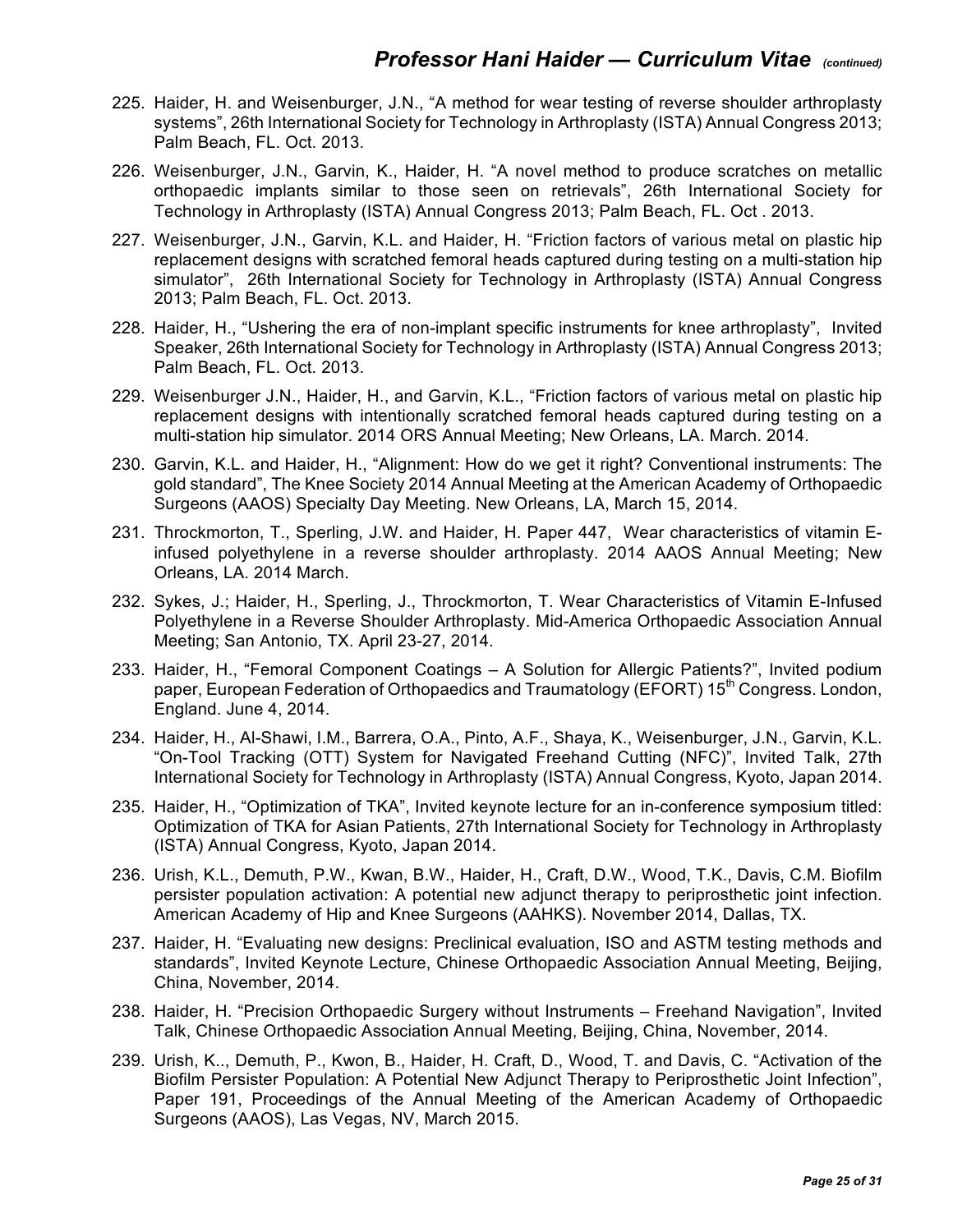- 240. Brolin, T. J., Sykes, J.B., Haider, H., Sperling, J.W. and Throckmorton, T., "Vitamin E Polyethylene Demonstrates Less Volumetric Wear at 5 Million Cycles in Reverse Shoulder Arthroplasty Model", Paper 351, Proceedings of the Annual Meeting of the American Academy of Orthopaedic Surgeons (AAOS), Las Vegas, NV, March 2015.
- 241. Haider, H., Barrera, O.A., Al-Shawi, I., Konigsberg, B.S., Hartman, C.W., Mihalko, W.M., Lavernia, C.J. and Garvin, K.L., "Smart Tools in Orthopaedic Surgery", Scientific Exhibit SE09, Proceedings of the Annual Meeting of the American Academy of Orthopaedic Surgeons (AAOS), Las Vegas, NV, March 2015.
- 242. Pinto, A., Shaya, K., Garvin, K., Haider, H. E-poster: Accuracy assessment of a novel opticaltracking device for computer assisted surgery. International Society for Technology in Arthroplasty (ISTA) Annual Congress, Berlin, Germany. September 30 – October 3, 2015.
- 243. Haider, H. Presentation: Trend towards smarter and more utilitarian arthroplasty tools. International Society for Technology in Arthroplasty (ISTA) Annual Congress, Berlin, Germany. September 30 – October 3, 2015.
- 244. Haider, H., Walker, P., Weisenburger, J., Bosco, J., Garvin, K., "Would a Polyethylene Femoral on a Metallic Tibial Component Wear Excessively in a Knee Replacement?", Annual Closed Meeting of The Knee Society, Paris, France, Sept. 8-10, 2016.
- 245. Weisenburger, J., Kyomoto, M., Siskey, R., Kurtz, S., Garvin, K., Haider, H., "Friction and Wear in Phospholipid Polymer Surface Treated Ceramic on Polyethylene Total Hip Replacements", Annual Congress of the International Society for Technology in Arthroplasty (ISTA), Boston, MA, Oct. 5-8, 2016.
- 246. Haider, H., Weisenburger, J., Walker, P., Garvin, K., "Wear of Unicompartmental Knee Replacements: Standard and Reversed Material Couples", Annual Congress of the International Society for Technology in Arthroplasty (ISTA), Boston, MA, Oct. 5-8, 2016.
- 247. Haider, H., Weisenburger, J., Garvin, K., "An Excursion to In Vitro Hip Wear Testing and Standards", Annual Congress of the International Society for Technology in Arthroplasty (ISTA), Boston, MA, Oct. 5-8, 2016.
- 248. Haider, H., Walker, P.S., Weisenburger, J., Bosco, J.A., and Garvin, K.L., "Would a Polyethylene Femoral on a Metallic Tibial Component Wear Excessively in a Knee Replacement?", Paper 168, Proceedings of the Annual Meeting of the American Academy of Orthopaedic Surgeons (AAOS), Dan Diego, CA, March 2017.
- 249. Haider, H., Weisenburger, J.N., Kyomoto, M., Siskey, R.L., Kurtz, S.M., Hartman, C.W., Konigsberg B.S., and Garvin, K.L., "Super low-wear phospholipid polymer surface treated bearings for ceramic on polyethylene total hips", P014, Proceedings of the Annual Meeting of the American Academy of Orthopaedic Surgeons (AAOS), Dan Diego, CA, March 2017.
- 250. Haider, H., Weisenburger and Garvin, K.L., "Human Synovial Fluid versus Bovine Calf Serum: A Hip-Load of Friction", ORS Annual Meeting; San Diego, CA, March. 2017.
- 251. Haider, H., Walker, P.S., Weisenburger, J.N., Bosco, J., Garvin, K.L., "Would a Metallic Tibial Component Wear Excessively in a Knee Replacement?", Annual Meeting of the Association of Bone and Joint Surgeons; 2017 Apr 6-8. Austin, TX.
- 252. Haider, H., Weisenburger, J.N., Konigsberg, B.S., Hartman, C.W., Garvin, K.L., "For Lower Wear of Total Knee Replacements, Is Higher or Lower Contact Area Better?", Annual Closed Meeting of The Knee Society; 2017 Sept 15-16. Columbus, OH.
- 253. Haider, H., Weisenburger, J.N., Konigsberg, B.S., Hartman, C.W. and Garvin, K.L., "For wear of Total Knee Replacements, is higher or lower contact area better?", Award winning Poster in Adult Knee Reconstruction Category, P0199, Proceedings of the Annual Meeting of the American Academy of Orthopaedic Surgeons (AAOS), New Orleans, LA, March 2018.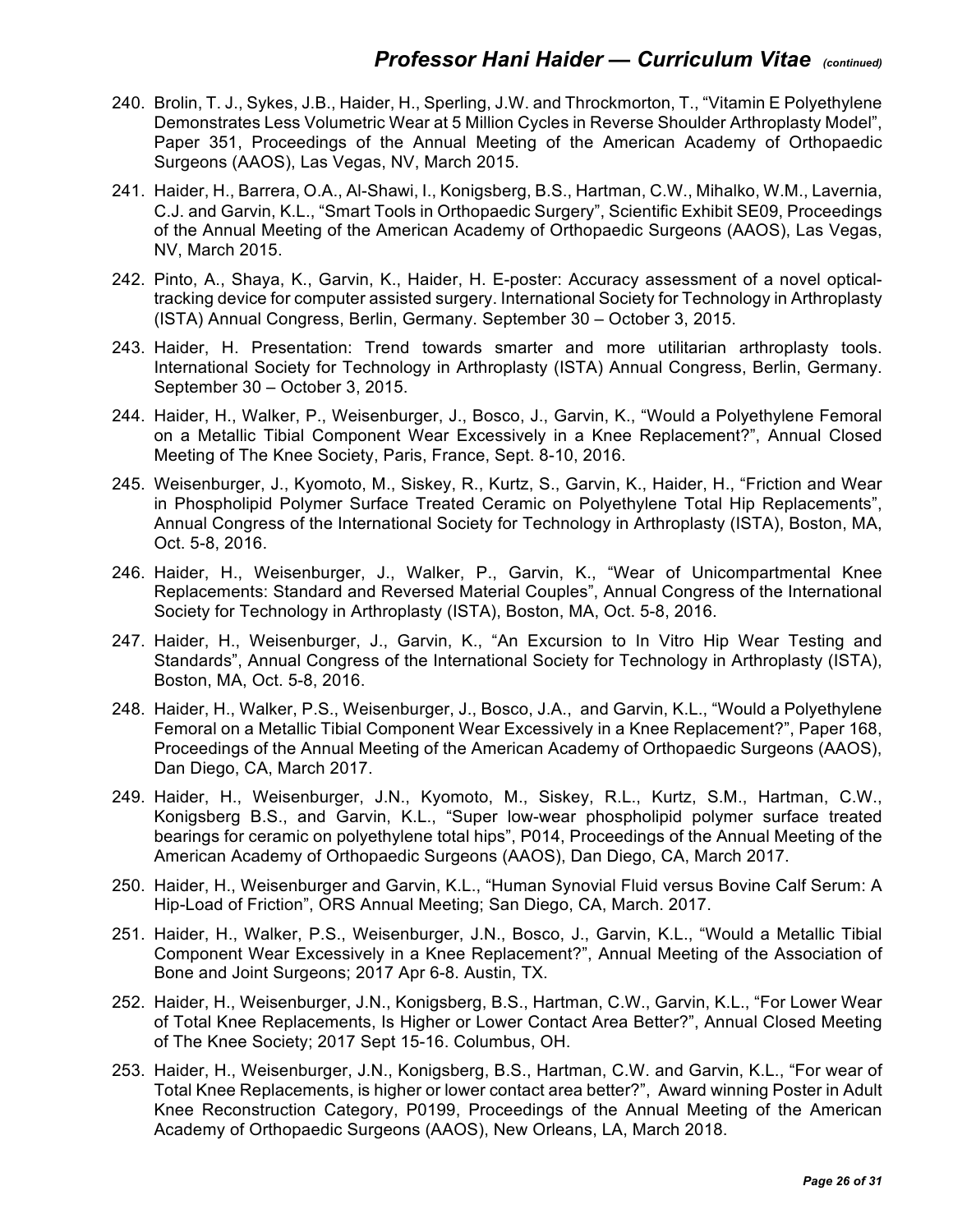- 254. Haider, H., Weisenburger, J.N., Hartman, C.W. Konigsberg, B.S. and Garvin, K.L, "Contemporary Total Knee Replacement Design: Reduce contact stress or reduce contact area?", Scientific Exhibit SE14, Annual Meeting of the American Academy of Orthopaedic Surgeons (AAOS), New Orleans, LA, March 2018.
- 255. Haider, H., Weisenburger, J.N., Konigsberg, B.S., Hartman, C.W. and Garvin, K.L., "Challenging the doctrine that larger articular contact area reduces wear of Total Knee Replacements", Orthopaedic Research Society annual meeting, New Orleans, LA, March 2018.
- 256. Weisenburger, J.N., Konigsberg, B.S., Hartman, C.W., Garvin, K.L., Haider, H., "A simulator study of TKR kinematics: Should larger size TKRs move more than smaller ones?", Orthopaedic Research Society annual meeting, New Orleans, LA, March 2018.
- 257. Haider H., "Challenging the doctrine that larger surface contact area reduces wear of Total Knee Replacements", 8<sup>th</sup> International Symposium on Medical and Healthcare Technology (ISCMHT); September, 2018, Kaohsiung, Taiwan.
- 258. Haider, H., Weisenburger, J.N., Konigsberg, B.S., Hartman, C.W. and Garvin, K.L., "Contact Area Versus Stress for Lower Wear of Total Knee Replacement – A challenge to the Doctrine", Plenary Lecture, 4<sup>th</sup> International Conference on Biotribology, September 2018, Montreal, Canada.
- 259. Garvin, K., Weisenburger J., Kyomoto, M., Siskey, R., Kurtz, S., and Haider H., "Friction and Wear in Phospholipid Polymer Surface Treated Ceramic on Polyethylene Total Hip Replacements", Annual meeting of the International Hip Society. Gothenburg, Sweden. June 27-29, 2018.
- 260. Haider, H., "Brief history of navigation and robotics and the trend towards smart tools for orthopaedic joint replacement", Invited Talk, Innovation and Transformation Session,  $13<sup>th</sup>$  Annual Congress of Chinese Orthopaedic Association (COA), Xiamen, China, 21-24 Nov., 2018.
- 261. Haider, H., Weisenburger, J.N., Namavar, F. and Garvin, K.L., "Why Coating Technologies for Hip Replacement Systems, and the Importance of Testing Them in Vitro", Workshop for Coatings for the Medical Device Industry, ASTM International November 2018 meeting, Washington DC.

#### **Special invited presentations**

- 262. Haider, H. "Total knee replacement wear testing", Innovation and Methods in Preclinical Testing of Orthopaedic Implants Science & Technology Seminar, sponsored by AMTI (Advanced Mechanical Technology, Inc.) and One Measurement Group, Ltd, Beijing China, April 24-25, 2013.
- 263. Haider, H. "Hip biomechanics and total hip replacement", Innovation and Methods in Preclinical Testing of Orthopedic Implants Science & Technology Seminar, sponsored by AMTI (Advanced Mechanical Technology, Inc.) and One Measurement Group, Ltd, Beijing China, April 24-25, 2013.
- 264. Haider, H., D'Lima, D. "Effects of implant wear debris, especially metal-on-metal hips", Innovation and Methods in Preclinical Testing of Orthopedic Implants Science & Technology Seminar, sponsored by AMTI (Advanced Mechanical Technology, Inc.) and One Measurement Group, Ltd, Beijing China, April 24-25, 2013.
- 265. Haider, H. "Total Hip Replacement wear testing (in-vitro)", Innovation and Methods in Preclinical Testing of Orthopedic Implants Science & Technology Seminar, sponsored by AMTI (Advanced Mechanical Technology, Inc.) and One Measurement Group, Ltd, Beijing China, April 24-25, 2013.
- 266. Haider, H., D'Lima, D. "How ASTM works, and invitation of researchers and practitioners in China to participate (from China!)", Innovation and Methods in Preclinical Testing of Orthopedic Implants Science & Technology Seminar, sponsored by AMTI (Advanced Mechanical Technology, Inc.) and One Measurement Group, Ltd, Beijing China, April 24-25, 2013.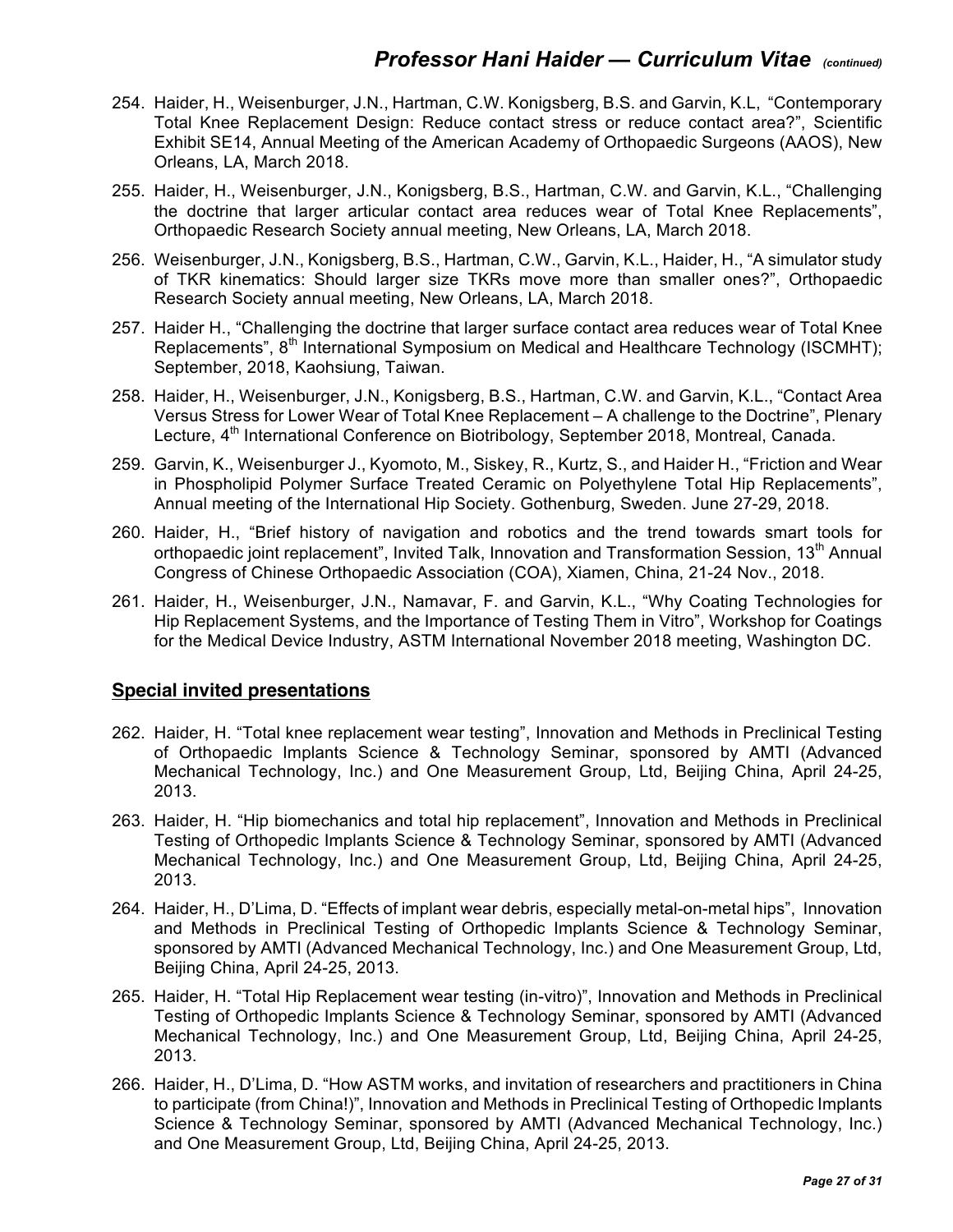- 267. Haider, H. "Journey towards smart tools in orthopaedic surgery solutions looking for problems!?", Keynote Lecture, 11th Annual Bath Biomechanics Symposium. University of Bath, England. September 14, 2015.
- 268. Haider, H., Weisenburger, J.N., Konigsberg, B.S., Hartman, C.W. and Garvin, K.L., "The conflicting effects of contact area on Total Knee Replacement wear", Invited Keynote Paper, Annual Congress of the International Society for Technology in Arthroplasty, Seoul, Korea, Sept. 2017.
- 269. "Model extrapolation: Is the theoretical basis of the modelling and assumptions such that you can predict confidently or tread very cautiously?", Invited Talk as part of a Workshop titled "Computational modelling in arthroplasty: Driving good decisions using credible models Workshop during", Annual Congress of the International Society for Technology in Arthroplasty, Seoul, Korea, Sept. 2017.
- 270. Haider, H. "History of navigation and robotics and the trend towards smart tools in arthroplasty". Invited Speaker - Joint Series Seminar; Rush University Medical Center; Chicago, IL. May 7, 2018.
- 271. Haider, H., "Brief history of navigation and robotics and the trend towards smart tools for orthopaedic joint replacement", Invited Keynote Lecture, 8<sup>th</sup> International Symposium on Medical and Healthcare Technology (ISCMHT); 2018 September 2. Kaohsiung, Taiwan.
- 272. Haider, H., "Debate: What is Hip metal or ceramic?", Main invited debate speaker on the ceramics side – and on the debate.,  $4<sup>th</sup>$  International Conference on Biotribology, September 2018, Montreal, Canada.

#### **Presentations and papers in national, regional and local conferences**

- 273. Haider, M.H.S. "Internal Static and Dynamic Phenomena in Vortex Amplifiers", Ph.D. Thesis, Department of Mechanical and Process Engineering, University of Sheffield, 1989, Sheffield, UK.
- 274. Haider, H. "Fluidic Hammer Device for Oil Drilling Operations", Research Report, Shell EXPRO (Aberdeen) and Shell KSEPL (Holland), 1990.
- 275. Boucher, R.F. and Haider, M.H.S., "Fluidic Percussion Drilling in Oil Exploration", IChemE Research Event, ISBN 0 85295 270 8, p. 335, Cambridge, England, Jan 1991.
- 276. Beck, S., Haider, H. and Boucher, R.F., "Fluidic Hammer Project, Final Report for Phases I and II", Industrial Report to Shell KSEPL, Holland, Department of Mechanical and Process Engineering, University of Sheffield, April 1992.
- 277. Tippetts, J.R., Boucher, R.F., Beck, S.B., Haider, H. and Priestman, G.H., "Review of Fluidics", Report on State of the Art in Fluidics Technology for British Gas, British Gas Investigator: Derek Stoves, ERS, Newcastle upon Tyne, April 1994.
- 278. Haider, H., Eames, I.W. and Hobbs, T.S., "Integrating CAL to Computer Control and Data-Acquisition", pp. 159-166, Conference Proceedings, Computer Aided Learning in Engineering, Sheffield, UK, Sept. 1994.
- 279. Hobbs, T.S., Eames, I.W., Haider, H., and Johnson, A.R., "The Energy Game: Using computer scenarios and simulation to teach engineers", pp. 267-274, Proc. Conference: Computer Aided Learning in Engineering, Sheffield, UK, Sept. 1994.
- 280. Haider, H., Walker, P.S., Hess, D.J., Werner, F.W., Bonsell, J., Croson, R.E., Garvin, K.L., "Importance of provision of degrees of freedom when measuring the constraint of total knees", Poster presented at the 16th Annual Nebraska Biomedical Research Workshop, April 2003, Omaha NE.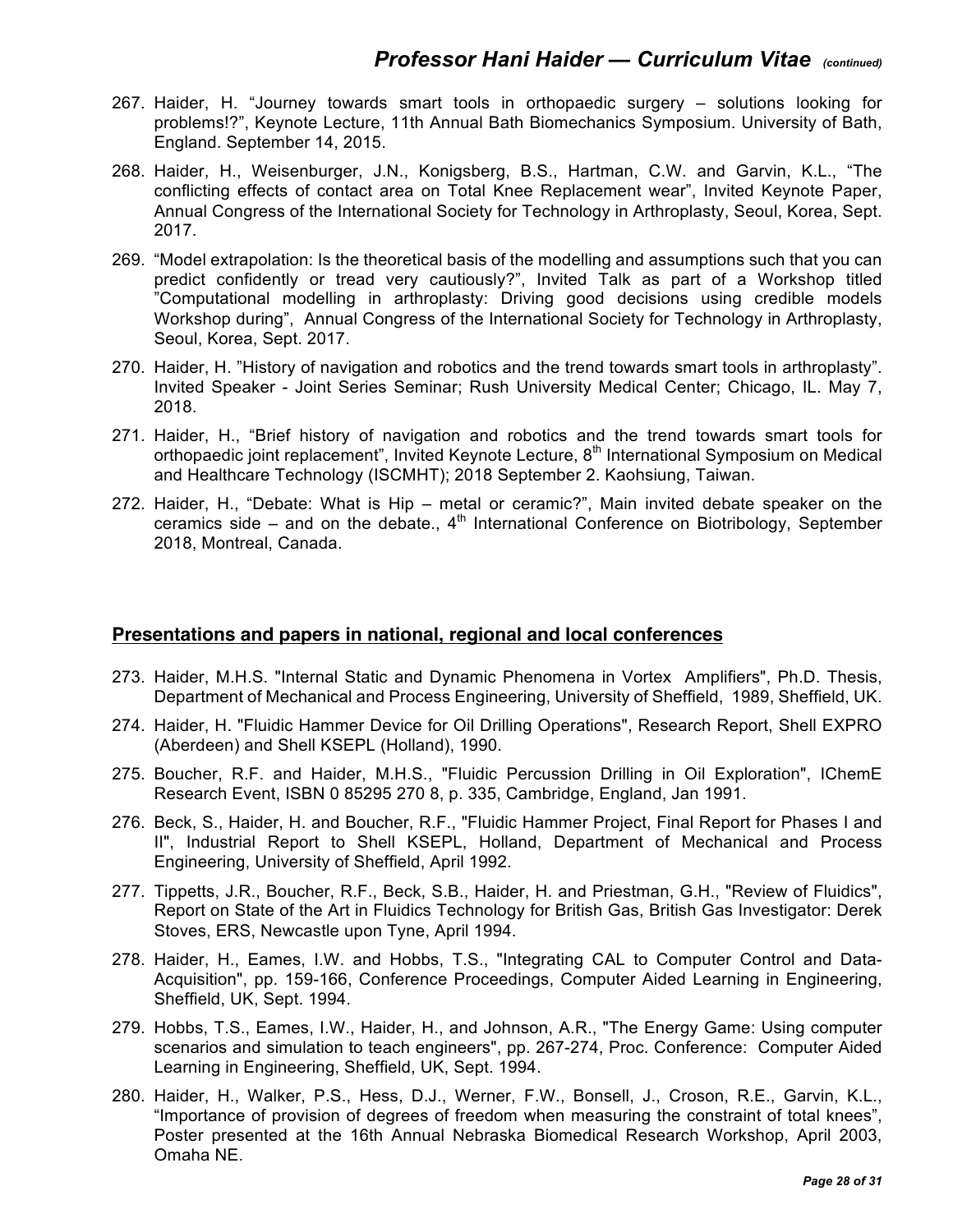- 281. Barrera, O.A., Haider, H., Ali, H.H., Garvin, K.L., "Simulation and navigation for knee replacement surgery", Paper presented at the 16th Annual Nebraska Biomedical Research Workshop, April 2003, Omaha NE.
- 282. Piltner, R., Mupparapu, S., Haider, H., Barrera, O.A., "Computational Modelling of Novel Implants for Minimally Invasive Knee Replacement Surgery", Poster presented at the 16th Annual Nebraska Biomedical Research Workshop, April 2003, Omaha NE.
- 283. O'Leary, E.L., Barrera, O.A., Haider, H., "Virtual simulation of the human heart and echocardiography", Paper presented at the 16th Annual Nebraska Biomedical Research Workshop, April 2003, Omaha NE.
- 284. Scarborough, K., Blatchley, C., Namavar, F., Haider, H., "SLA Wear Study in Biomedical Implants", Session B15 - Techniques and Applications of Nuclear Physics, Annual American Physical Society, April Meeting, May 1-4, 2004.
- 285. Mupparapu S., Barrera O.A., and Haider H., "Orthotropic bone material model for finite element analysis of bone-implant combinations", Heartland Biomedical Engineering Symposium (HBES), Omaha, NE, April 2005.
- 286. Barrera, O.A., Sekundiak, T.D., Garvin, K.L., Haider, H., "Virtual-reality guided freehand bone cutting for arthroplasty; 3d assessment of cuts", Heartland Biomedical Engineering Symposium (HBES), Omaha, NE, April 2005.
- 287. Haider, H., Walker, P.S. and Blunn, G.W, "Are the kinematics of different TKR designs targeted for the same patient the same?", Heartland Biomedical Engineering Symposium (HBES), Omaha, NE, April 2005.
- 288. Haider, H., "Biomechanics and Computer Aided Orthopaedic Surgery Research in Nebraska", Invited Lecture, Heartland Biomedical Engineering Symposium (HBES), Omaha, NE, April 2005.
- 289. Haider, H., Editor, Proceedings Book of the Heartland Biomedical Engineering Symposium (HBES), Omaha, NE, 2005.
- 290. Swanson, S,A., Lauder, A.J., Sekundiak, T.D., Haider, H,. Garvin, K.L. Metal Augments in Revision Knee Arthroplasty: A Hindrance or a Helper? Twenty-Third Annual Meeting of the Mid-America Orthopaedic Association, Amelia Island, FL, April 20-24, 2005.
- 291. Tarkin, I.S., Mormino, M.A., Haider, H., Clare, M.P., Sanders; R.W. Superior Rigidity of the Anatomic Compression Arthrodesis Technique: A Biomechanical Analysis of Two Popular Ankle Fusion Constructs. Twenty-Third Annual Meeting of the Mid-America Orthopaedic Association, Amelia Island, FL, April 20-24, 2005.
- 292. Haider, H., Mupparapu, S., Barrera, O.A., and Garvin, K.L. "Optimal alignment of unicondylar knee replacement tibial components", University of Nebraska Medical Center, Department of Orthopaedic Surgery and Rehabilitation Report, 2004-2005.
- 293. Mupparapu, S., Garvin, K.L., Sekundiak, T.D., Lyden, E.R., Stoner J.A. and Haider, H., "Our estimates for accuracy and precision of Radiostereometric Analysis (RSA) in Total Hip Replacement using a Phantom model", Ibid.
- 294. Haider, H., O'Brien, B., Croson, R., Schroeder, S., Metzger, R., Garvin, K.L. "Knee Simulators under Force Control Can Discriminate Wear due to Small Differences in TKR Design", Ibid.
- 295. Namavar, F., Blatchley, C., Haider, H., Varma, S., Sabirianov, R.F., Cheung, C.L., Mei, W.N., Zeng, X.C. and K.L. Garvin, "Ion Beam Engineered Nanocrystalline Ceramic films for Alternative Bearing Surfaces", Invited paper, 53rd Midwest Solid State Conference Department of Physics, University of Missouri-Kansas City (UMKC), October, 2006.
- 296. Barrera, O.A., Croson, R., O'Obrien, B., Garvin K. & Haider, H., "Aspects of simulation and computer-aided surgical technology", Invited talk, Computer Aided Surgical Technologies (CAST) Simulation Symposium, University of Nebraska Medical Center, June, 2007.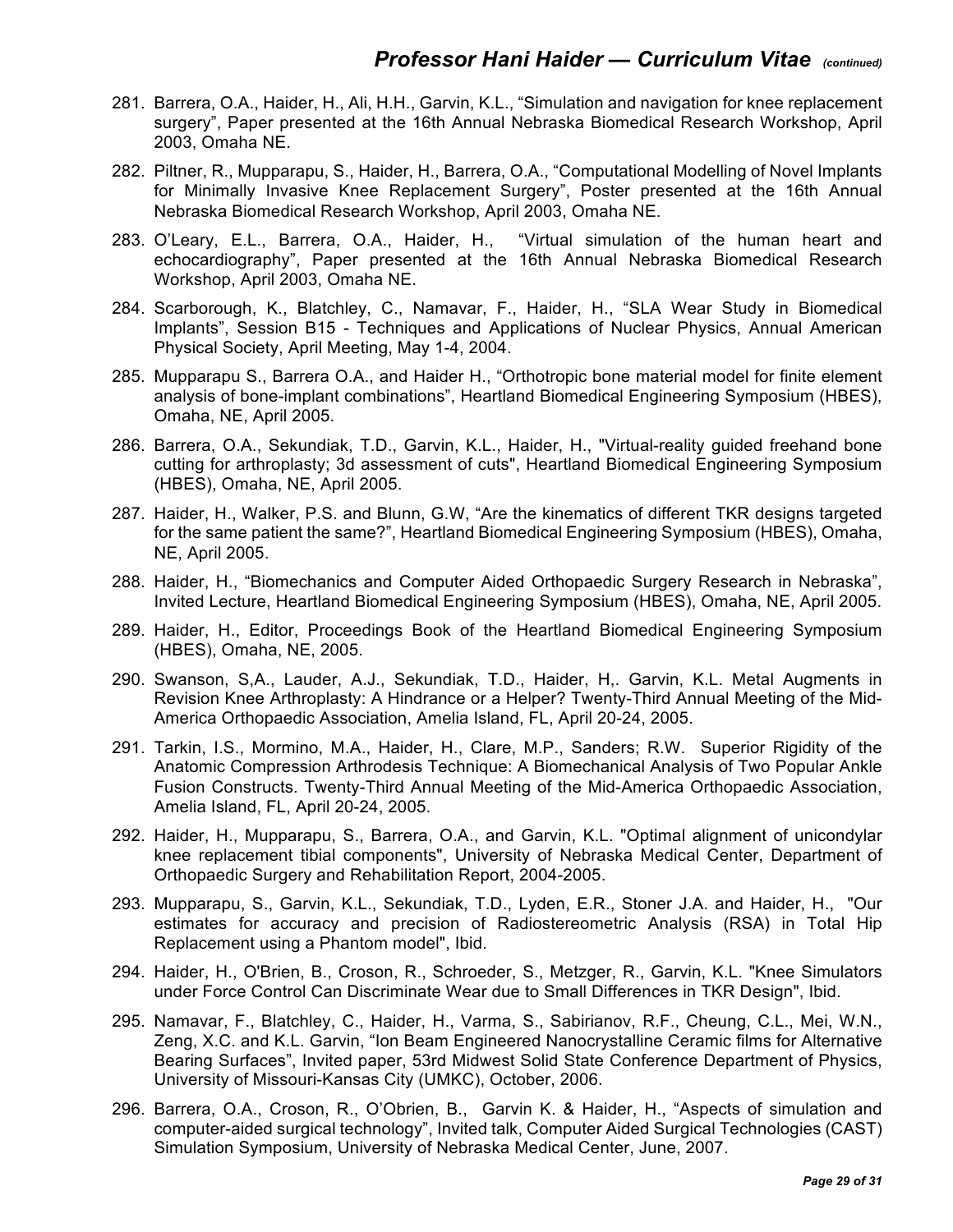- 297. Haider, H., "Fixed or mobile bearing Total Ankle Replacement designs: What really matters?", Invited Talk, Inbone Technologies Educational Event, Toronto, July 2007.
- 298. Haider, H., "Aspects of simulation and computer-aided surgical technology", Invited Talk, Computer Aided Surgical Technology (CAST) Simulation Symposium, UNMC/Nebraska Medical Center, June 2007.
- 299. Haider. H., "Machines, Mechatronics and Software for Medicine, at the doorsteps of the PKI", Invited Speaker, Bioinformatics Interest Group Meeting, Peter Kiewit Institute, University of Nebraska at Omaha. 13th March, 2008.
- 300. Haider, H., Barrera, O. A. and Garvin, K.L., "Image Guided Navigation of Freehand Operated Orthopaedic Surgical Instruments." 2009 Nebraska Research and Innovation Conference, Experimental Program To Stimulate Competitive Research (EPSCoR), Omaha, NE, Sept. 19, 2009.
- 301. Haider, H., Ushering in the Era of Non-Implant Specific Instruments for Knee Arthroplasty. Heartland Biomedical Association Annual Meeting, November 8, 2013, Omaha, NE.
- 302. Haider, H., "Biomechanics of the Knee and Total Knee Replacement Technology with emphasis on TKR wear testing under force and displacement control, and testing standards.", Lecture given to a 10-strong FDA team - FDA Experiential Learning Program (ELP) visit to Omaha NE, 6-7 Dec. 2017.
- 303. Haider, H., and Weisenburger, J.N., "Gravimetric wear result processing, and Wear result interpretation", Lecture given to a 10-strong FDA team - FDA Experiential Learning Program (ELP) visit to Omaha NE, 6-7 Dec. 2017.
- 304. Haider, H., "Wear of mobile bearings more or less? And controversies of effect of stress and contact area", Lecture given to a 10-strong FDA team - FDA Experiential Learning Program (ELP) visit to Omaha NE, 6-7 Dec. 2017.
- 305. Haider, H., "Biomechanics of the Hip and Total Hip Replacement Technology with emphasis on wear testing", Lecture given to a 10-strong FDA team - FDA Experiential Learning Program (ELP) visit to Omaha NE, 6-7 Dec. 2017.
- 306. Haider, H., "Considerations and pitfalls relating pin-on-disk testing", Lecture given to a 10-strong FDA team - FDA Experiential Learning Program (ELP) visit to Omaha NE, 6-7 Dec. 2017.

#### **Published audio-visual or computer-based educational materials and computer software**

- 307. "Computer Based Learning Developments in Mechanical Engineering at Sheffield University", Software for Engineering Education, Eames, I.W., Johnson, A. R., Hobbs, T., Haider, H. and Howard, I.C., Pub. CTI Centre for Engineering, Queen Mary and Westfield College, London Autumn 1993.
- 308. "Technology and touch: A joint effort. How engineering, robotic surgery and computers are assisting orthopaedic surgeons in the operating room.", Mini-Medical School video lecture by Haider, H., UNMC Video Library & UNMC Web-site. Spring 2001.
- 309. USMDO.org (United States MD Overseas) Web-based UNMC Expert Medical Second Opinion software. University of Nebraska Medical Center/The Nebraska Medical Center's office of International Healthcare Services (IHS).